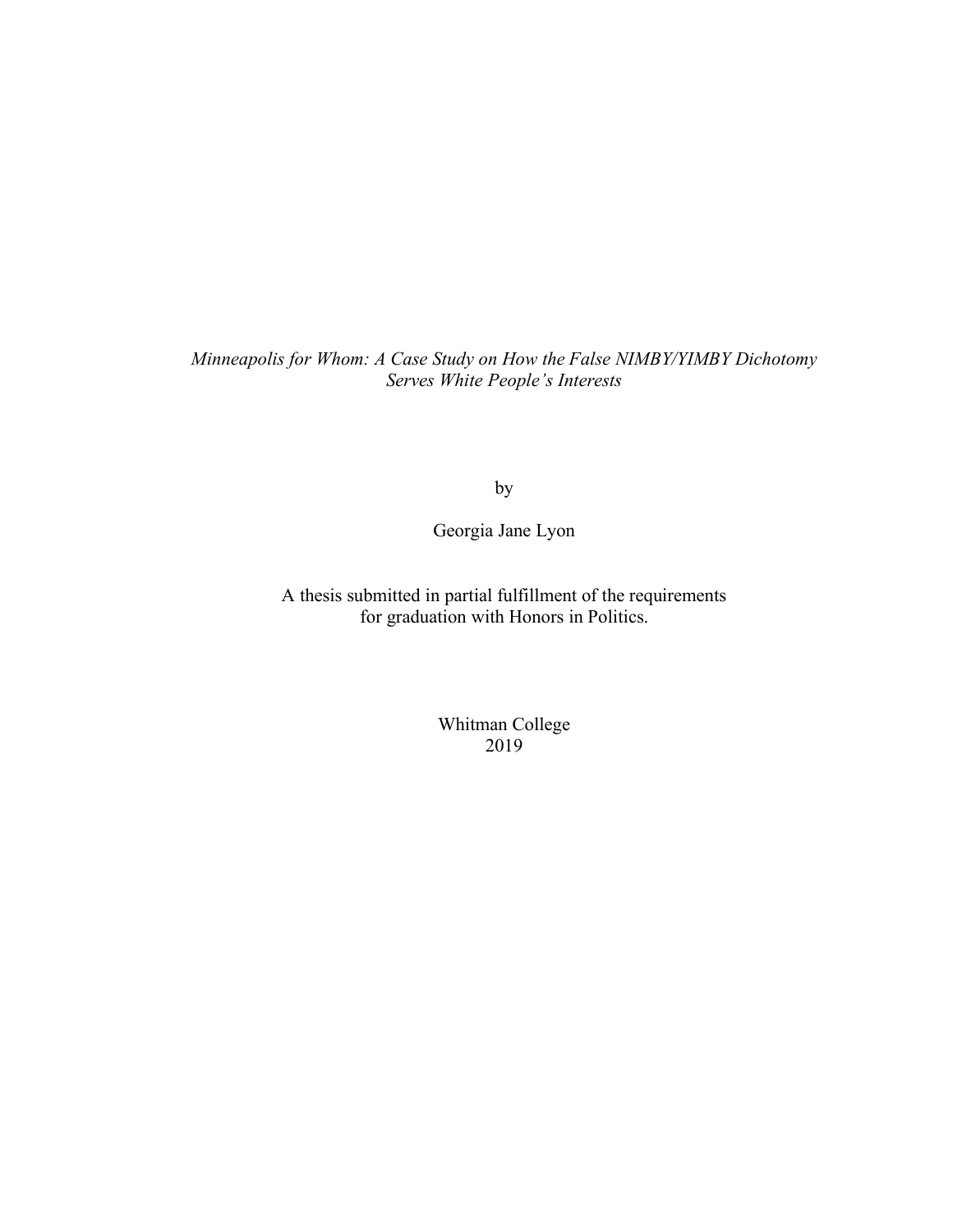*Certificate of Approval*

This is to certify that the accompanying thesis by Georgia Jane Lyon has been accepted in partial fulfillment of the requirements for graduation with Honors in Politics.

Susanne N. Beechey

 $\frac{1}{2}$  ,  $\frac{1}{2}$  ,  $\frac{1}{2}$  ,  $\frac{1}{2}$  ,  $\frac{1}{2}$  ,  $\frac{1}{2}$  ,  $\frac{1}{2}$  ,  $\frac{1}{2}$  ,  $\frac{1}{2}$  ,  $\frac{1}{2}$  ,  $\frac{1}{2}$ 

Whitman College May 08, 2019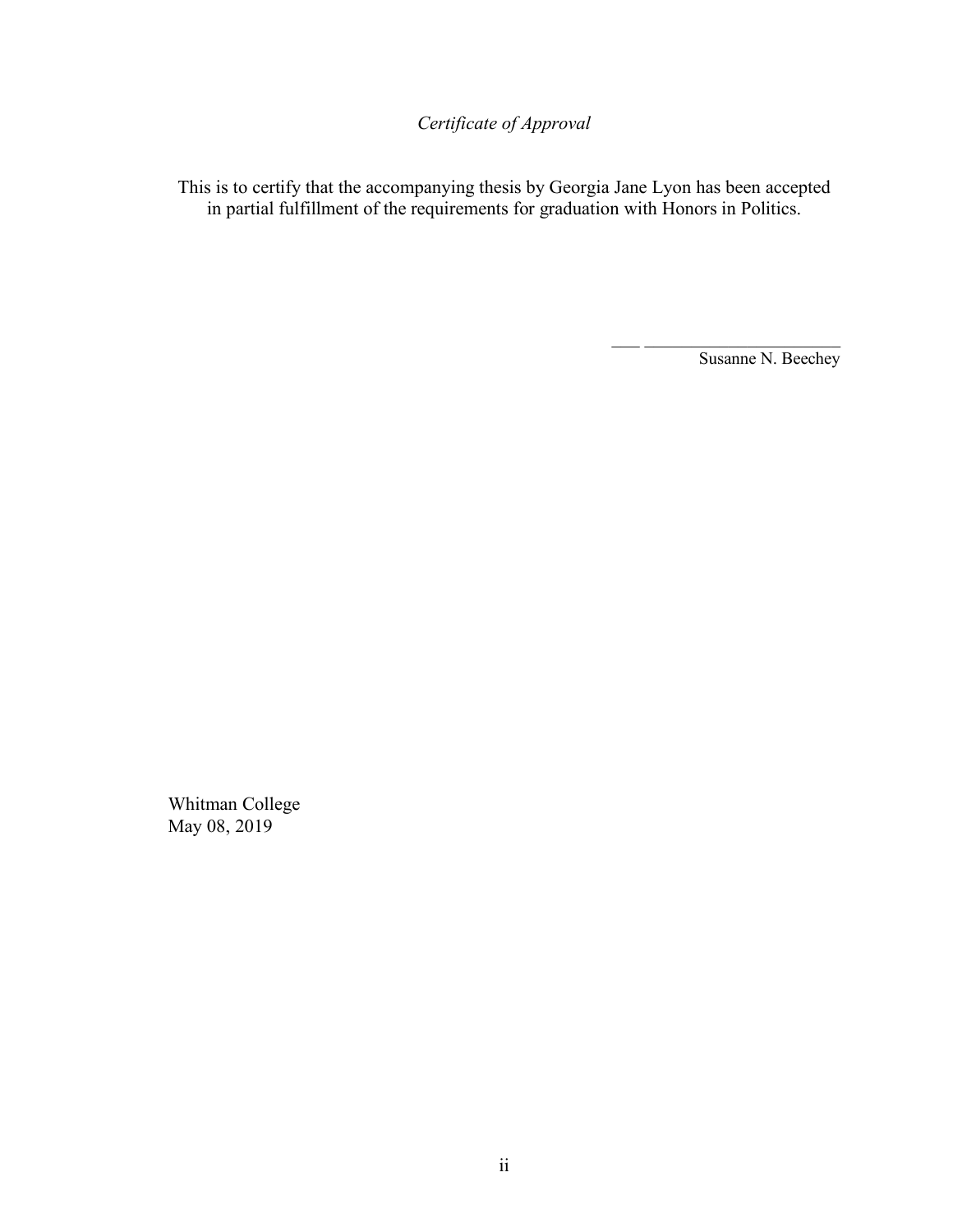# **Table of Contents**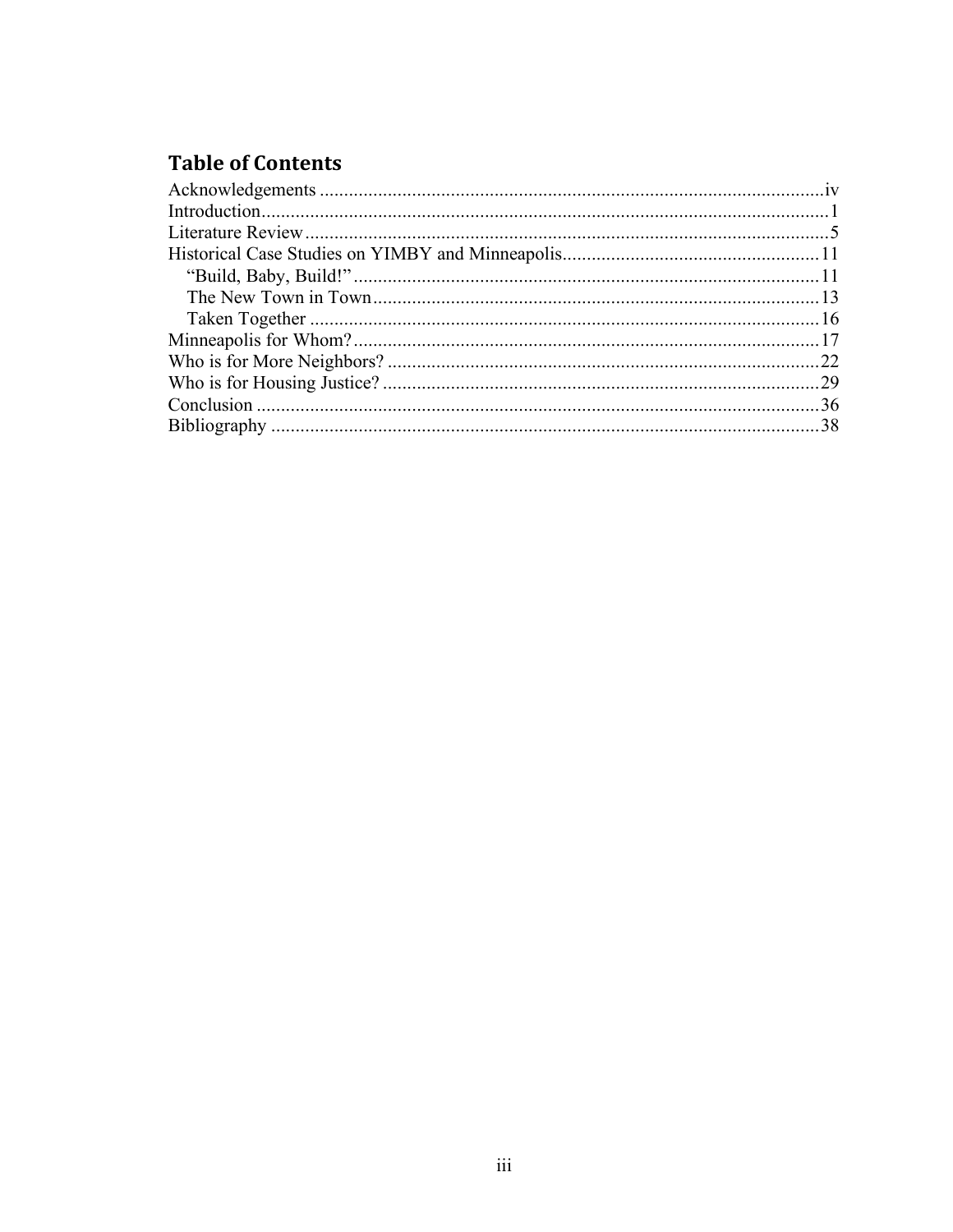## **Acknowledgements**

*I would like to thank my family and friends for inspiring and continually reigniting my love of learning. I would like to thank my professors for both challenging me and offering me guidance. I would like to thank my fellow members of the Class of 2019 for our many study sessions in Penrose Library. Together, we discovered the true meaning of class solidarity*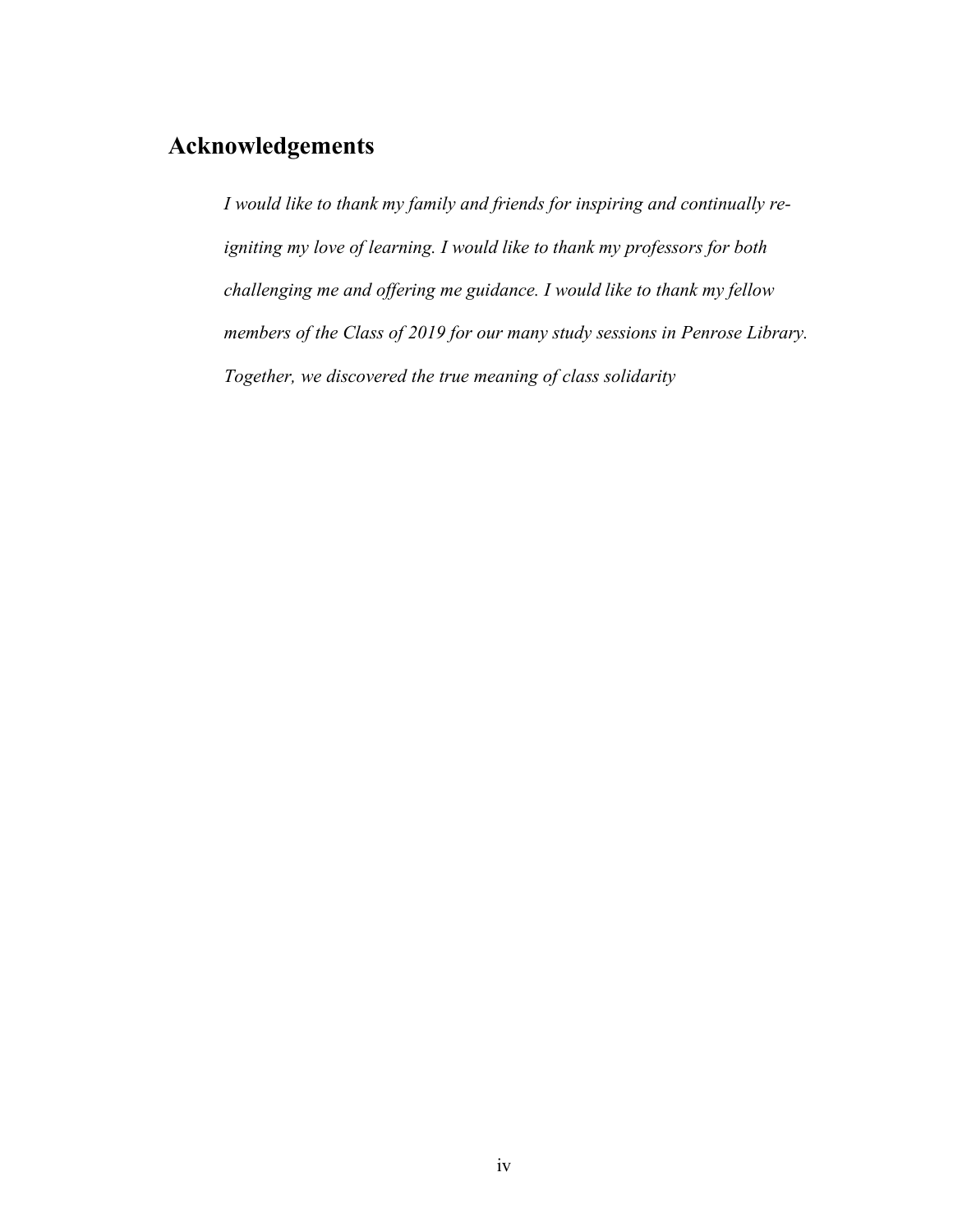## **Introduction**

"As the city grows, everyone must benefit from that growth. Historically, not everyone has."1 This promise of equity guided the City of Minneapolis, Minnesota as it embarked on the journey of creating the 100 policies in the most recent update to its Comprehensive Plan, Minneapolis 2040, from 2016-2018. Every decade, Minnesota state law requires the City of Minneapolis to submit an update to its Comprehensive Plan to allow the city to collectively articulate the 20-year-vision for its, "built, economic, and natural environment."<sup>2</sup> The scope of the Comprehensive Plan covered a broad range of factors relating to regional development--from housing to transportation to zoning,<sup>3</sup> and thus gave Minneapolis a prime opportunity to reflect upon past socioeconomic and racebased inequalities and create an environment that promoted equity going forward.

However, while the City of Minneapolis tried to provide the space for residents to reflect upon the past and consider how to create a more equitable future, various community groups from around Minneapolis played a large role in shaping how residents considered and articulated their support or opposition to this future. As such, this thesis will specifically focus on how community groups voiced their support for or opposition towards Minneapolis 2040 with regards to its proposals to allow for higher density housing development through the elimination of single-family residential zoning or upzoning—two terms that are used interchangeably throughout the thesis. This thesis will begin to do so by examining the main community groups that arose to support and

 <sup>1</sup> "Overview," Minneapolis 2040, Accessed 9 April 2019, https://minneapolis2040.com/overview/.

<sup>2</sup> "Planning Process," Minneapolis 2040, Accessed 9 April 2019, https://minneapolis2040.com/planningprocess/.  $\frac{3}{3}$  "Overview," Minneapolis 2040, Accessed 9 April 2019, https://minneapolis2040.com/overview/.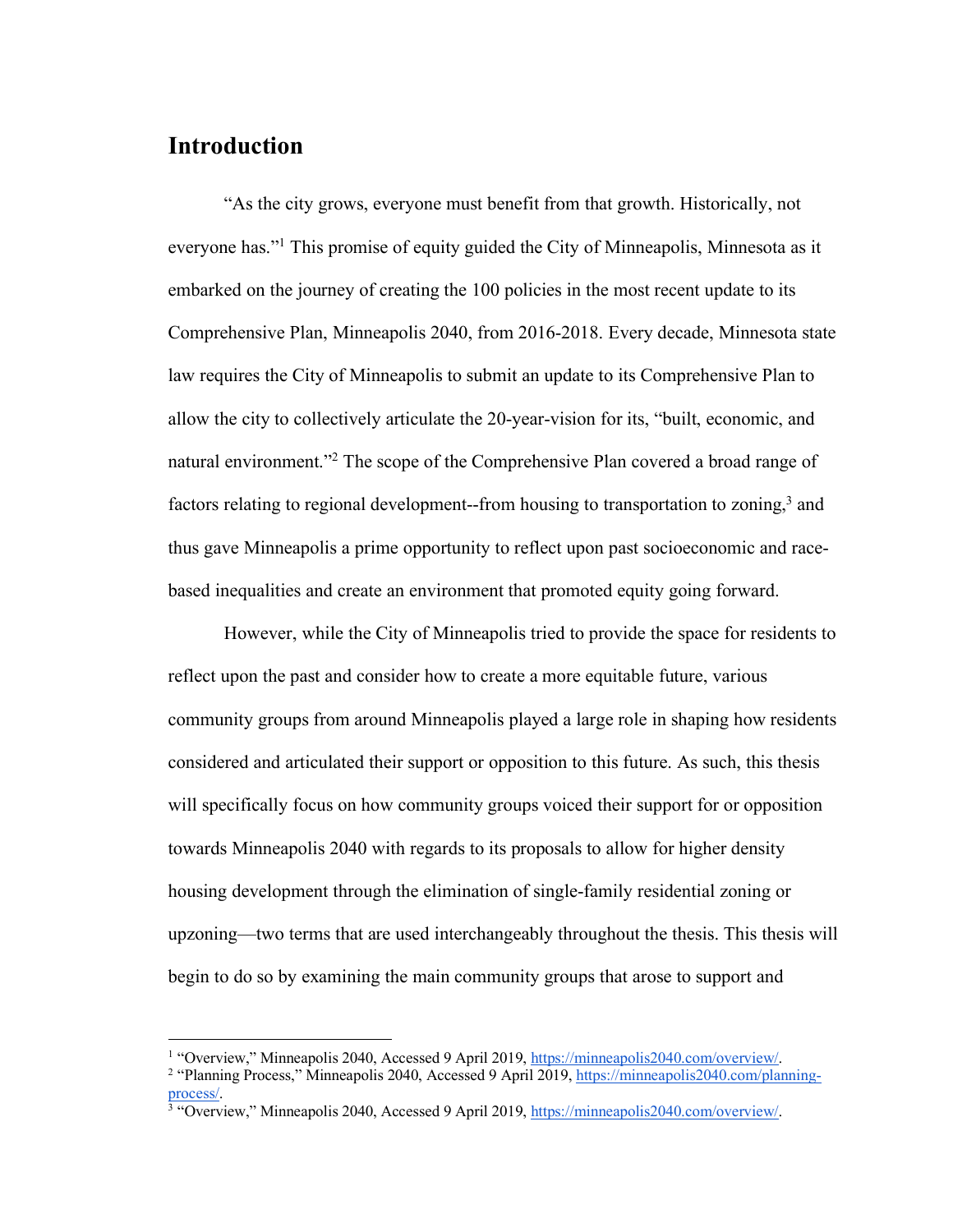oppose higher density housing development, Neighbors for More Neighbors and Minneapolis for Everyone, which can be understood as Not in My Backyard (NIMBY) or Yes in My Backyard (YIMBY) community groups.

NIMBY groups oppose further housing development in their neighborhoods whereas YIMBY groups support such development. NIMBY is a label that scholars and disgruntled community members have applied to various neighborhood or community groups in United States cities that generally oppose new housing development where they live. Over time, NIMBY has come to carry a derogatory connotation since NIMBY groups often represent the interests of white, affluent city residents who oppose housing development mostly for the purpose of continuing to exclude lower income people and communities of color from their neighborhoods. YIMBY arose as a reactionary response to NIMBY. YIMBYs blamed NIMBYs for a shortage of affordable housing in urban centers and began adamantly supporting all housing development in their neighborhoods. They based their support on the understanding of how a free market operates in classical economic theory: an increase in the supply of housing would lead to consumers' housing prices decreasing. In this case, that would benefit renters and homeowners such as themselves. In sum, YIMBY could not exist without the terms of debate set by NIMBY. Although NIMBY and YIMBY may understand themselves as opposites, the shared IMBY root shows how they both assume that one can exert control over an area beyond one's house. As one Minneapolis resident said, "If you say, 'Yes in My Backyard,' you imply that you have a yard to share. You imply that you get to decide whether to share it or not."4

 <sup>4</sup> Janne Flisrand, "Yes to Homes, But I'm No "YIMBY," *streets mn*, 1 October 2018, https://streets.mn/2018/10/01/yes-to-homes-but-im-no-yimby/.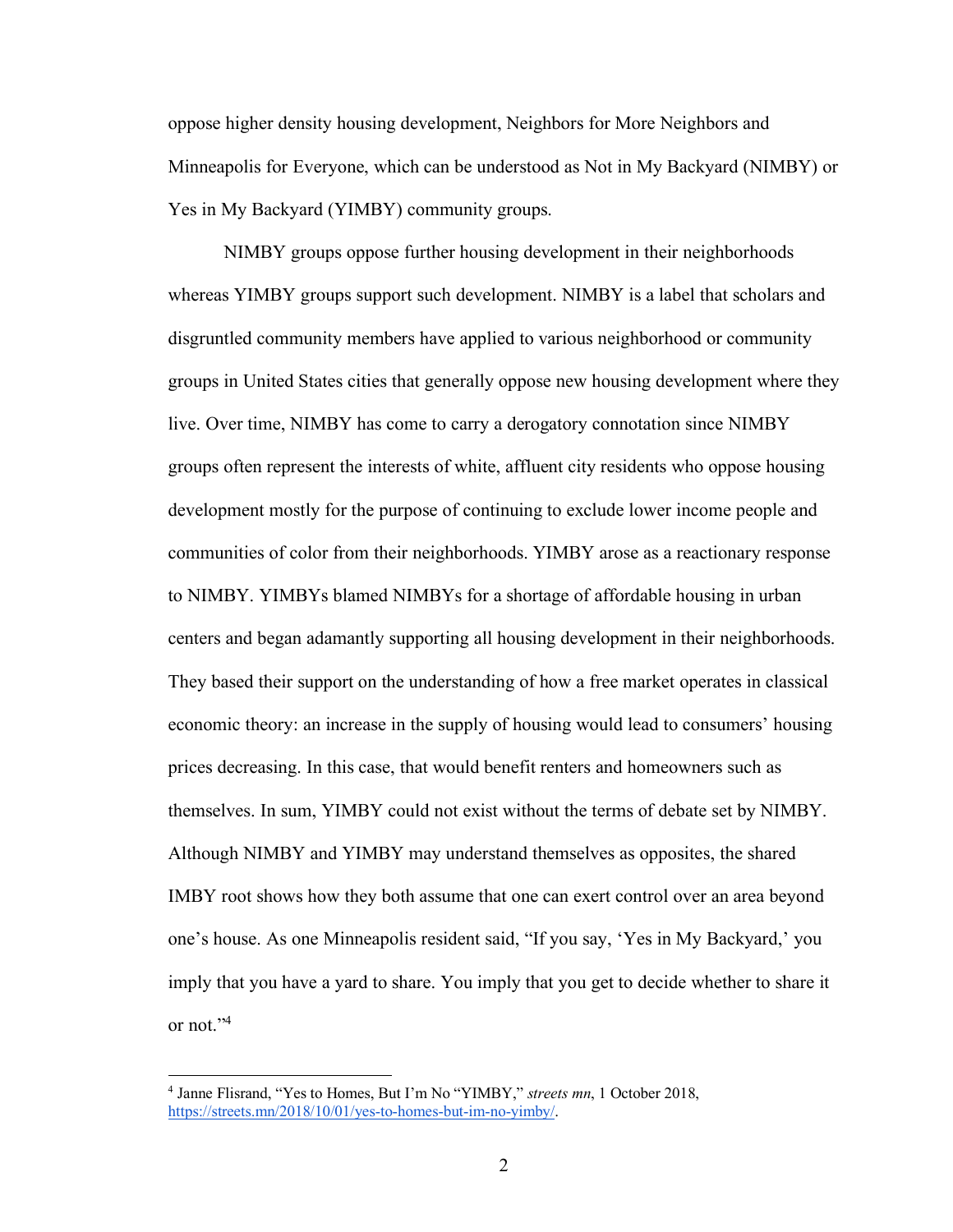Therefore, in this thesis, I ask the following: How did NIMBY and YIMBY shape Minneapolis's debate around allowing denser housing development? How did Neighbors for More Neighbors in particular come to understand denser housing development as a policy change that would promote racial equity within Minneapolis? Who exactly did Minneapolis for Everyone and Neighbors for More Neighbors represent within Minneapolis, and how might the work of the Latinx tenants' group, Inquilinxs Unidxs Por Justicia (United Renters), provide an alternative understanding of housing development's role in promoting racial equity within U.S. cities?

My answer is two-part. In the first part, I posit that instead of being considered opposites, NIMBY and YIMBY should be considered a false dichotomy that prioritizes white people's housing needs over those of people of color. I review United States cities' racist housing history and then discuss two cases studies that provide background on how that history has played out in YIMBY and Minneapolis specifically. Subsequently, I examine how the community group Minneapolis for Everyone is a NIMBY group that represents the interests of white, affluent neighborhoods who want to exclude others both from their neighborhoods and the city's civic engagement process. Additionally, I claim that the YIMBY-affiliated group Neighbors for More Neighbor's frame for understanding racial equity in housing favors upzoning and private development while failing to imagine housing solutions that challenge the free market, creating questions of whose interests this group really serves. In the second part, I propose that an alternative to this false NIMBY/YIMBY dichotomy would be not to ask whether more housing should be built but ask *how* that housing is being built and *who* controls it. I examine how United Renters has advocated for housing solutions that alter the tenant-landlord relationship as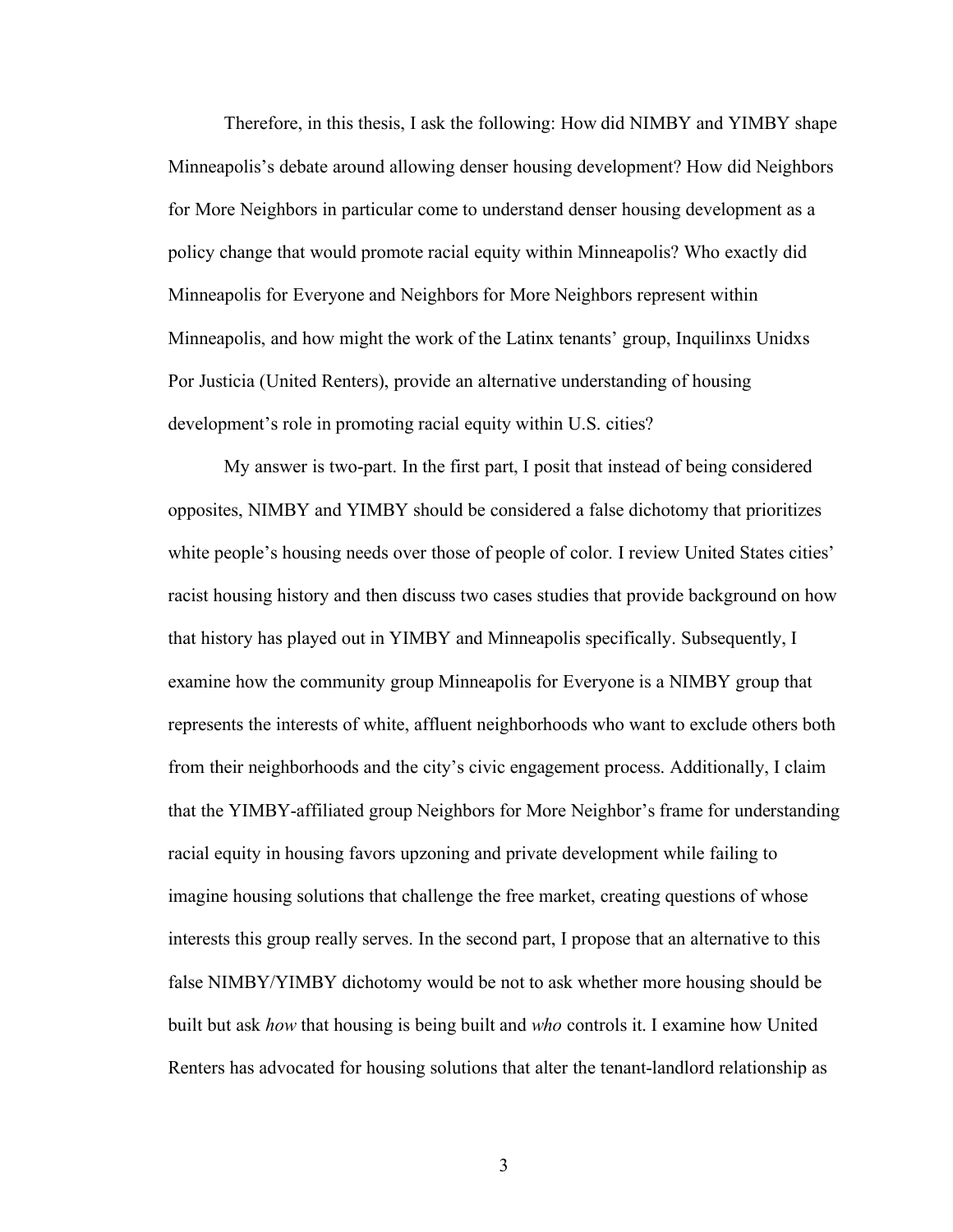opposed to concentrating on housing density or zoning. Finally, I synthesize these two parts of my argument to say that the false NIMBY/YIMBY dichotomy serves the interests of Minneapolis's white residents and conclude that scholars and community groups interested in remedying U.S. cities' racist housing history should instead center reducing inequality within or altogether abolishing the landlord-tenant relationship.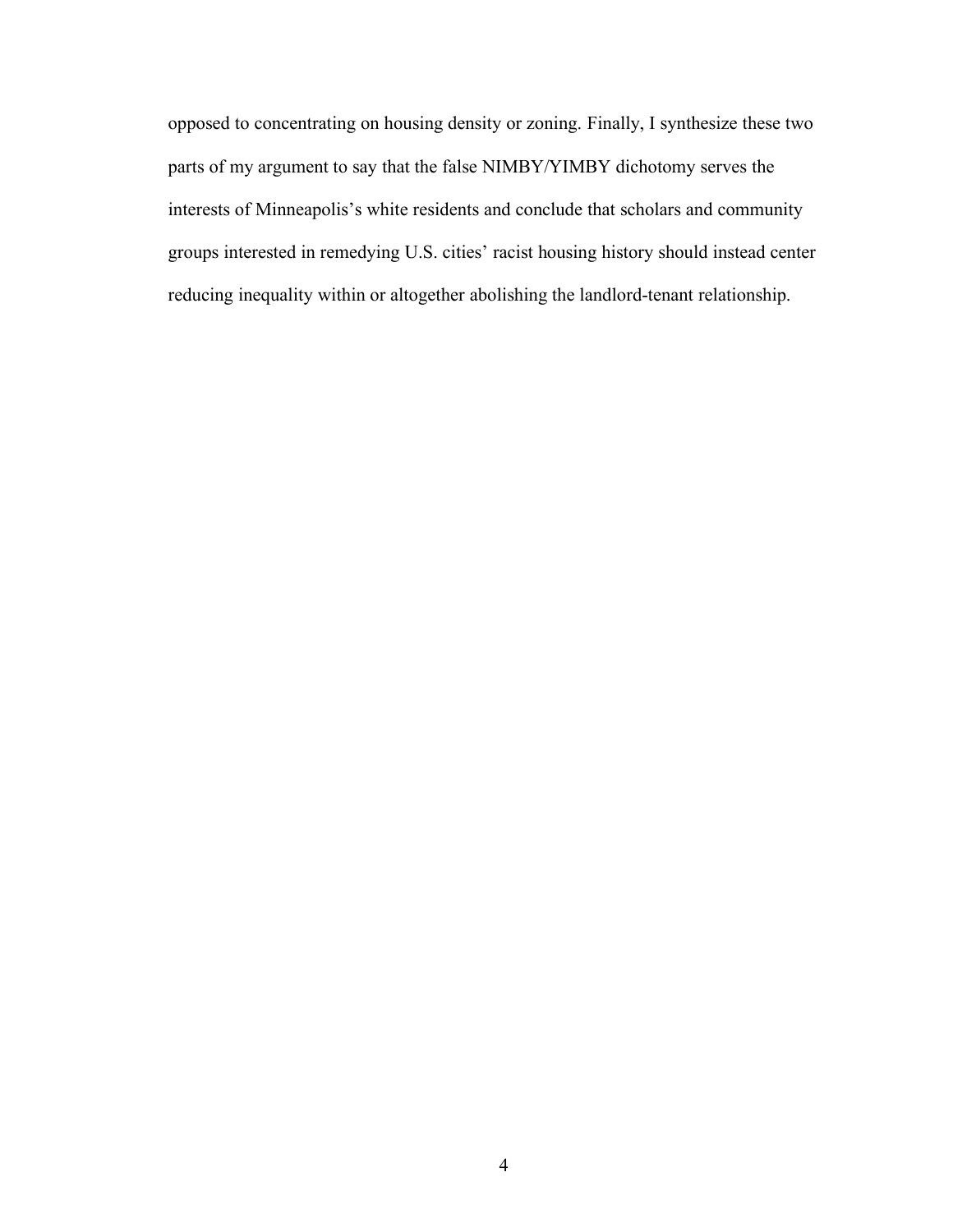## **Literature Review**

Housing discrimination has created and reinforced racial inequities within U.S. cities since the beginning of the 20th century. The high levels of residential segregation seen within and between U.S. cities started in the early 20th century with the Great Migration of blacks from the largely rural South to the more urbanized North.<sup>5</sup> As black and white segregation declined along state and county lines, black and white segregation increased within and between cities.<sup>6</sup> This segregation was frequently enforced through such policies and practices as redlining and racial covenants.<sup>7</sup> Redlining enabled banks to determine the creditworthiness of entire neighborhoods for loans and mortgages based on their racial composition. Broadly speaking, largely homogenous white neighborhoods were deemed highly worthy while neighborhoods with more black, Latinx, or Asian people were deemed less worthy.8 Additionally, contractual agreements, known as racially restrictive covenants, barred black, Latinx, and Asian people from renting or owning certain homes. While the 1948 Supreme Court Case *Shelley v. Kramer* declared that the federal government could not enforce racial covenants, <sup>9</sup> it permitted private parties to continue with this practice for another two decades until the 1968 Fair Housing

 <sup>5</sup> Douglas S. Massey, "Residential Segregation and Neighborhood Conditions in U.S. Metropolitan Areas," *Research Conference on Racial Trends in the United States. America Becoming: Racial Trends and Their Consequences* (Washington, D.C.: National Academy Press, 2001), 393-394.

<sup>6</sup> Massey, "Residential Segregation and Neighborhood Conditions in U.S. Metropolitan Areas," 395.

 $<sup>7</sup>$  Adam Gordon, "The Creation of Homeownership: How New Deal Changes in Banking Regulation</sup> Simultaneously Made Homeownership Accessible to Whites and Out of Reach for Blacks," *The Yale Law Journal* 115, no. 1 (2005): 189.<br><sup>8</sup> Gordon, "The Creation of Homeownership: How New Deal Changes in Banking Regulation

Simultaneously Made Homeownership Accessible to Whites and Out of Reach for Blacks," 189.

<sup>9</sup> Charles Lamb and Adam Nye, "Do Presidents Control Bureaucracy? the Federal Housing Administration During the Truman-Eisenhower Era." *Political Science Quarterly* 127, no. 3 (2012): 446.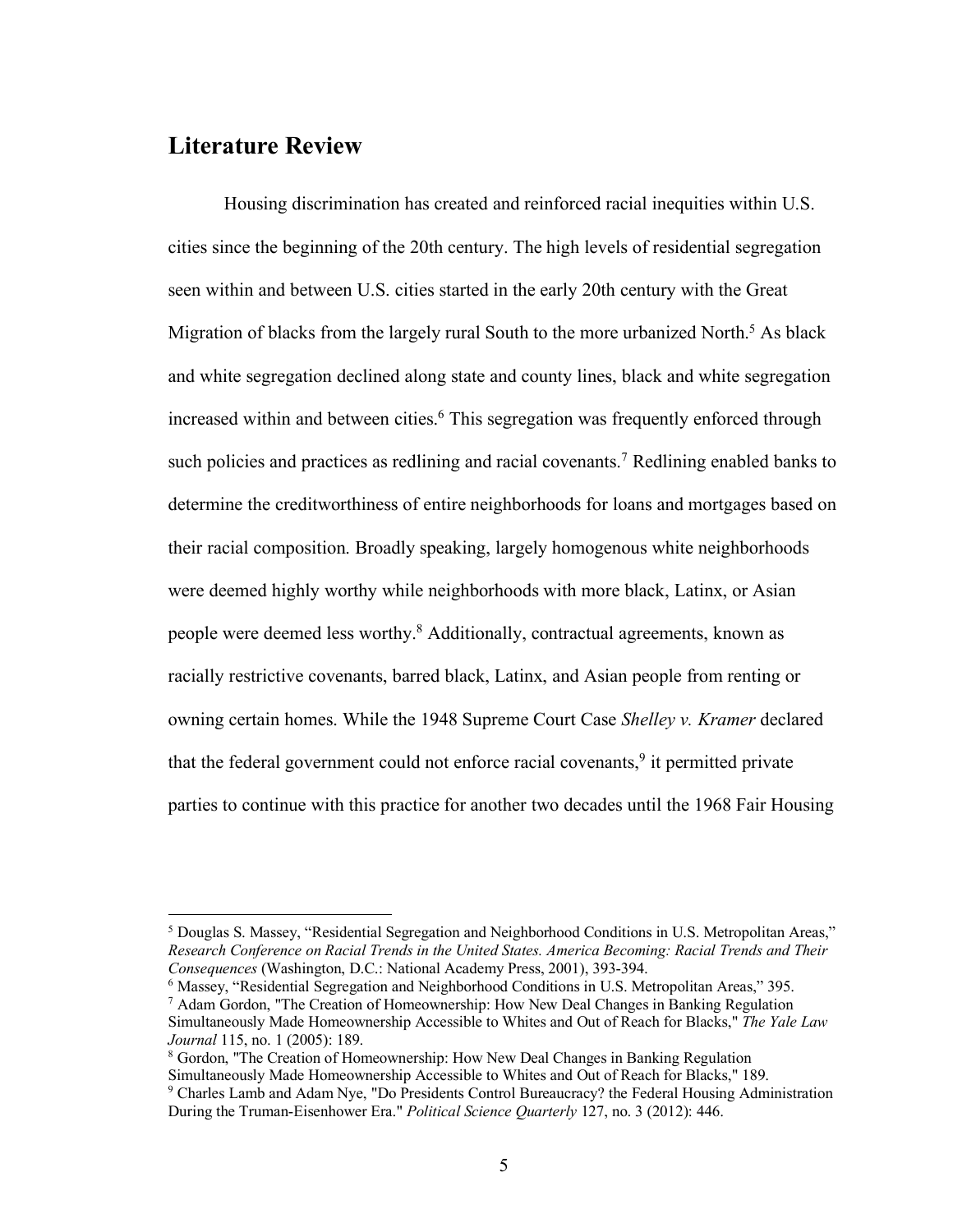Act outlawed all forms of explicit race-based housing discrimination.<sup>10</sup> Nonetheless, federal law created an environment where housing discrimination thrived in the early-tomid twentieth century.11 In turn, this helped crystalize race-based inequity by helping whites gain access to homeownership and the wealth associated with while barring people from other racial groups.

Despite the 1968 Fair Housing Act outlawing explicitly race-based housing discrimination, racial minorities still experience housing discrimination. Many scholars have examined how private practices and policies still perpetuate housing discrimination and residential segregation, in particular for blacks. Of any racial group, blacks experience the highest levels of race-based housing discrimination and neighborhood segregation. Middle-class and affluent blacks often remain highly segregated from white people in U.S. cities, suggesting that socioeconomic status cannot explain away this segregation.<sup>12</sup> Additionally, neither educational attainment,<sup>13</sup> immigration status,<sup>14</sup> nor personal preferences<sup>15</sup> has been found to account for these extreme levels of segregation. Only such race-based factors as real estate agents steering blacks and whites towards homes in different neighborhoods<sup>16</sup>, banks approving blacks mortgage applications at a

<sup>&</sup>lt;sup>10</sup> Lamb and Nye, "Do Presidents Control Bureaucracy? the Federal Housing Administration During the Truman-Eisenhower Era," 446.<br><sup>11</sup> Gordon 189.<br><sup>12</sup> Robert Adelman, "The Roles of Race, Class, and Residential Preferences in the Neighborhood Racial

Composition of Middle-Class Blacks and Whites." *Social Science Quarterly* 86, no. 1 (2005): 225-226, John Iceland and Melissa Scopilliti, "Immigrant Residential Segregation in U.S. Metropolitan Areas, 1990– 2000," *Demography* 45, no. 1 (2008): 89 and Massey 409.<br><sup>13</sup> Rebecca Tesfai, "The Interaction between Race and Nativity on the Housing Market: Homeownership

and House Value of Black Immigrants in the United States," International Migration Review 50, no. 4 (2016): 1009.

<sup>&</sup>lt;sup>14</sup> Tesfai, "The Interaction between Race and Nativity on the Housing Market: Homeownership and House Value of Black Immigrants in the United States," 1009.

<sup>&</sup>lt;sup>15</sup> Adelman, "The Roles of Race, Class, and Residential Preferences in the Neighborhood Racial Composition of Middle-Class Blacks and Whites," 24. 16 Tesfai 1008 and Massey 416.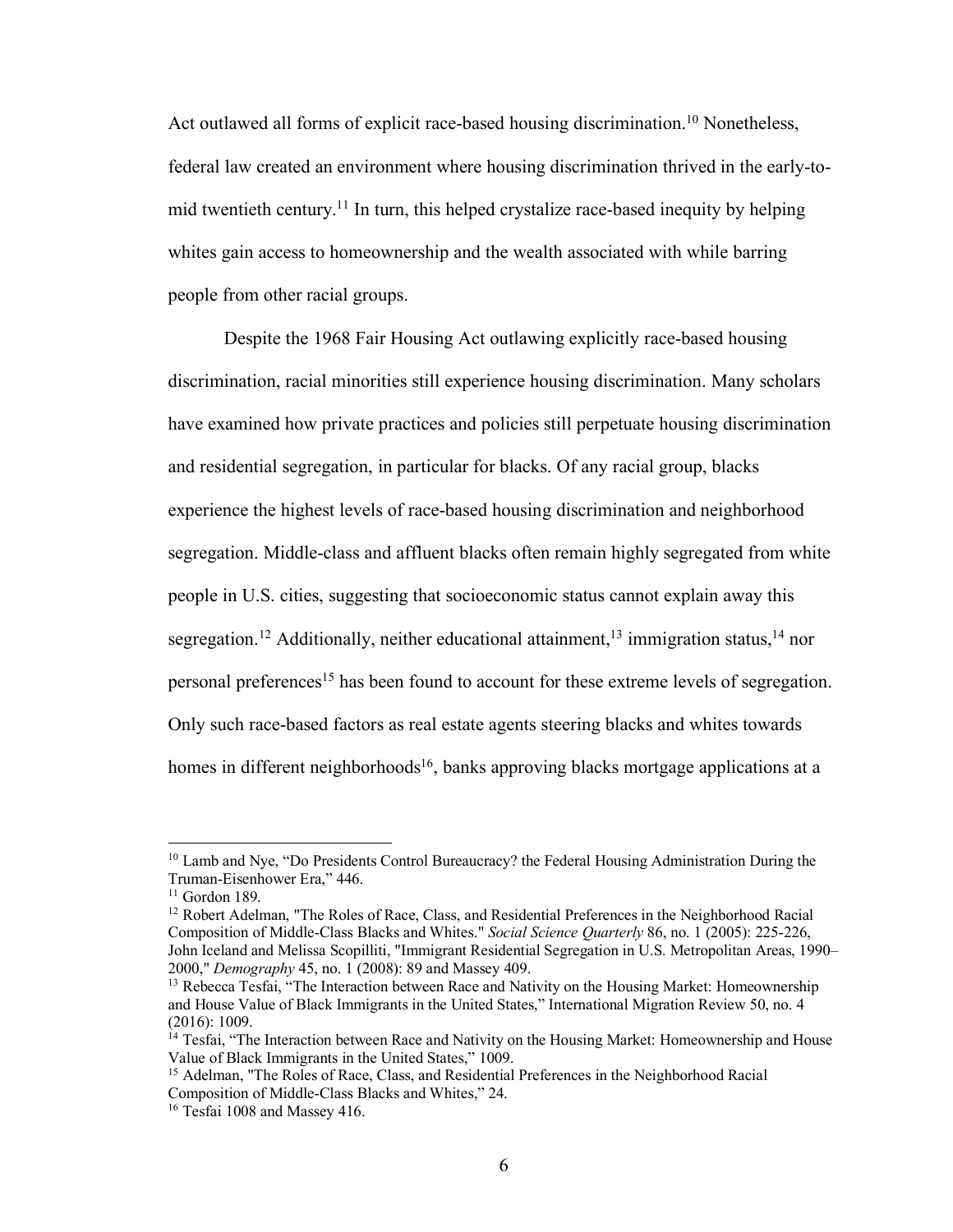lower rate than similarly-qualified whites,<sup>17</sup> and withdrawing them at a higher rate<sup>18</sup> can begin to explain these extreme levels of neighborhood segregation.

Meanwhile, for Hispanics and Asians, housing discrimination persists, but is somewhat mitigated by immigration-status and educational attainment. Latinx people who appear to be assimilated with American culture face less discrimination on the housing market than those who are recent immigrants.<sup>19</sup> Similar studies on Asian homeownership also suggest that foreign-born status is the largest measurable factor preventing Asians from being homeowners.20 The negative effects of foreign-born status on homeownership are also exacerbated by a lack of education among Asian refugees in their home countries.21 Thus, personal factors must be considered for Latinx and Asian people if their experiences with private practices of housing discrimination are to be properly understood.

In addition to private housing discrimination, city codes and local laws can still be applied to reinforce de facto neighborhood racial segregation. This segregation often operates through the application of zoning and land use laws. Originally, cities devised these laws in the early 20th century to separate residential areas from industrial

 $17$  Ibid.

<sup>18</sup> Ibid.

<sup>&</sup>lt;sup>19</sup> Andrew Hanson and Michael Santa, "Field Experiment Tests for Discrimination Against Hispanics in the U.S. Rental Housing Market." *Southern Economic Journal* 81, no. 1 (2014): 159-160 and Lauren Kivo, "Immigrant Characteristics and Hispanic-Anglo Housing Inequality," *Demography* 32, no. 4 (1995): 600. <sup>20</sup> Jeffrey Burr and Jan Mutchler, "Housing Characteristics of Older Asian Americans, "*Journal of Cross-Cultural Gerontology* 27, no. 3 (2012): 233.

<sup>&</sup>lt;sup>21</sup> Ryan Allan and Edward Goetz, "Nativity, Ethnicity, and Residential Relocation: The Experience of Hmong Refugees and African Americans Displaced from Public Housing." Journal of Urban Affairs 32, no. 3 (2010): 21, and Burr and Multchler, "Housing Characteristics of Older Asian Americans," 234.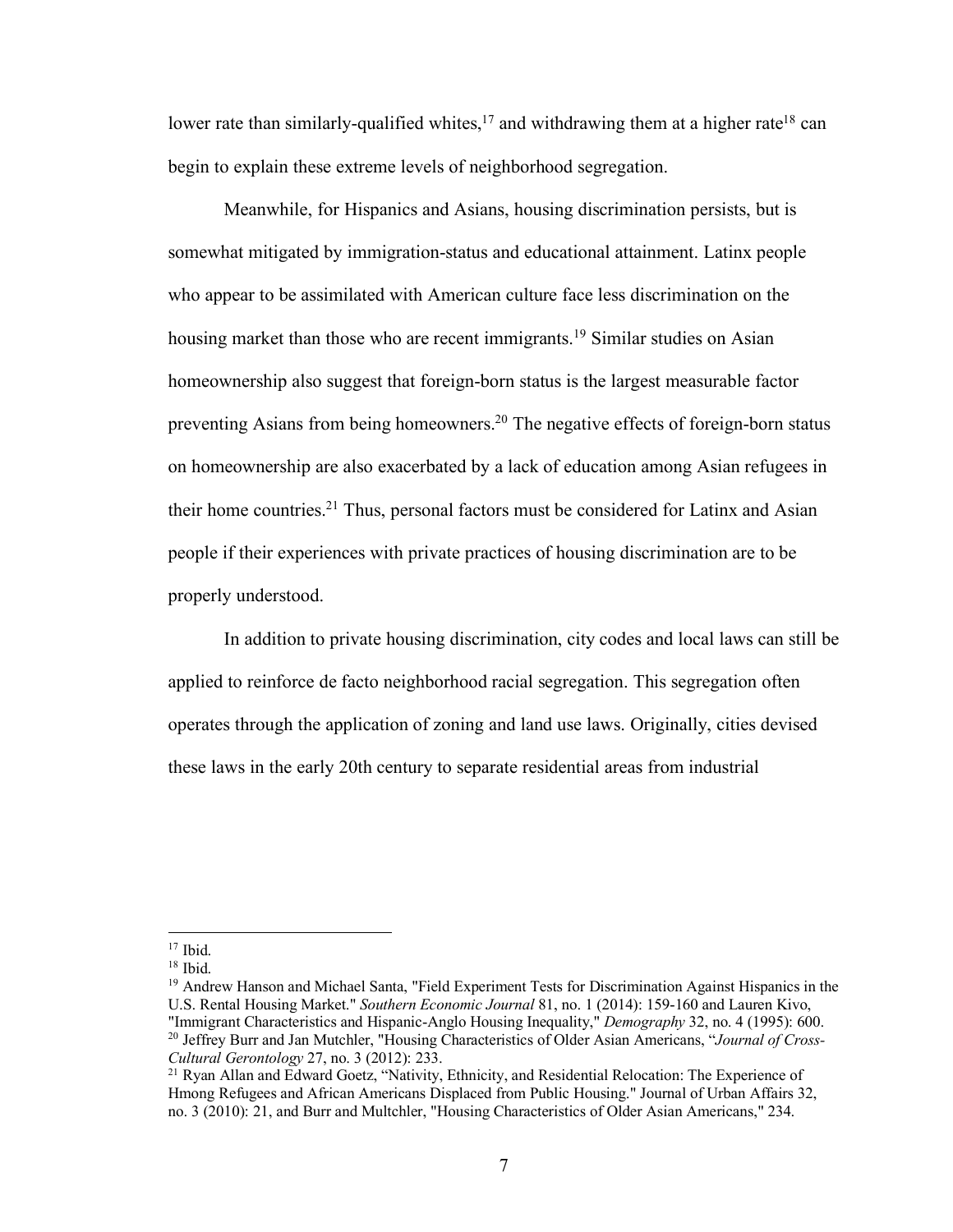activities,  $2<sup>2</sup>$  but they often group multi-family housing together with industrial activities.  $2<sup>3</sup>$ However, since zoning and land use laws are written to explicitly apply to a type of housing rather than a type of person, these kinds of segregation and inequity are oftentimes still permitted. This thesis--in its analysis of NIMBY and YIMBY--will contribute more to the discussion on what local governments' laws and community groups abilities to change them might mean for racial inequities in U.S. cities.

The term NIMBY first came into widespread use in the 1980s to broadly describe Locally Unwanted Land Uses (LULUs).<sup>24</sup> At this time, NIMBYs were homeowner groups who coalesced around concerns about proposals for nearby energy facilities and waste plants polluting their neighborhoods.<sup>25</sup> The whole city might benefit from the construction of such facilities, but nearby neighborhoods would disproportionately bare the localized, negative costs. Such facilities could reduce the property values of the houses in the neighborhoods and public safety while increasing burdens on local public services.<sup>26</sup> However, with time, NIMBY groups--increasingly based in affluent, white neighborhoods--also starting coalescing to oppose denser developments with mixed-use or subsidized housing that might bring greater numbers of poor people, racial minorities, mentally ill,<sup>27</sup> homeless<sup>28</sup>, or otherwise undesirable people to the neighborhoods where

<sup>&</sup>lt;sup>22</sup> Tighe, J.L. (2011). Jenna Tighe, "Public Perceptions of Affordable Housing: How Race and Class Stereotyping Influence Views" PhD diss., Graduate School of the University of Texas at Austin, 2009, Social Science Premium Collection (1018358058), 68.

<sup>&</sup>lt;sup>23</sup> Robert Liberty, "Abolishing Exclusionary Zoning: A Natural Policy Alliance for Environmentalists and Affordable Housing Advocates," Boston College Environmental Affairs Law Review 30, no. 3 (2003):583 and Tighe, "Public Perceptions of Affordable Housing: How Race and Class Stereotyping Influence

<sup>&</sup>lt;sup>24</sup> Carissa Schively, "Understanding the NIMBY and LULU Phenomena: Reassessing our Knowledge Base and Informing Future Research," *Journal of Planning Literature* 21, no. 3 (2007): 255–266.

<sup>&</sup>lt;sup>25</sup> Robert Lake, "Rethinking NIMBY," *Journal of the American Planning Association* 59, no.1 (1993): 87, and Tighe, 76-77.

 $26$  Tighe 76.

 $27$  Ibid.

<sup>28</sup> Ibid.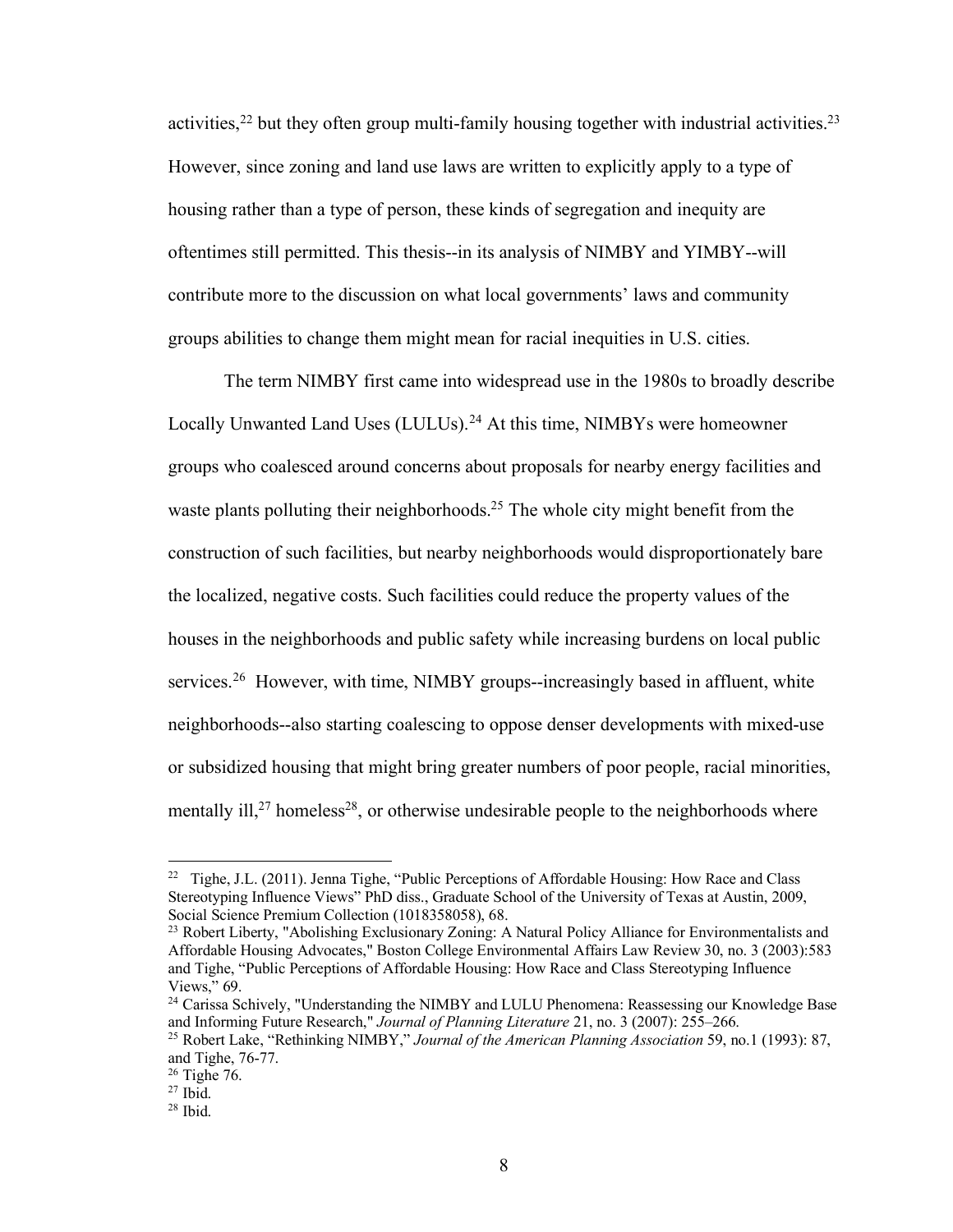these homeowners lived. NIMBYs started to express concerns less about disproportionately bearing the localized costs of waste facilities and more about having greater numbers poor people or people of color in their neighborhoods. Generally, the neighborhoods that were the most homogenous in terms of class and race had the strongest NIMBY responses while those that were more heterogeneous had weaker NIMBY responses because such changes would be less noticeable in these neighborhoods.29 This assisted in perpetuating the existence of predominantly white enclaves around urban centers. 30

In particular, this thesis will be situated within the new and emergent scholarly literature on the NIMBY/YIMBY housing dichotomy. Within this literature, NIMBYism continues to be understood as, "linked to racist and wealthy neighborhood preservation."31 Much of this literature involves pro free market and anti-capitalist camps disagreeing over whether YIMBYism is a path to greater economic prosperity and liberation or further oppression. The emerging pro free market camp thinks that YIMBYism could be as much a boon for the development of more affordable housing as NIMBYism is a hurdle. YIMBYism is understood as a movement that could boost Gross Domestic Product (GDP) while increasing social mobility.<sup>32</sup> Meanwhile, the emerging anti-capitalist camp thinks that YIMBYism's indiscriminate promotion of market-rate housing development increases inequality by encouraging gentrification and

 <sup>29</sup> Ibid 99.

<sup>&</sup>lt;sup>30</sup> Erin McElroy and Andrew Szeto, "The Racial Contours of YIMBY/NIMBY Bay Area Gentrification," Berkeley Planning Journal, 29, no. 1 (2017): 21.

<sup>&</sup>lt;sup>31</sup> Erin McElroy and Andrew Szeto, "The Racial Contours of YIMBY/NIMBY Bay Area Gentrification," 8. 32Myers John, How to End the Housing Crisis: *Boost the Economy and Win More Votes*, London, *The Adam Smith Institute*, Accessed 9 April 2019.

https://static1.squarespace.com/static/56eddde762cd9413e151ac92/t/598c8b62be42d6f7f8e30ebe/1502382 968482/John+Myers+-+YIMBY+-+Final.pdf.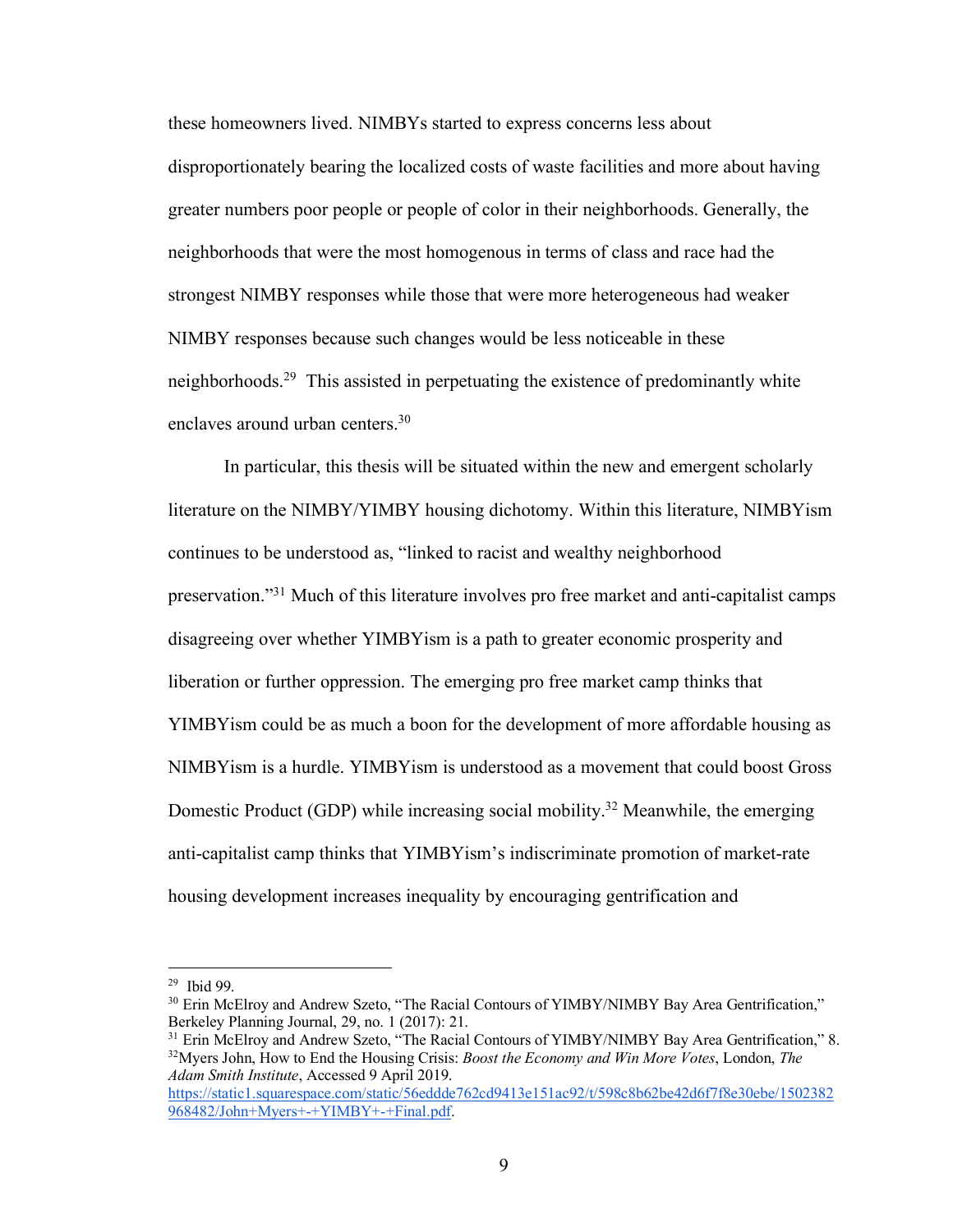displacement in urban neighborhoods.<sup>33</sup> One of the seminal anti-capitalist critiques of YIMBYism, Erin McElroy's and Andrew Szeto's article, *The Racial Contours of YIMBY/NIMBY in Bay Area Gentrification*, examines how YIMBYism contributed to the displacement of and violence towards communities of color in San Francisco's Mission District. In this case, they claim that positing the free market as the solution to--rather than the problem with—the overall housing market ignores how the free market is a coercive force for those who cannot afford the higher rents associated with market-rate housing.<sup>34</sup> As such, they claim that when YIMBYs asked the City of San Francisco to build more market-rate housing units, they were forming a coalition with housing developers that prioritized the housing desires of white people over the survival of the communities of color in the Mission District. In this way, they see YIMBYism not as a liberatory force but rather another iteration of the exclusion and inequity that NIMBYism enables.35 I will try to expand upon this understanding of YIMBY as another iteration of NIMBY in this thesis and explore how this critique might come into play in Minneapolis.

 <sup>33</sup> McElroy and Szeto, 8-9.

 $34$  McElroy and Szeto, 15.  $35$  Ibid 8.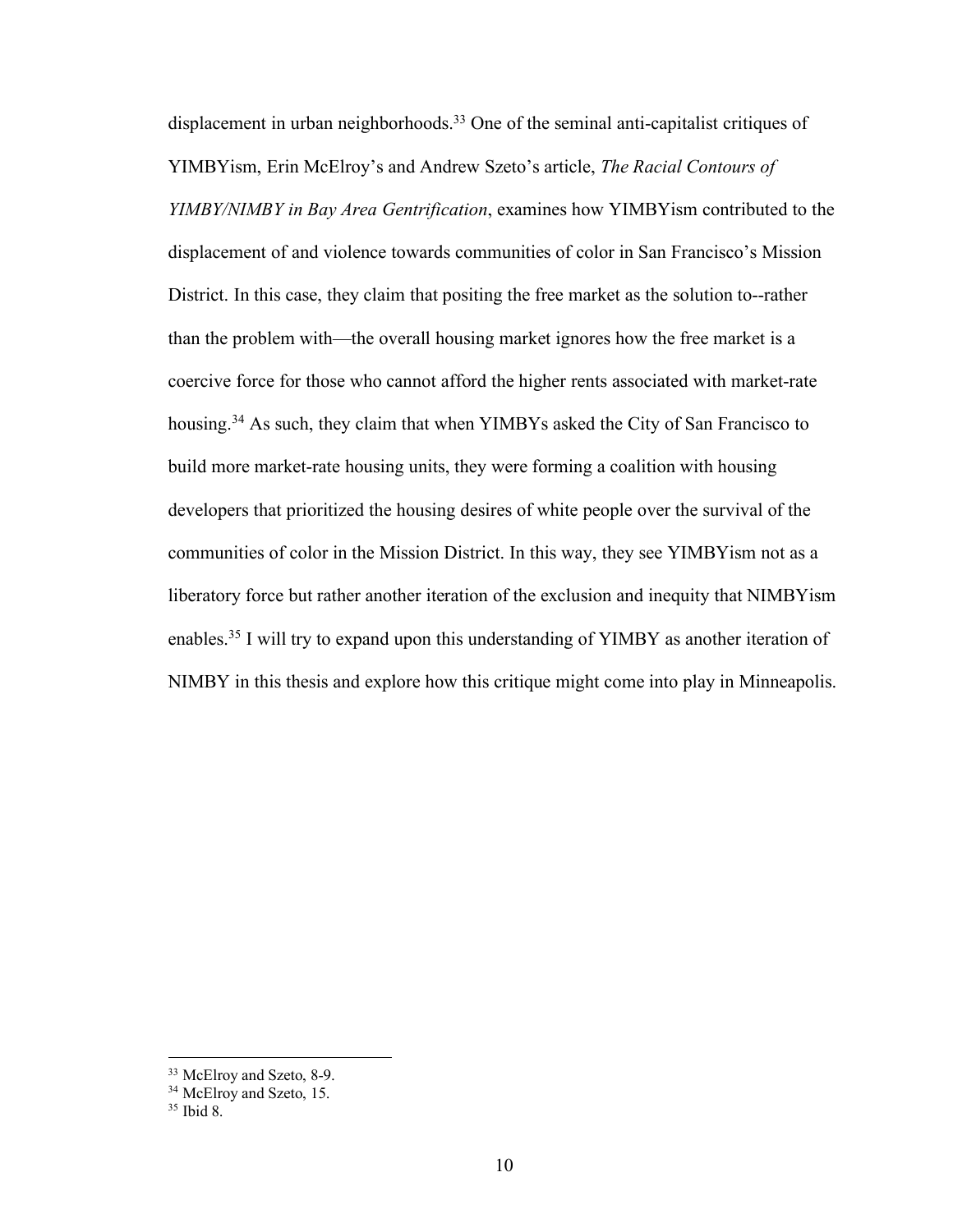#### **Historical Case Studies on YIMBY and Minneapolis**

To properly understand the roles that NIMBY and YIMBY played in Minneapolis's debate over further housing development, it is important to understand the contexts in which housing development oppresses and liberates communities. This section will do so with two cases studies. The first case study will show how YIMBY's inception in San Francisco in 2014 led to increased displacement of and violence towards communities of color in the Mission District. The second will illustrate how in the 1970s, residents of Minneapolis's Cedar-Riverside neighborhood managed to fight off an urban renewal project that would have destroyed their working-class neighborhood and instead use this as an opportunity to create a stronger sense of community by founding housing co-operatives.

#### **"Build, Baby, Build!"**

YIMBY's inception relied on white Millennials conflating opposition to housing in white, middle-class suburbs with the efforts of housing activist groups working to preserve housing for the Latinx community in San Francisco's Mission District. In 2014, YIMBY's founder, then 31-year-old resident Sonja Trauss, brought together members of the Bay Area Renter's Federation (BARF), young, white newcomers in the tech industry, and others interested in greater housing density to push the City of San Francisco to construct more housing. Trauss claimed that The City of San Francisco had artificially lowered the supply of housing stock below its free market equilibrium and that building more housing was the solution, hence giving rise to YIMBY as a rallying cry and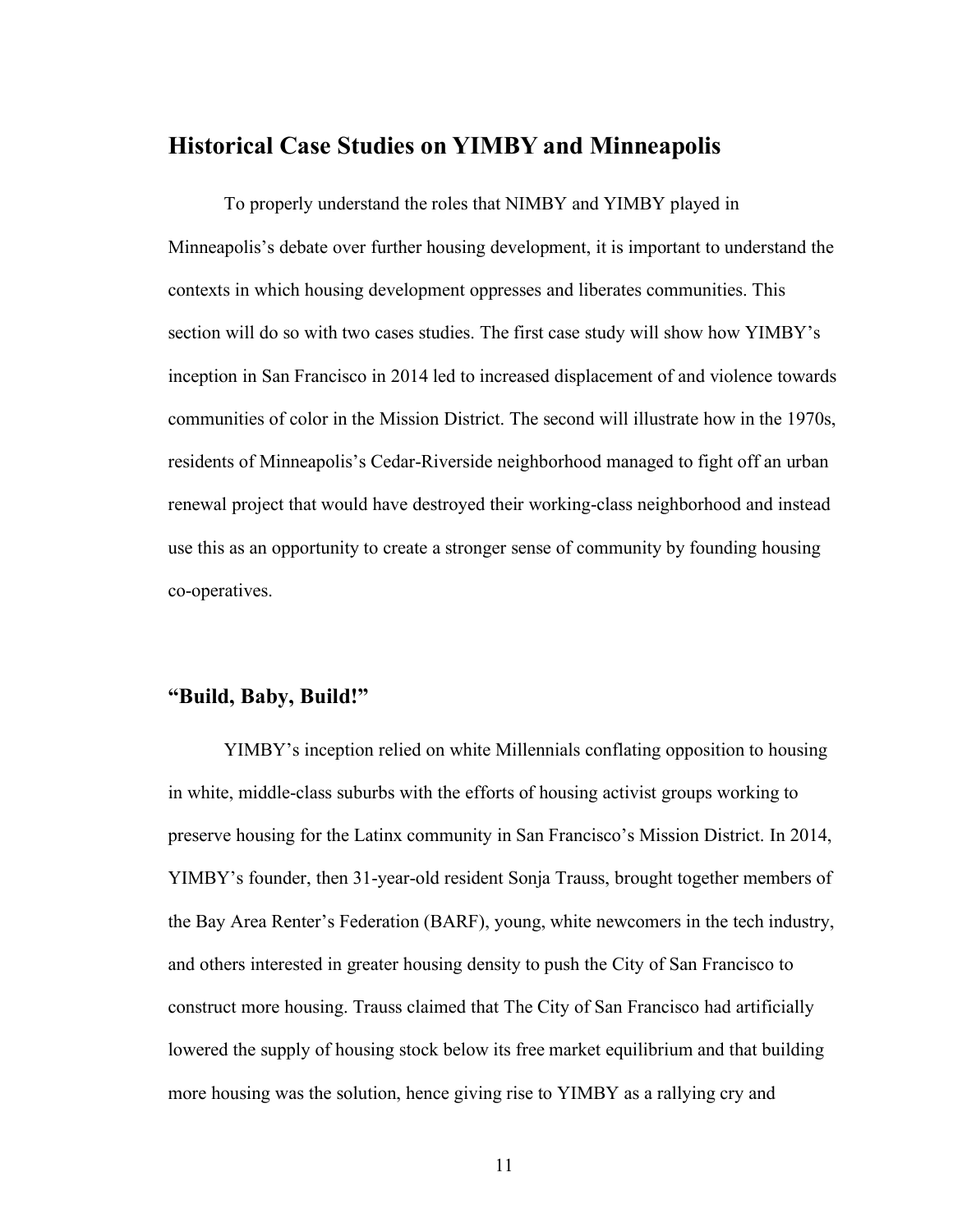movement. To remedy the housing shortage that they thought years of NIMBYism had inflicted upon the city, YIMBYs adopted a, "build, baby, build"36 mentality with regards to housing construction, demanding that San Francisco build market-rate housing whenever and wherever it could.

Though some anti-gentrification activists of color originally thought YIMBYs focus on land-use and zoning might provide an educational opportunity, the YIMBYs overwhelming whiteness and inability to listen quickly repelled them. The YIMBYs wanted to break coalitions that activists of color had forged between affordable housing and public housing groups and instead collaborate with developers to build more marketrate housing for white newcomers working in Silicon Valley's booming high-tech industry. When housing activists of color tried to preserve this coalition, the predominantly white congregation of YIMBYs screamed over them at San Francisco City Council meetings.37 Sonja Trauss then proceeded to publicly compare Latinx antigentrification activists to xenophobic Trump supporters<sup>38</sup> even as black and Latinx residents faced higher rates of eviction, displacement, and police brutality.<sup>39</sup> This demonstrates how:

> YIMBY narratives of NIMBYism have thus strategically mobilized a unique form of liberalism against housing rights activists' supposed NIMBY 'conservatism.' In other words, YIMBYs, who advocate for luxury and market-rate housing but not public housing, conflate housing

 <sup>36</sup> Ibid 10.

<sup>&</sup>lt;sup>37</sup> Toshio Meronek, "YIMBYs Exposed: The Techies Hawking Free Market "Solutions" to the Nation's Housing Crisis," *In These Times*, 21 May 2018, http://inthesetimes.com/features/yimbys\_activists\_san\_francisco\_housing\_crisis.html.

 $38$  Ibid.

<sup>&</sup>lt;sup>39</sup> McElroy and Szeto, "The Racial Contours of YIMBY/NIMBY Bay Area Gentrification," 29.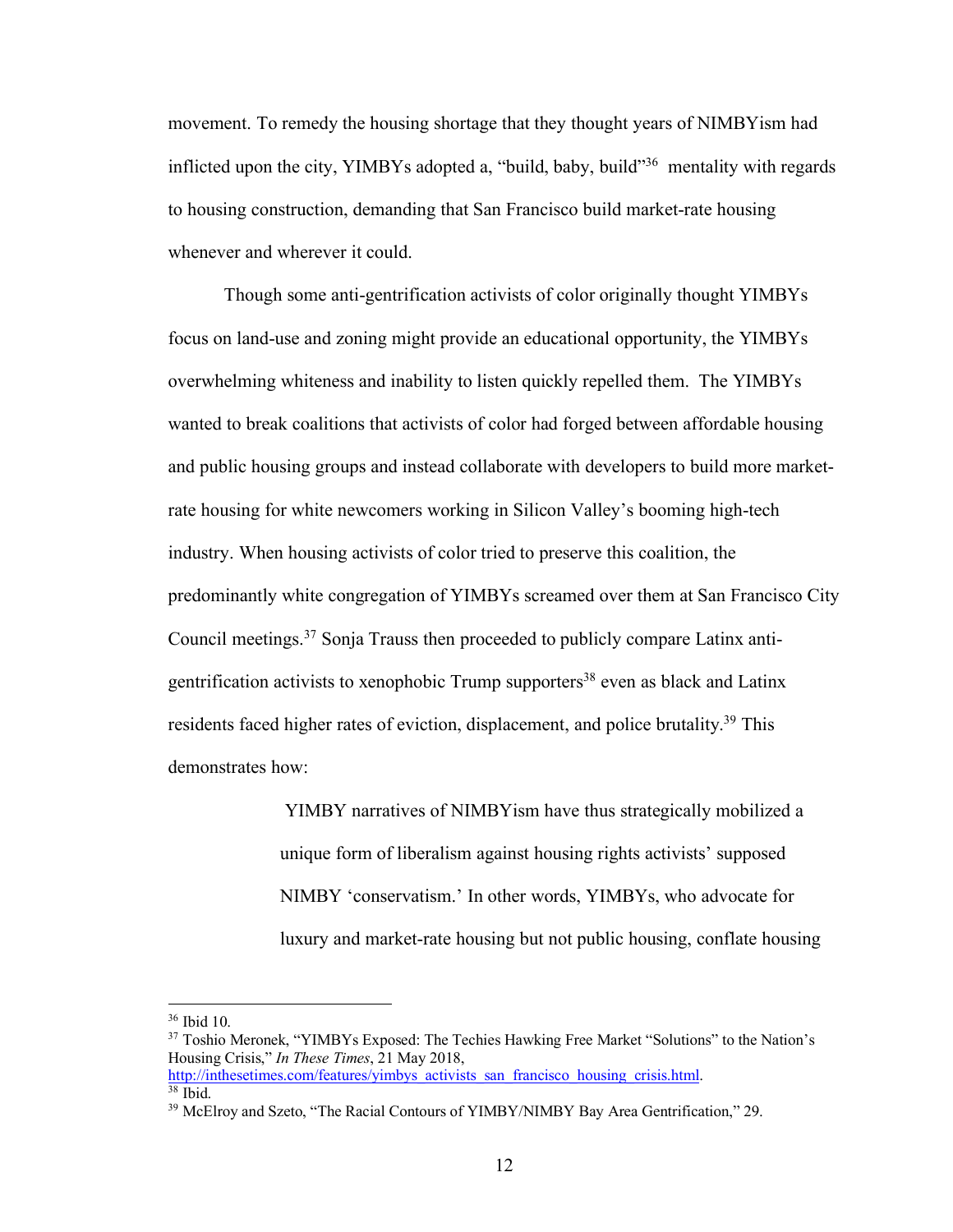activists' affordability campaigns with NIMBY preservationist battles. These false conflations and binaries...are best understood within a framework of racial capitalism. <sup>40</sup>

By choosing to focus on the free market as the main method for creating more housing, YIMBY excluded lower income residents of color, who were unable to compete for housing against middle-to-upper class white people in a free market, and thus experienced the free market as a coercive force that displaced them from their homes. San Francisco YIMBY's worked to uphold a political and market environment that prioritized white people's desires over the Latinx community's survival.

#### **The New Town in Town**

The Cedar-Riverside neighborhood's opposition to the urban renewal project, the New Town in Town, demonstrates how, sometimes, when communities prevent housing development, they take control of their housing situation. Between 1970-1980, the proposed New Town in Town galvanized Cedar-Riverside residents into creating institutions with specific focuses that combatted the aligned interests of private developers and city officials keen on their neighborhood's destruction.<sup>41</sup> Unlike urban renewal projects in other urban areas around the United States, residential neighborhoods for working-class communities and communities of color were not replaced with real estate that was more profitable for the city and developers but instead was preserved as

 <sup>40</sup> Ibid 31.

<sup>41</sup> Randy Stoecker, *Defending Community: The Struggle for Alternative Redevelopment in Cedar-Riverside*, (Philadelphia, Pennsylvania: Temple University Press, 1994), 5-6.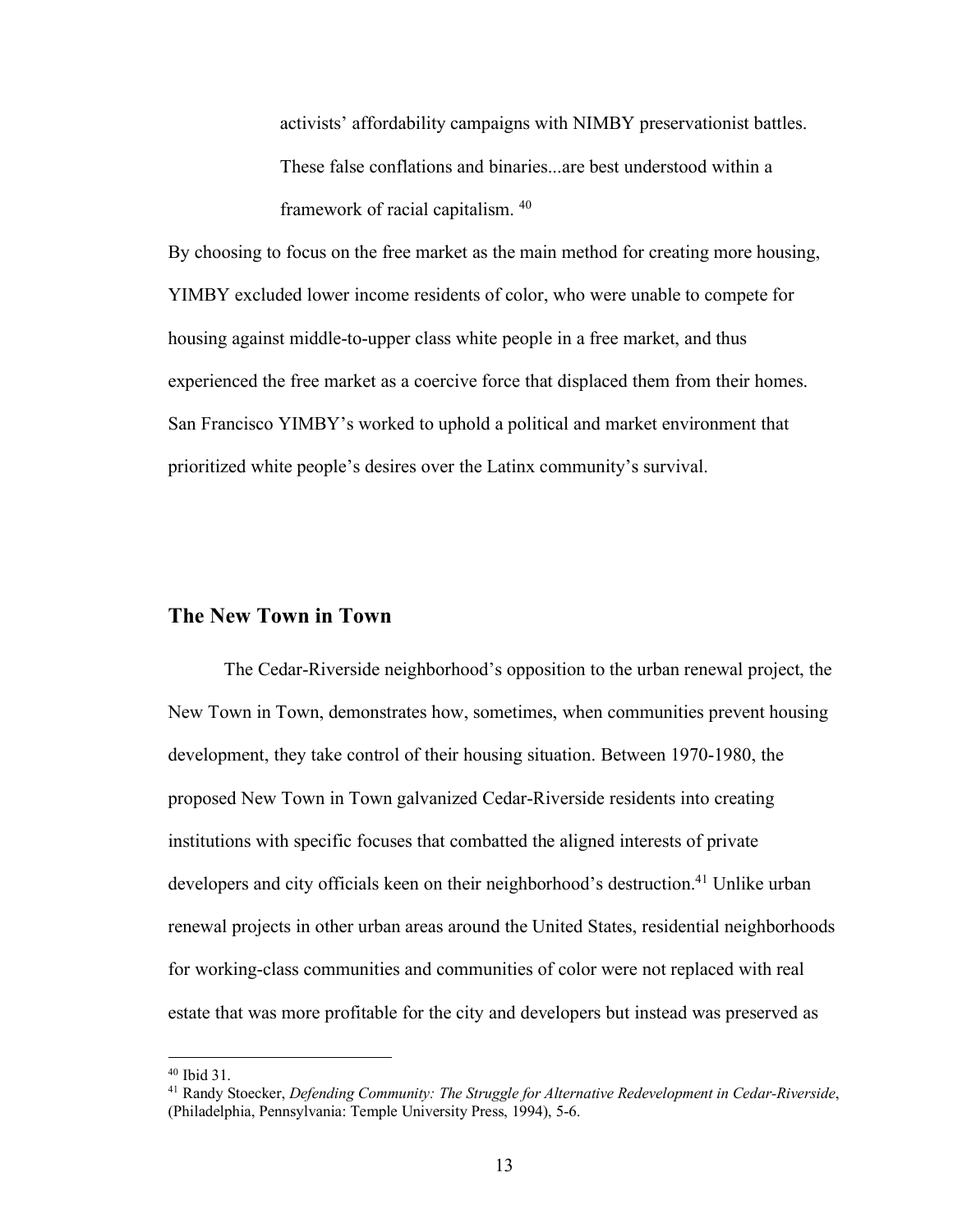secure, affordable housing for neighborhood residents in housing co-ops. The New Town in Town did not replace Cedar-Riverside; instead, Cedar-Riverside became the New Town in Town.

The city suggested that Cedar-Riverside's working-class residents were not valuable enough to inhabit the neighborhood's land. The city chose Cedar-Riverside for the site of the New Town in Town because a 1965 survey found a high rate of unemployed people and dilapidated houses.<sup>42</sup> Thus, in 1970s, Minneapolis's private developers proposed the New Town in Town. This would have capitalized on turning the single-family homes and duplexes in Cedar-Riverside into college-housing and a hospital for the University of Minnesota, which would have generated more profits both the for university and the city.<sup>43</sup> When community members complained, private developers told them, "this land is too valuable to have you people living on it."44 Cedar-Riverside residents realized that unless they organized, they would lose their homes.

In response, Cedar-Riverside's residents began organizing to form institutions to control the neighborhood that they had come to call home. In their minds, they were not only some people who were at risk of losing their housing but also a community that feared a loss of their alternative, hippie neighborhood culture. First, residents began meeting at the Community Union, an organization that was both a grocery store and the interface with the local housing authority. Given the Community Union's disparate purposes, residents quickly created more institutions bent on democratic participatory

 <sup>42</sup> Stoecker, Stoecker, *Defending Community: The Struggle for Alternative Redevelopment in Cedar-Riverside*.

 $32.$ <sup>43</sup> Ibid.

 $44$  Ibid 5.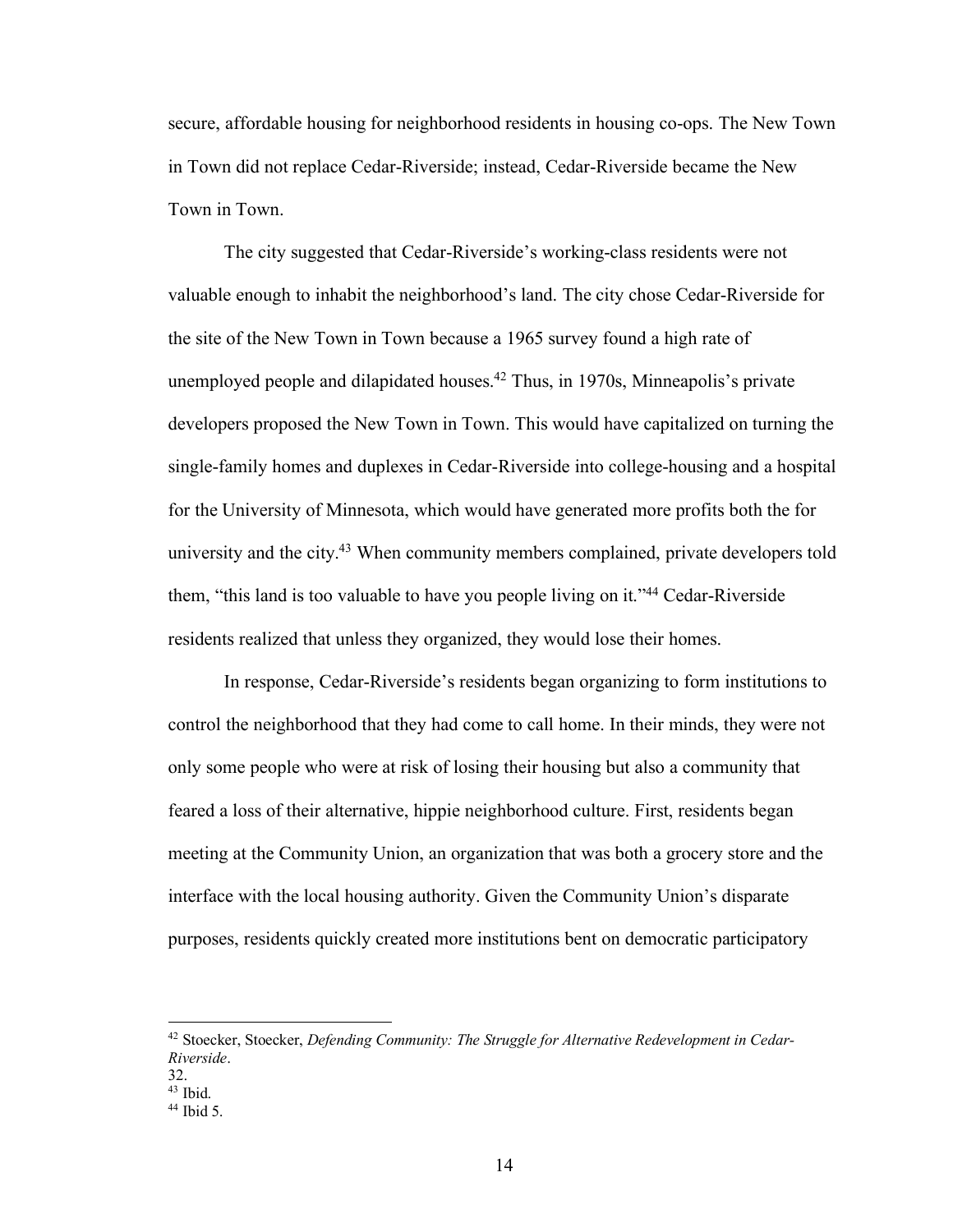practices with specific focuses to achieve their housing objectives. They established a Tenant's Union to protect residents against drastic rent hikes, and the West Bank Community Redevelopment Corporation (CDC) to allow community members to reinvest and redevelop residential housing in a manner congruent with community interests. The CDC also helped the Cedar-Riverside neighborhood transition from resisting private developers to forming housing co-operatives and a common sense of identity. These co-ops were financed through limited partnerships. The partnership owned the housing and leased the housing to the co-op. The co-op, "[controlled] the housing within the bounds of the lease.<sup>145</sup> These housing co-ops prevented speculators from purchasing the land and inflating its price, creating more stable, affordable housing relative to other neighborhoods in the Twin Cities.<sup>46</sup>

Therefore, the successful community organizing efforts of the Cedar-Riverside neighborhood empowered the neighborhood not only to reject undesired housing development but fundamentally change who controlled the housing on its land and how. Although the residents of Cedar-Riverside chose to articulate their organizing in terms of, "community consciousness" rather than, "class consciousness", a central piece of this resistance was developing, "a highly developed critique of capitalism, not as workers, but as neighborhood residents."47 Ultimately, battles over who controlled the neighborhood's land adopted a class-based nature because of who had control of the economic activities that occurred on the land.

<sup>&</sup>lt;sup>45</sup> Stoecker, 161.<br><sup>46</sup> Ibid.<br><sup>47</sup> Ibid. 5.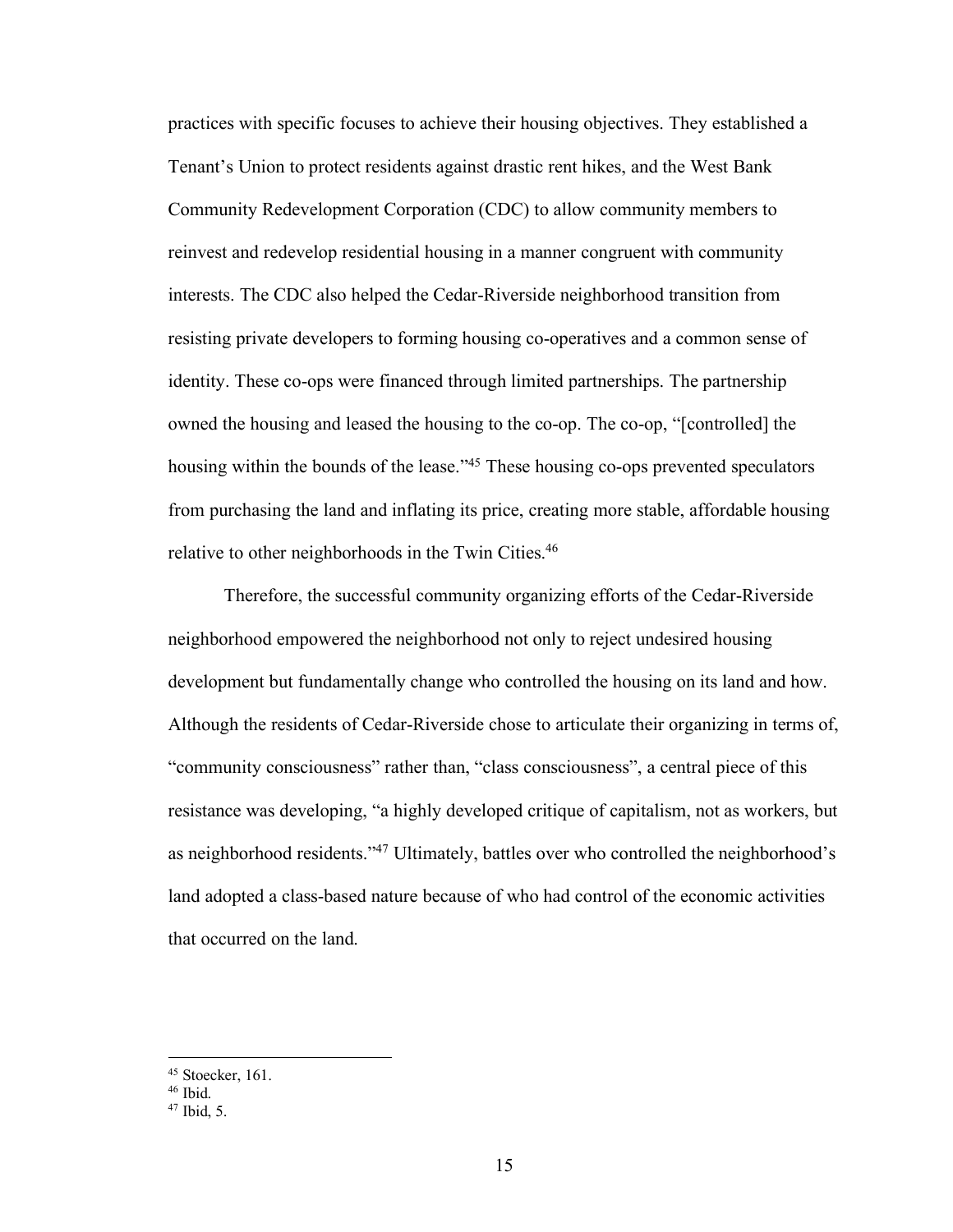When land is commodified, when service provision is dependent on local and national economic circumstances, and when community autonomy requires economic self-sufficiency, the dynamics of capitalism are intimately involved in the struggle. Thus, community becomes the new site of class resistance--of resistance to the modification of neighborhoods-even though community citizens do not express their struggle in class terms.<sup>48</sup>

The collective Cedar-Riverside consciousness that emerged left the neighborhood with greater control of how housing was built, who owned that housing, and what activities could occur on the land where the housing sat. These housing co-ops built not only housing but also a sense of neighborhood identity through class-based community struggle that fundamentally challenged the notion that private developers should own and develop housing.

#### **Taken Together**

A clearer understanding of the first case will help highlight how Neighbors for More Neighbors how has potentially come to center the free market over communities of color in its core platform. The second case study provides a richer background for considering United Renters' work. When taken together and applied to Minneapolis in the present, these cases will assist in exposing how the NIMBY/YIMBY framework limits the city's housing development debate.

 <sup>48</sup> Stoecker 5-6.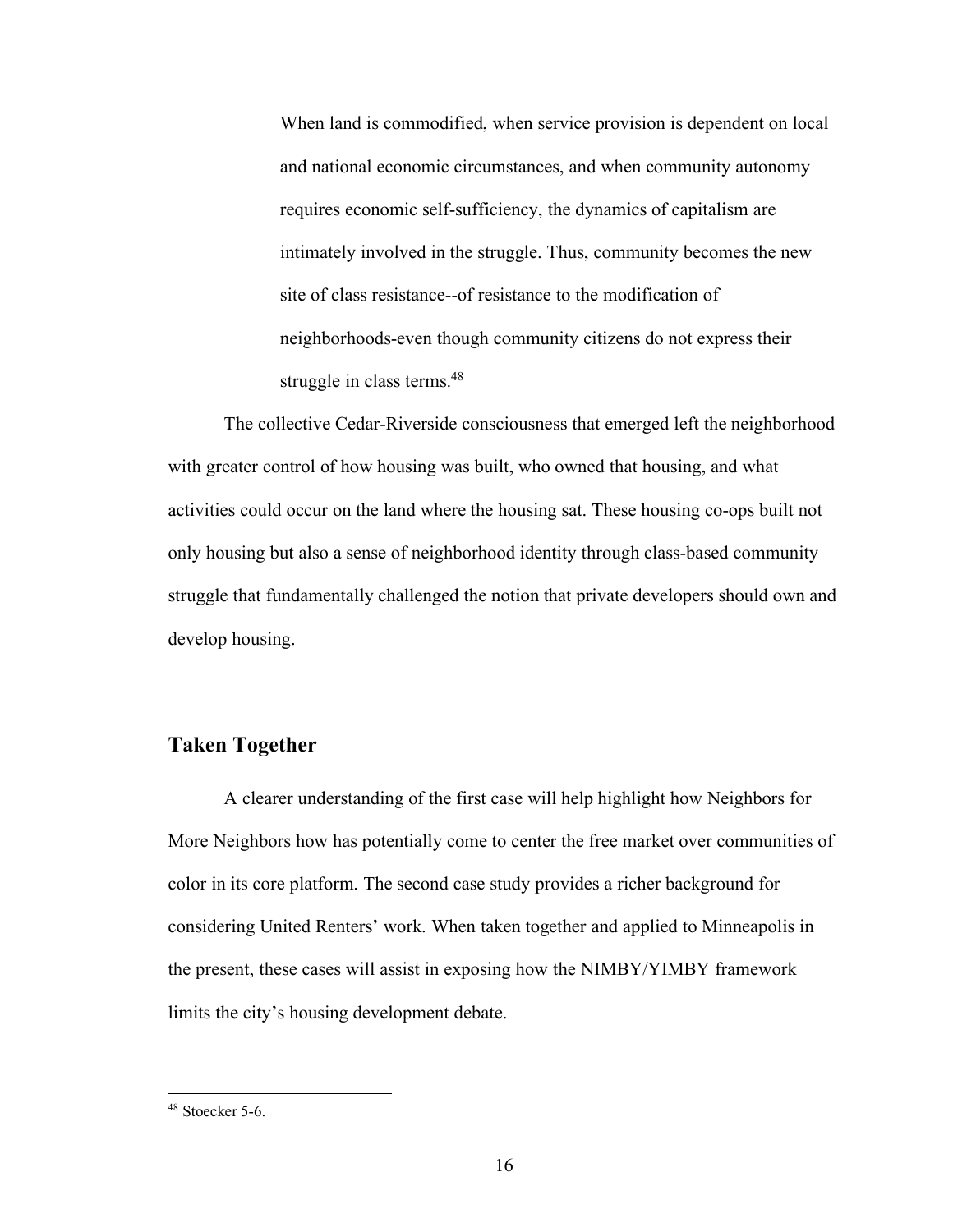## **Minneapolis for Whom?**

The main community group that mobilized to oppose Minneapolis 2040, Minneapolis for Everyone, tried to use rhetoric that suggested that they wanted to protect Minneapolis's vulnerable neighborhoods. Nonetheless, a closer examination of who was using that rhetoric reveals that Minneapolis for Everyone's opposition came from a desire to maintain a city that privileged their members and their participation in the civic engagement process. Prominent members co-opted the language of marginalized communities struggling against oppression to defend the interests of their disproportionately white, affluent neighborhoods. They also called into question the motives of other groups representing marginalized communities and facilitating greater civic engagement, sometimes going so far as to try to hinder their members' ability to participate. This was especially true for Minneapolis Millennials, who they tried to exclude from the city's civic engagement process by cutting off access to one of their key local news sources. Thus, Minneapolis for Everyone was a NIMBY group that represented affluent, white interests within the city and functioned to continue exclusion in the city's civic engagement process.

Minneapolis for Everyone attempted to convince all of Minneapolis's residents that it was working in their interest by advocating for neighborhood's abilities to make housing choices. Initially, this seemed to defend the interests of more vulnerable community members and harken back to the kinds of community organizing done in Cedar-Riverside between 1970-1980. Minneapolis for Everyone called for neighborhoods' power to collaborate with developers, the city, and other partners to learn more about how plans for housing development would influence before they were

17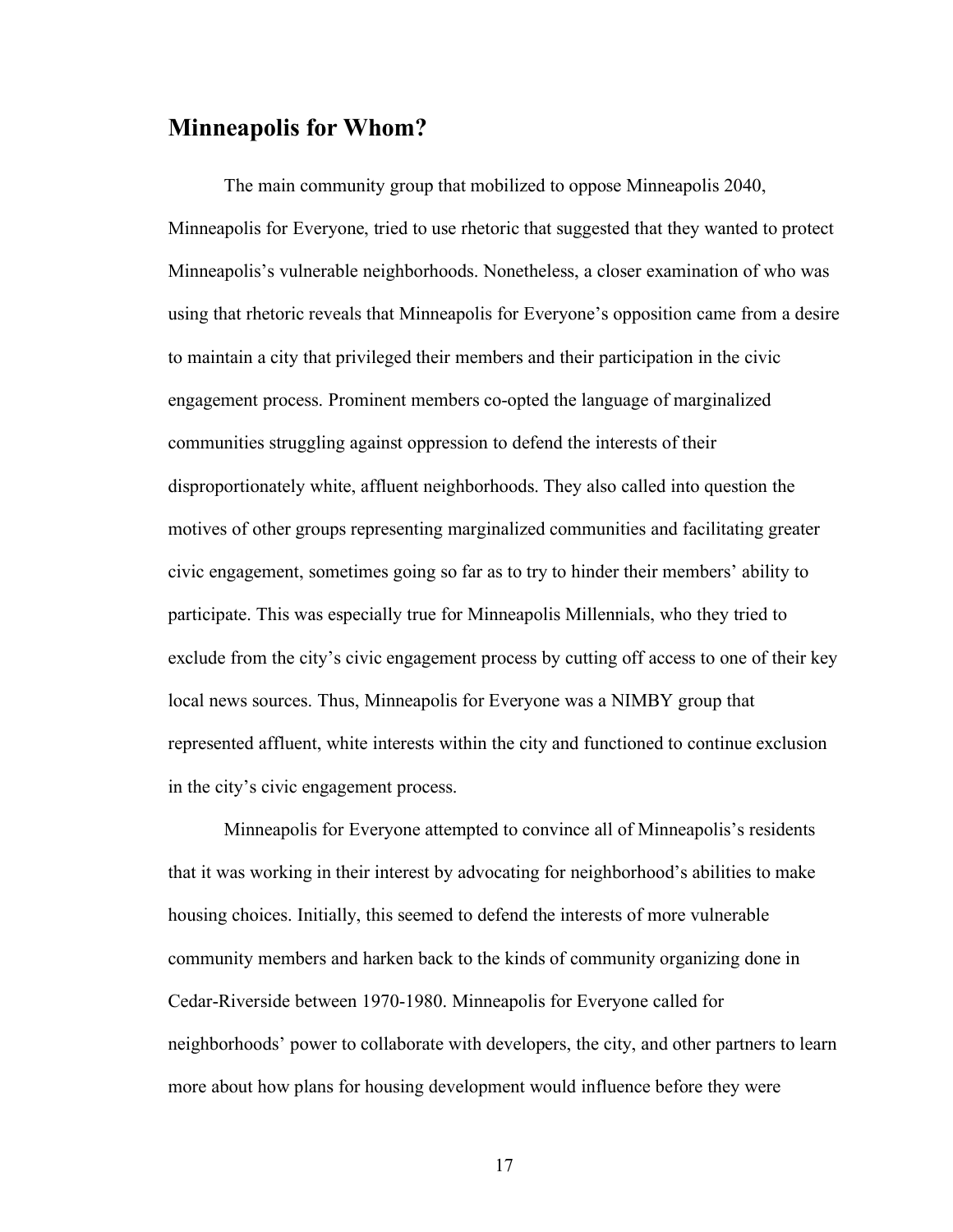implemented. By ensuring that neither the city nor developers would displace lower income residents and communities of color, these measures would reduce, "racial and economic disparities."49 Minneapolis for Everyone also expressed the fear that without provisions in Minneapolis 2040 that protected neighbors' rights to make housing choices, it would, "benefit developers at the expense of neighborhoods and local businesses, families, older people and the disabled."<sup>50</sup> In short, Minneapolis for Everyone's advocacy appeared to echo calls from community organizations such as the ones in Cedar-Riverside to defend the neighborhood against projects that would displace residents and instead give them greater control over their neighborhoods.

However, the members of Minneapolis for Everyone who used this rhetoric were not from neighborhood-based community institutions but city hall itself, and as such, coopted the language of vulnerable communities' and marginalized groups' struggles to argue that their inability to continue to live in exclusive neighborhoods was oppression. Lisa MacDonald became the leading voice for this group of residents. She published opeds in local papers and gave televised speeches about the issues with Minneapolis 2040. 51 As a former City Council Member, she represented the interests of affluent, white residents. The area she is from, Southwest Minneapolis, had a median home price of

 <sup>49</sup> "13 Amendments that would actually help achieve the plan's goals," *Minneapolis for Everyone*, 23 November 2018, https://minneapolisforeveryone.org/2018/11/23/13-amendments-that-would-actually-helpachieve-the-plans-goals/. 50 "Do you know what's in the Minneapolis 2040 Comprehensive Plan?" *Minneapolis for Everyone*,

Accessed 23 March 2019, https://minneapolisforeveryone.org.

<sup>51</sup> Lisa Macdonald, "Speech," *Fox 9*, Accessed 23 March 2019,

https://www.facebook.com/fox9kmsp/videos/2202567920019926/UzpfSTU3MTE0MjEyNjYwNTgxMzo2 NjE5MTY1MjQxOTUwMzk/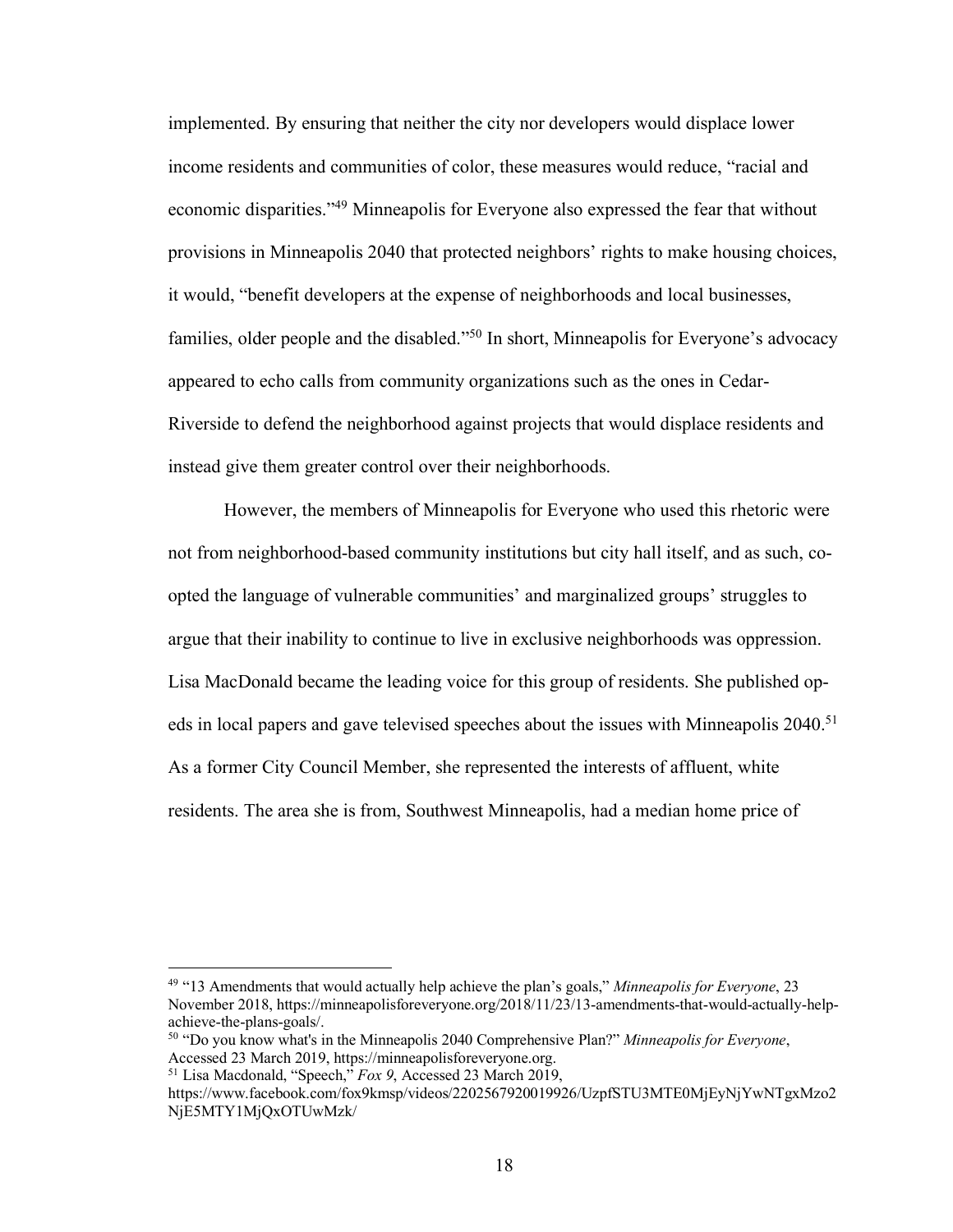$$381,700^{52}$  in 2018 as opposed to  $$268,000^{53}$  for Minneapolis in general. In 2015, the specific neighborhood she lived in, East Harriet, had a median annual household income that exceeded  $$87,000^{54}$  --compared to  $$55,720^{55}$  for Minneapolis in general. Additionally, in 2015, East Harriet was  $84\%$  white<sup>56</sup> as compared with Minneapolis as a whole, which was  $63.9\%$  white.<sup>57</sup> The neighborhood whose interests she represented was disproportionately filled with affluent, white residents. East Harriet and the other neighborhoods in Southwest Minneapolis have generally enjoyed the greatest access to grocery stores, jobs, and short commute times, and have generally been listened to in Minneapolis's civic engagement process.<sup>58</sup> Yet MacDonald spoke as if she and the others she represented had been unfairly barred from the civic engagement process. In various speeches about why Minneapolis for Everyone opposed Minneapolis 2040, she compared its members to a marginalized group. "As marginalized groups have always insisted, nothing about us without us."59 Thus, she spoke as if she and those she represented had been excluded from the civic engagement process when they had actually been able to full take advantage of its benefits. In this way, MacDonald appropriated phrases that have

 <sup>52</sup> "East Harriet Home Prices & Values", Zillow, Accessed 23 March 2019, https://www.zillow.com/eastharriet-minneapolis-mn/home-values/.<br><sup>53</sup> Jim Buchta, "Median home sales price hits 268,000 in the Twin Cities," *The Star Tribune*, 16 August

<sup>2018,</sup> http://www.startribune.com/median-home-sale-price-hits-268-000-in-the-twin-cities/491032001/. 54 "EAST HARRIET NEIGHBORHOOD," *Minnesota Compass*, Accessed 23 March 2019,

https://www.mncompass.org/profiles/neighborhoods/minneapolis/east-harriet. 55 "Quick Facts, Minneapolis City Minnesota, Income & Poverty," United States Census Bureau, Accessed 23 March 2019, https://www.census.gov/quickfacts/fact/table/minneapoliscityminnesota/RHI125217.

<sup>56</sup> "EAST HARRIET NEIGHBORHOOD," *Minnesota Compass*, Accessed 23 March 2019,

https://www.mncompass.org/profiles/neighborhoods/minneapolis/east-harriet. 57 "Quick Facts, Minneapolis City Minnesota, Race & Hispanic Origin", *United States Census Bureau*, Accessed 23 March 2019,

https://www.census.gov/quickfacts/fact/table/minneapoliscityminnesota/RHI125217. 58 Ryan Johnson, "Minneapolis 2040 Opposition: A Look At The Signs," *streets.mn*, September 25, 2018, https://streets.mn/2018/09/25/minneapolis-2040-opposition-a-look-at-the-signs/. 59 Lisa Macdonald, "Speech," *Fox 9*, Accessed 23 March 2019,

https://www.facebook.com/fox9kmsp/videos/2202567920019926/UzpfSTU3MTE0MjEyNjYwNTgxMzo2 NjE5MTY1MjQxOTUwMzk/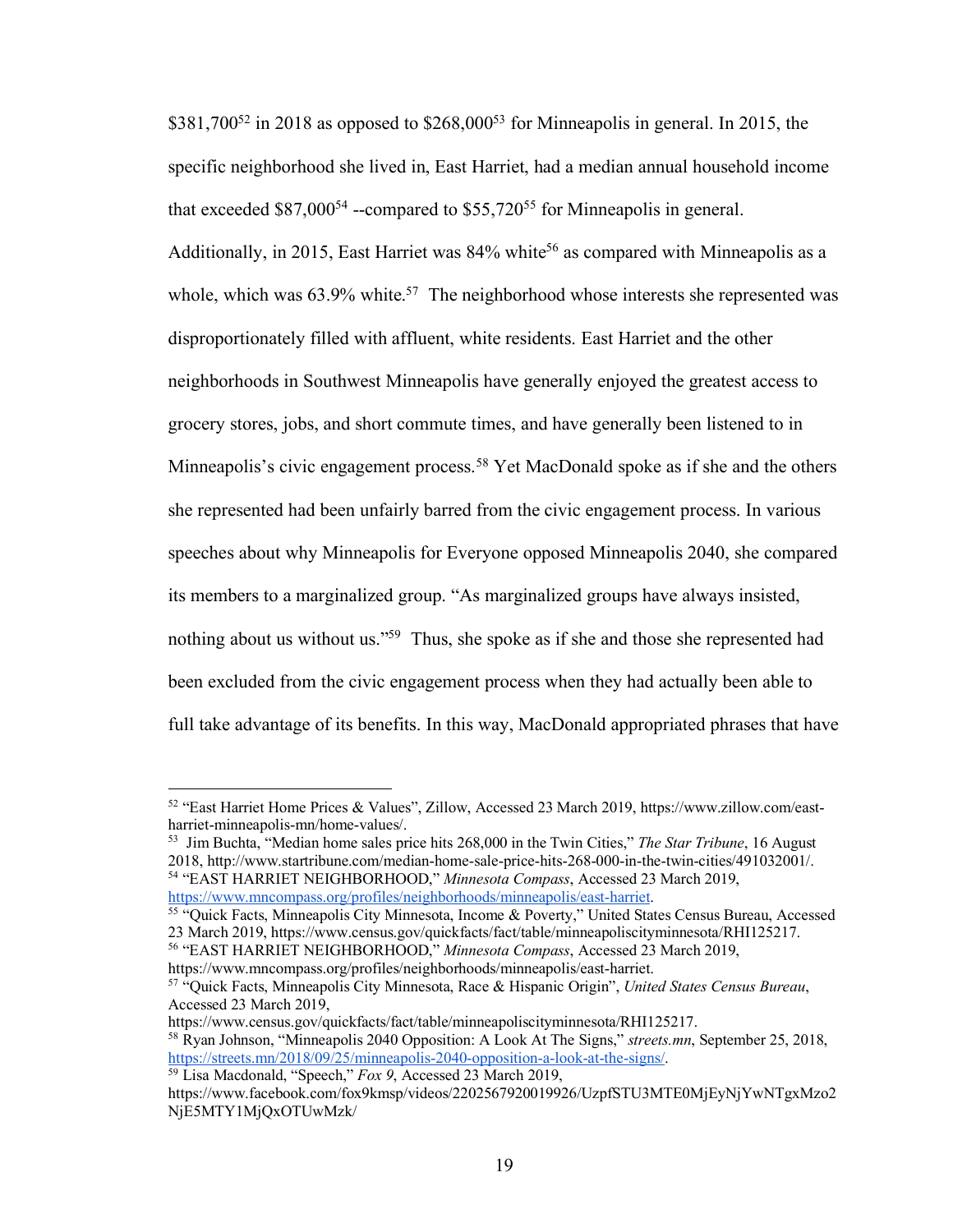come to define marginalized communities' struggles against oppression to better-situate her disproportionately affluent, white neighborhood's in Minneapolis's civic engagement process.

Furthermore, Minneapolis for Everyone has not only equated privileged residents' need to be more inclusive with oppression but also worked to shut less established groups out of the city's civic engagement process. Minneapolis for Everyone's founder, Carol Becker,<sup>60</sup> an elected official who serves on Minneapolis's Board of Estimation and Taxation,<sup>61</sup> accused pro-development interests of funding groups who support zoning changes. Among the groups Becker listed were nationally-known organizations that advance economic and racial justice such as Fair Vote and Black Lives Matter. She blamed these groups of, "tearing [Minneapolis's] community apart."62 In August 2018, she also filed an application with the U.S. Patent and Trademark Office to trademark the name of Wedge Live, a blog that Neighbors for More Neighbors founders started. Over its lifetime, Wedge Live has helped Minneapolis Millennials receive the information necessary to dissolve their political apathy and ignorance and involve themselves in city politics. Patenting its name consequently made the founders of the Wedge Live hesitant to post there, which limited the ability of Minneapolis Millennials to easily access news on the city where they lived their daily lives. <sup>63</sup> Although Minneapolis for Everyone claimed to represent the interests of those who suffered class and race-based inequalities,

 $^{60}$  Max Nesterak, "In planning for its future, Minneapolis tries not to repeat the past," MPRnews, 27 July 2018, https://www.mprnews.org/story/2018/07/27/minneapolis-2040-debate-focus-on-housing-fourplexes. <sup>61</sup> Carol Becker, "Geek Is Good," Carol Becker for Board of Estimation and Taxation, Accessed 23 March 2019, http://carolbecker.net.

 $62$  Carol Becker, "Who is funding Minneapolis elections?" E-Democracy.org, 28 October 2017, http://forums.e-democracy.org/groups/mpls/messages/post/5N69zQ0LRjoYqOtBhERzhO.

<sup>63</sup> Tony Webster, "Minneapolis elected official Carol Becker registers trademark for name of critic's blog," Tony Webster, 11 August 2018, https://tonywebster.com/2018/08/carol-becker-wedge-live/.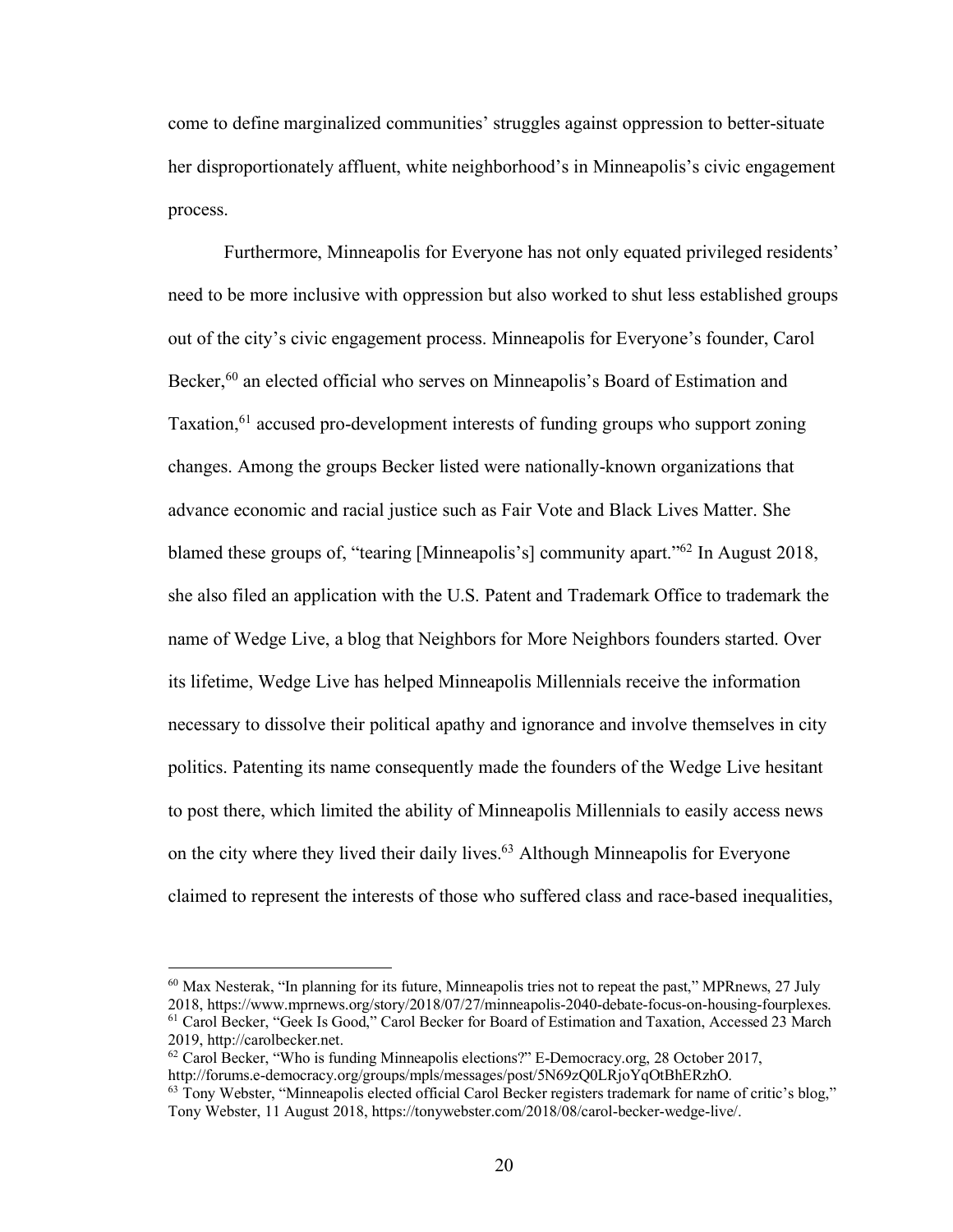it also accused groups dedicated to fighting those same inequalities of undermining Minneapolis's community. Further, within the Minneapolis community, it tried to limit the dispersal of information and compromise the ability of certain residents to be civically engaged. Minneapolis for Everyone deployed rhetoric that suggested that its members were being oppressed and excluded, but when compared with who used that rhetoric and how, a picture emerges where members of Minneapolis for Everyone were the actual ones perpetuating exclusion.

In short, Minneapolis for Everyone's definition of everyone was skewed towards the interests of the city's more affluent, whiter residents. Additionally, this group was interested in maintaining a civic engagement process that excluded residents who wanted to counter these entrenched interests. In other words, Minneapolis for Everyone qualified as a NIMBY group for the manner in which it not only tried to stop housing development but also stop those who might have reason to publicly suggest the need for more housing development. Accordingly, Minneapolis for Everyone attempted to ensure not only that there was no development in people's backyards but also that only a select few had access to a backyard in the first place.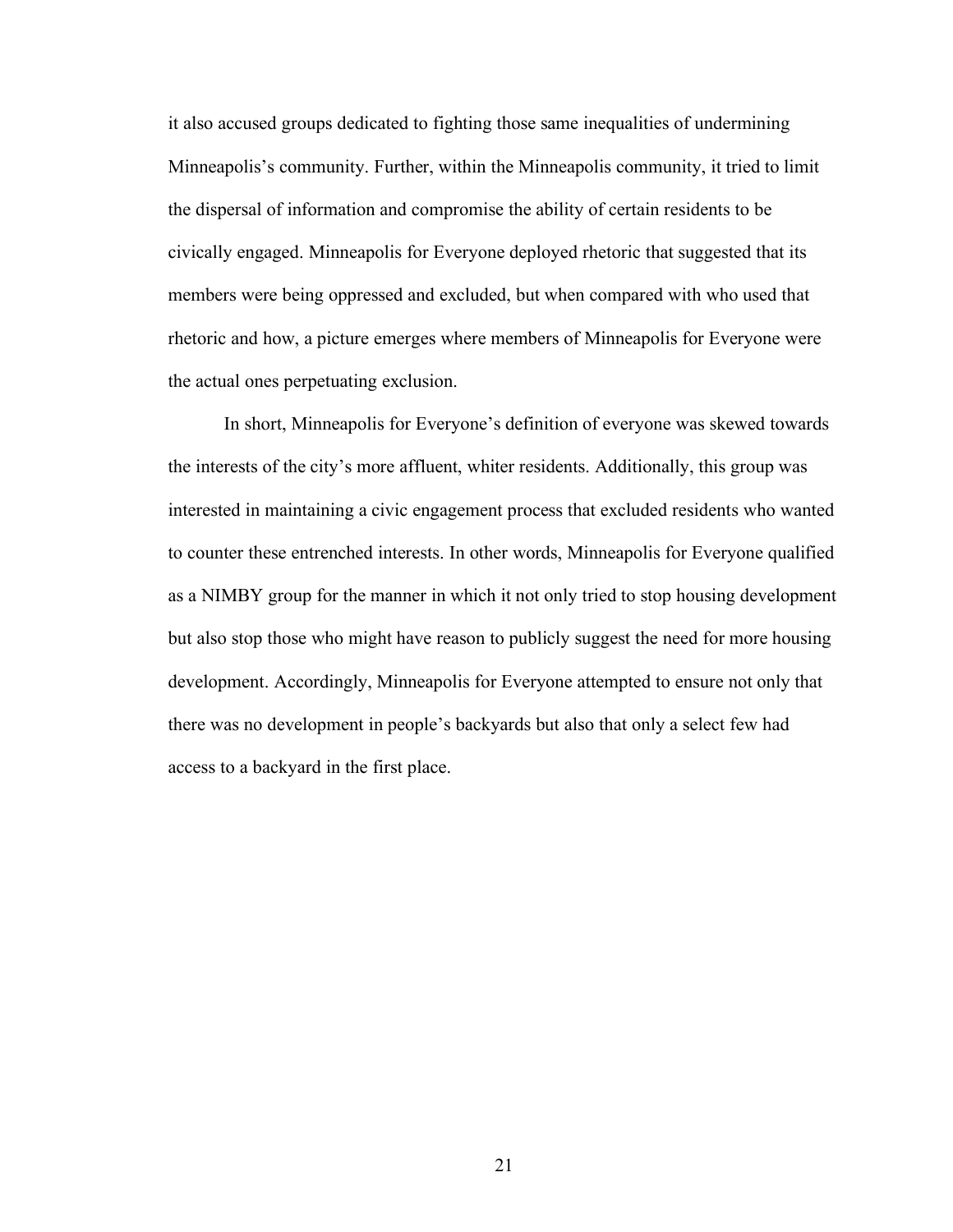## **Who is for More Neighbors?**

Neighbors for More Neighbors served the interests of Minneapolis Millennials who wanted to change zoning laws to create greater housing density. The group originally coalesced around an online blog, which covered local issues and promoted civic engagement at the city level. It soon thereafter zeroed in on upzoning as a method for promoting affordable housing for all of Minneapolis's residents and reducing racial inequity. As such, the members of Neighbors for More Neighbors began to publicly organize in support of Minneapolis 2040, encourage city council members to vote to eliminate single-family residential zoning, and attend annual conferences with YIMBYaffiliated groups from other U.S. cities. However, although Neighbors for More Neighbors approach of equating racial equity with upzoning and greater housing density was successful within the City of Minneapolis, it failed to imagine housing solutions that might not involve private developers, leaving questions regarding which of Minneapolis's residents this approach serves.

Neighbors for More Neighbors originated from the passion that the John Edward's and Ryan Johnson's blog, Wedge Live, inspired over city issues such as housing, zoning, and transportation. The blog was started to counter the anti-renter sentiment that Edwards witnessed at a city council meeting. It produced art, posters, videos and memes that explored zoning.64 Johnson and Edwards embarked on this endeavor hoping to transform zoning from an esoteric policy topic into one where people

 <sup>64</sup> Adam Belz, "Minneapolis housing-density backers come together ready for action," *The Star Tribune*, 14 March 2018, http://www.startribune.com/the-pro-density-movement-in-minneapolis-seeks-to-find-itsvoice/476884973/.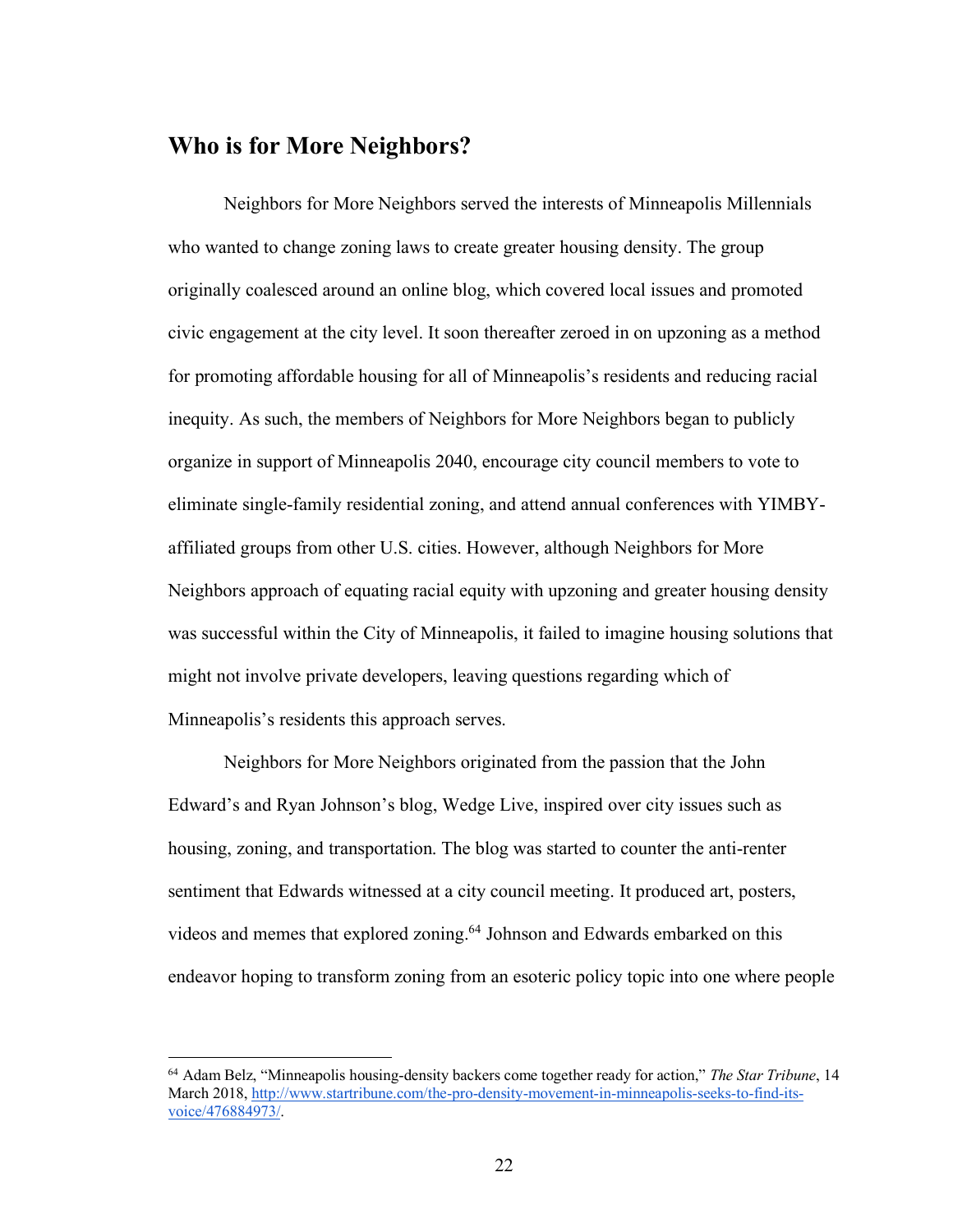could see the human impact. The satirical manner that Edwards and Johnson used to discuss housing and zoning on Wedge Live provided a space for Minneapolis Millennials to bond over their shared anxieties of gentrification and displacement.<sup>65</sup> Wedge Lives' capacity for blending news and entertainment convinced many Minneapolis Millennials that upzoning would create a greater supply of housing and make their housing more affordable.

As such, Edwards, Johnson, and some of the Millennials who followed Wedge Live coalesced into Neighbors for More Neighbors, a group dedicated to changing zoning laws to allow for Minneapolis's market to build more housing. Neighbors for More Neighbors quickly rallied around policies proliferating, "naturally-occurring affordable housing, government-subsidized affordable housing, and privately built market-rate housing."<sup>66</sup> Key among these was advocating for the elimination of single-family residential zoning because, "a large chunk (greater than 60%) of Minneapolis [was] zoned this way, and parts of Minneapolis formerly were not, but [had] been intentionally restricted in the amount of housing they [could] provide."<sup>67</sup> In the 21<sup>st</sup> century, singlefamily residential zoning has contributed to increased gentrification and displacement. Data from the University of Minnesota's Center for Urban and Regional Affairs demonstrates that the number of neighborhoods with affordable homes to rent or own decreased for Minneapolis's white, Asian, Latinx, and black residents between 2000-

 $65$  Ibid.

<sup>66</sup> "How can Minneapolis improve its housing policy?" *Neighbors for More Neighbors*, 1 August 2017, https://medium.com/neighbors-for-more-neighbors/how-can-minneapolis-improve-its-housing-policyee142eae962a. 67 "How can Minneapolis improve its housing policy?," *Neighbors for More Neighbors*, 1 August 2017,

https://medium.com/neighbors-for-more-neighbors/how-can-minneapolis-improve-its-housing-policyee142eae962a.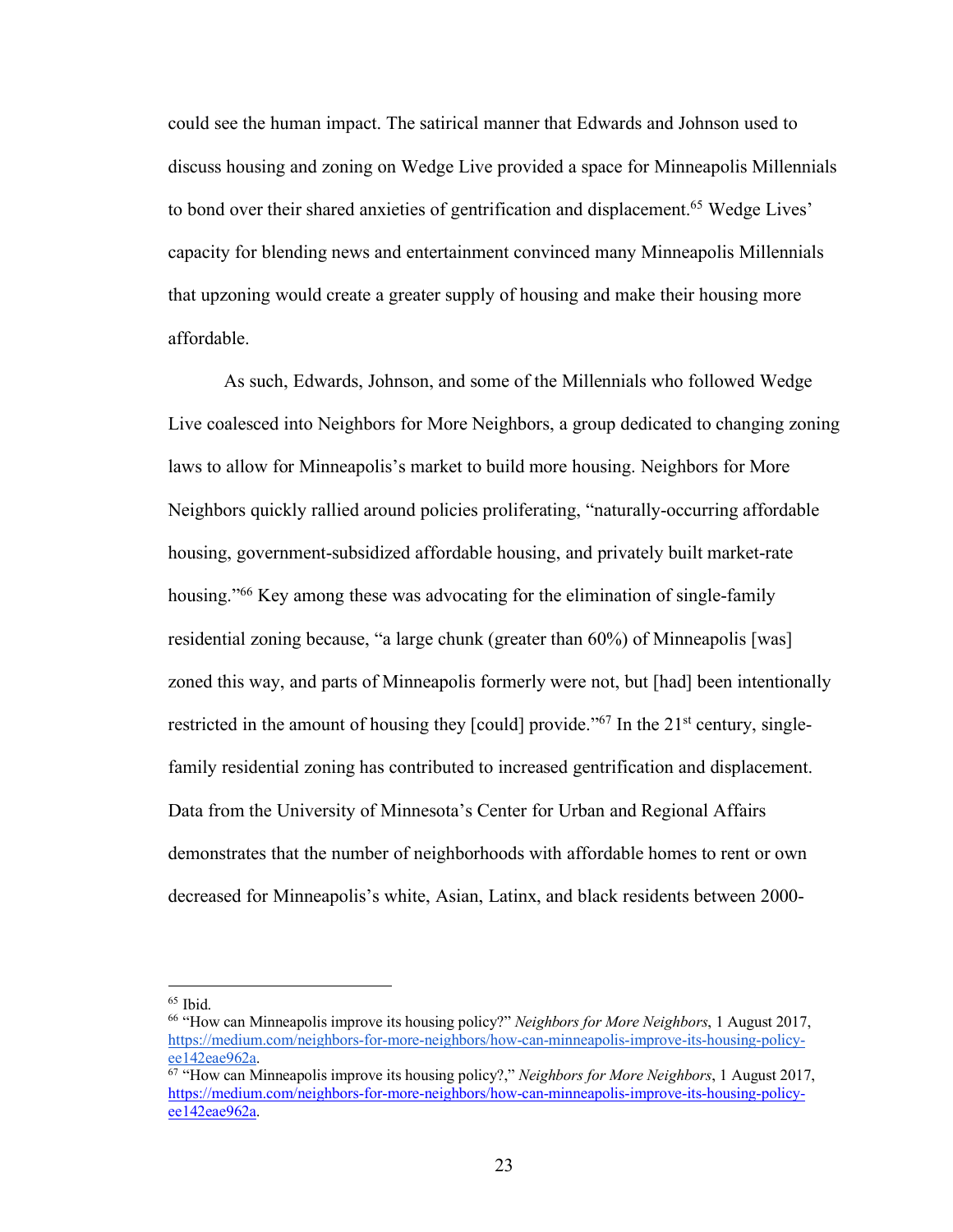2016.68 Thus, Neighbors for More Neighbors was able to argue that Minneapolis residents would find more affordable housing if the city would change the zoning code to permit higher housing density.

Once Neighbors for More Neighbors learned of zoning's potential to reverse historic forms of racial inequity, it also started to advocate for upzoning on the basis that it could create a more welcoming, equitable version of Minneapolis. Minneapolis has long been one of the United States' most racially segregated and economically unequal cities despite its purported beliefs in racial and economic equity.69 Neighbors for More Neighbors argued that the zoning laws that existed in Minneapolis prior to Minneapolis 2040's finalization upheld de facto race-based segregation in patterns similar to the de jure segregation that the city had historically implemented. Thus, zoning was a holdover from a discriminatory past that carried over into the present. Additionally, Neighbors for More Neighbors showed how current zoning laws could undermine Minneapolis's ability to welcome new people from different cultures in the future. In particular, Neighbors for More Neighbors believed the legal definition of single-family residential zoning only included those who conformed with the white American idea of nuclear family. Occupancy requirements--such as only having one nuclear family in one home--failed to recognize other familial configurations.

> Single-family zoning is tied to a culturally-specific conception of traditional family structures. But not all cultures have the same definitions

 <sup>68</sup> Goetz, Edward et al. The Diversity of Gentrification: *Multiple Forms of Gentrification in Minneapolis and St. Paul.* Minneapolis: Minneapolis, University of Minnesota Center for Urban and Regional Affairs (CURA), 23 March 2019. https://gentrification.dl.umn.edu/sites/g/files/pua4816/f/media/diversity-ofgentrification-012519.pdf

 $\frac{69}{9}$  Jessica Nickrand, "Minneapolis's White Lie," The Atlantic, 21 February 2015, https://www.theatlantic.com/business/archive/2015/02/minneapoliss-white-lie/385702/.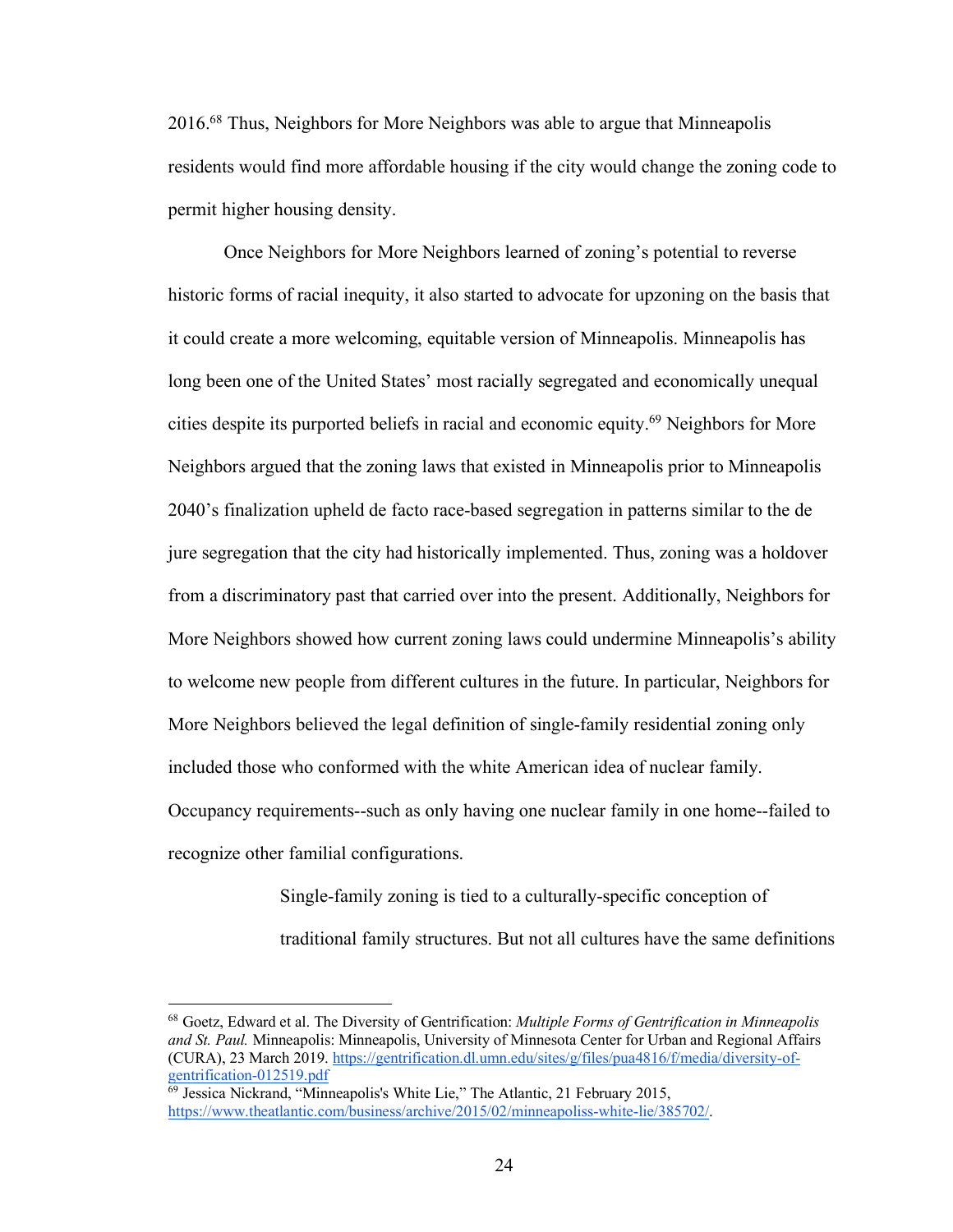of family or family size, and single-family zoning in Minneapolis has strict occupancy limits. If we want to be more welcoming to diverse ideas of families, our housing policy needs to reflect that.<sup>70</sup>

Thus, Neighbors for More Neighbors' members moved towards thinking about how a zoning code overhaul could create a more racially and economically equitable and inclusive city. They connected values to policy as a means of demanding action.

This action mostly took the form of Neighbors for More Neighbors trying to rally people to support Minneapolis 2040's proposed upzoning. Neighbors for More Neighbors members believed that Minneapolis 2040's emphasis on increasing housing density near transit corridors, making walking and biking more feasible transportation means, and cutting commute times would work in concert with upzoning to reduce the housing problem and create a more affordable, equitable city.71 "The Minneapolis 2040 Comp Plan is an opportunity to dismantle the institutionalized racist, classist, and exclusionary zoning and land use policies in our city."72 As the finalization of Minneapolis 2040 neared, Neighbors for More Neighbors distributed signs for members' yards or windows,<sup>73</sup> encouraged supporters to participate in city council meetings and wear purple in solidarity, and arranged pre-prepared talking points for Minneapolis 2040's

 <sup>70</sup> "How can Minneapolis improve its housing policy?," *Neighbors for More Neighbors*, 1 August 2017, https://medium.com/neighbors-for-more-neighbors/how-can-minneapolis-improve-its-housing-policyee142eae962a.

<sup>71</sup> "Neighbors for More Neighbors," *Neighbors for More Neighbors*, Accessed 23 March 2019, https://medium.com/neighbors-for-more-neighbors.

<sup>72</sup> "Minneapolis Comp Plan Review: Access to Housing", *Neighbors for More Neighbors*, 26 May 2018, https://medium.com/neighbors-for-more-neighbors/minneapolis-comp-plan-review-access-to-housing-9a04556728f5.

<sup>&</sup>lt;sup>73</sup> "Reserve your N4MN signs now!," Neighbors for More Neighbors, 17 July 2018, https://medium.com/neighbors-for-more-neighbors/n4mn-lawn-signs-omg-7b6dd9de6255.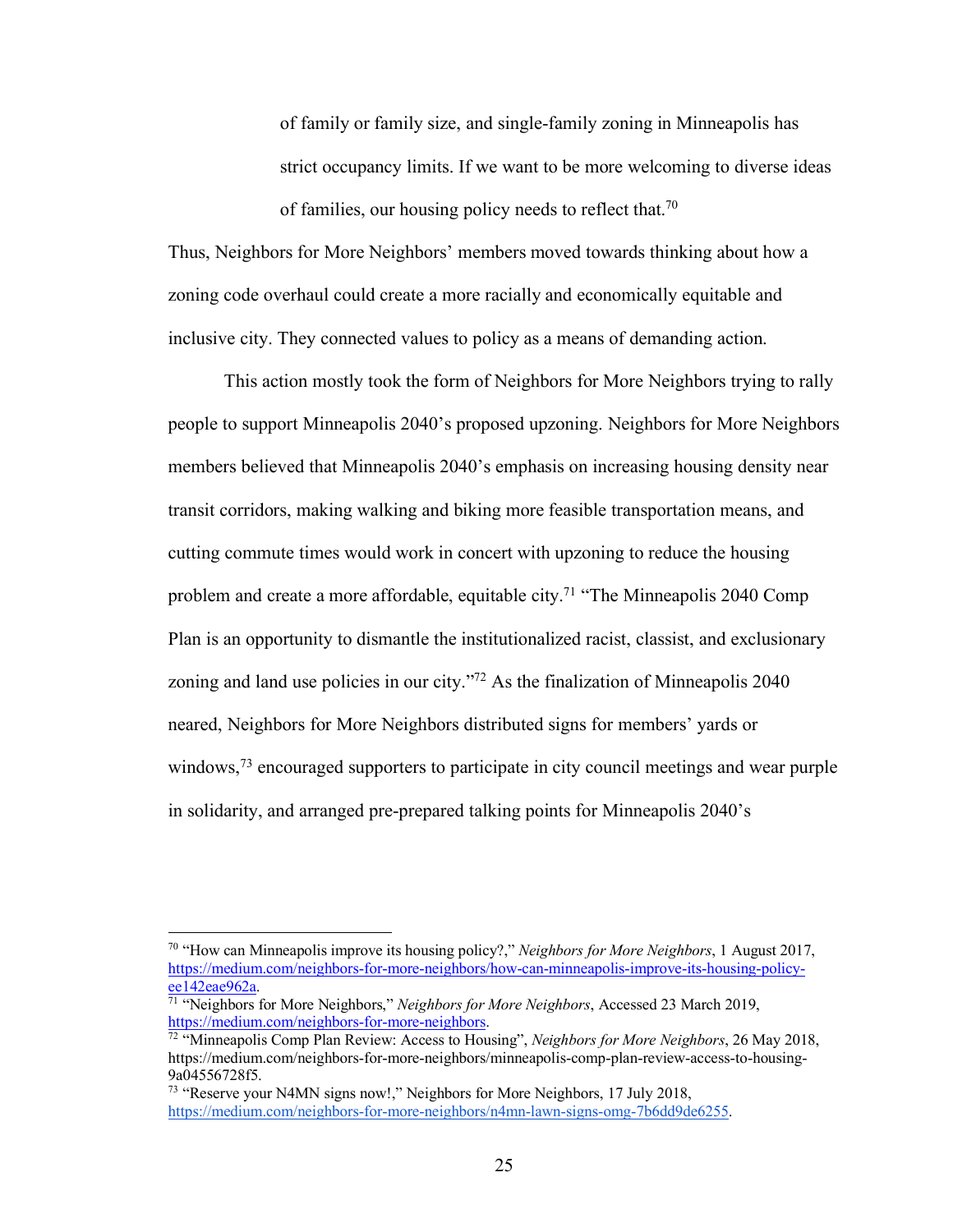supporters.<sup>74</sup> By this time, Neighbors for More Neighbors had progressed far from its origins as a blog to a community group that could advocate for Millennials housing interests.

In city council meetings leading up to Minneapolis 2040's finalization in late 2018, Neighbors for More Neighbors' members expertly synthesized a vision for the city's future where greater housing density and greater racial equity were inseparable. They connected housing to their ability to collectively create a good city for themselves and their descendants. As one supporter said, "We're thinking about the future and thinking about the next 22 years from now what we want for our children, what is best for our entire community, whether you can afford a single-family home or not."75 Additionally, Neighbors for More Neighbors members at these city council meetings discussed how climate change necessitated greater housing density. Another supporter argued to the committee overseeing the council meetings that the current residents of Minneapolis had a responsibility to care for the city's future. "We are all just stewards of the future, and I would ask the committee to be a steward of our city, plan for climate change, and pursue more diverse housing."76 Hence, Neighbors for More Neighbors was able to bring a vision for more racial equity to the city and convince the city to implement that vision.

While Neighbors for More Neighbors approach provides a cohesive framework for integrating racial equity with zoning change and housing development, it cannot

 <sup>74</sup> "Minneapolis 2040: Help Us Keep Momentum," Neighbors for More Neighbors, 8 November 2018, https://medium.com/neighbors-for-more-neighbors/minneapolis-2040-help-us-keep-momentumb65517a4fa06.

<sup>75</sup> "The Future," *Neighbors for More Neighbors*, Accessed 23 March 2019, https://www.facebook.com/NeighborsForMoreNeighbors/videos/712046242511409/. <sup>76</sup> "Stewards of the Future," *Neighbors for More Neighbors*, Accessed 23 March 2019, https://www.facebook.com/NeighborsForMoreNeighbors/videos/267498757240742/.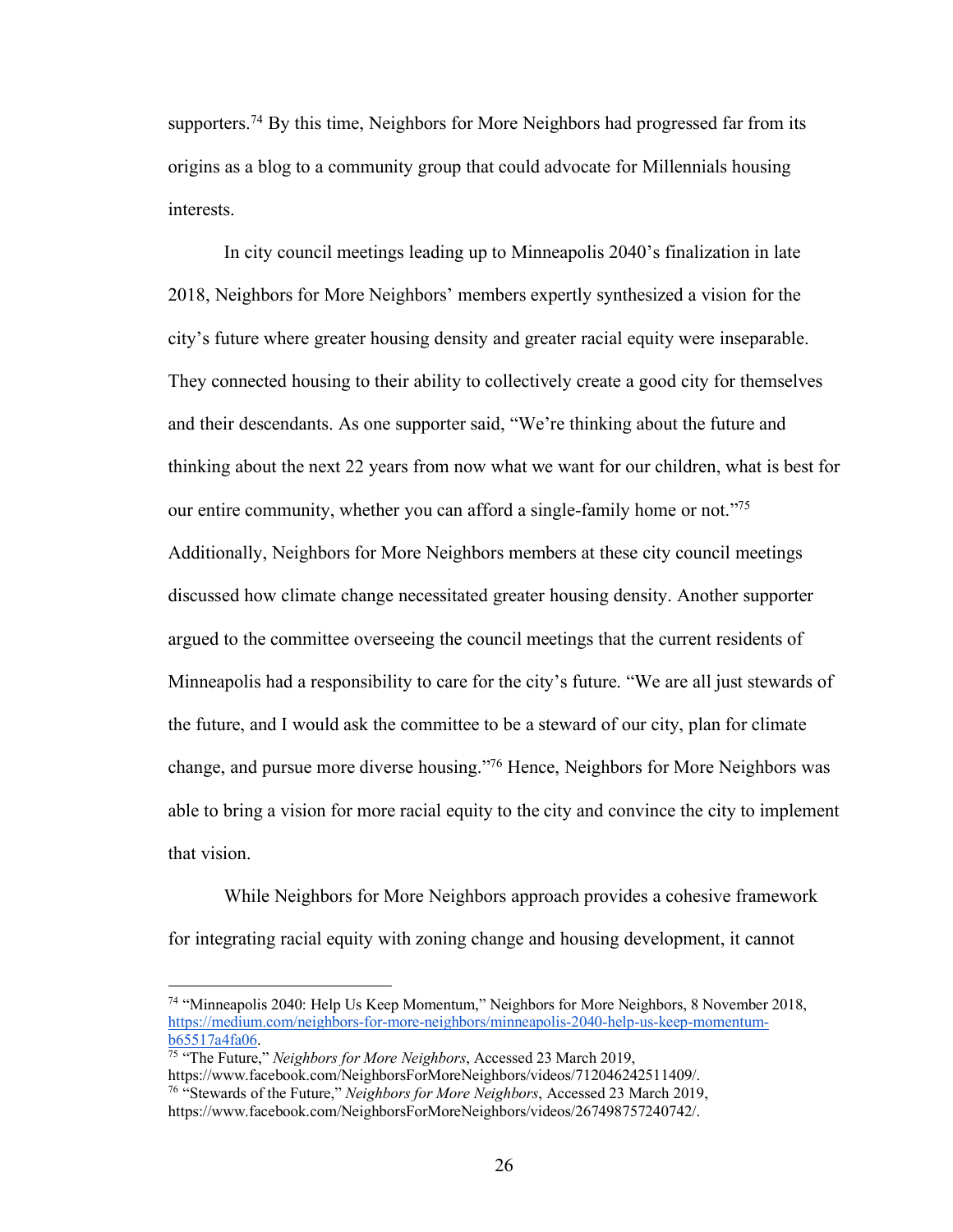imagine methods for creating racial equity in housing without market forces. This is demonstrated through how prominent members distinguish between NIMBYs and antigentrification groups. In 2017 and 2018, prominent members of Neighbors for More Neighbors attended the annual YIMBYtown Conference. This conference is where YIMBY-affiliated groups from across the U.S. connect.<sup>77</sup> At the 2018 YIMBYtown Conference, Neighbors for More Neighbor's website editor, Antonin Scheiffer, attended a panel about San Francisco YIMBY, which he deemed, "controversial."78 He seemed to accept the panelists argument that anti-gentrification activists should not be equated with NIMBYs, but his acceptance was contingent on anti-gentrification activists' commitment to negotiating with private developers to increase the housing supply.

> Multiple projects in the Mission neighborhood of San Francisco include more affordable housing and commercial spaces that rent at far below market rates. While a tactic anti-housing people prefer is to "concession a project to death," those who focus on anti-gentrification have been successful in getting more affordable homes built in new developments.<sup>79</sup>

This understanding of NIMBYs and anti-gentrification activists suggests, "anti-housing people" are bad because they obstruct the free market whereas, "those who focus on antigentrification" are good because they properly use the free market to build more housing. This understanding of good and bad equates morality to letting the free market function

 <sup>77</sup> "YIMBYtown 2018 Schedule," *Yimbytown 2018*, Accessed 23 March 2018, https://yimby.town/schedule/.

<sup>78</sup> Anton Scheiffer, "A Few Notes from YIMBYtown,", *streets mn*, 11 October 2018, https://streets.mn/2018/10/11/a-few-notes-from-yimbytown/. <sup>79</sup> Ibid.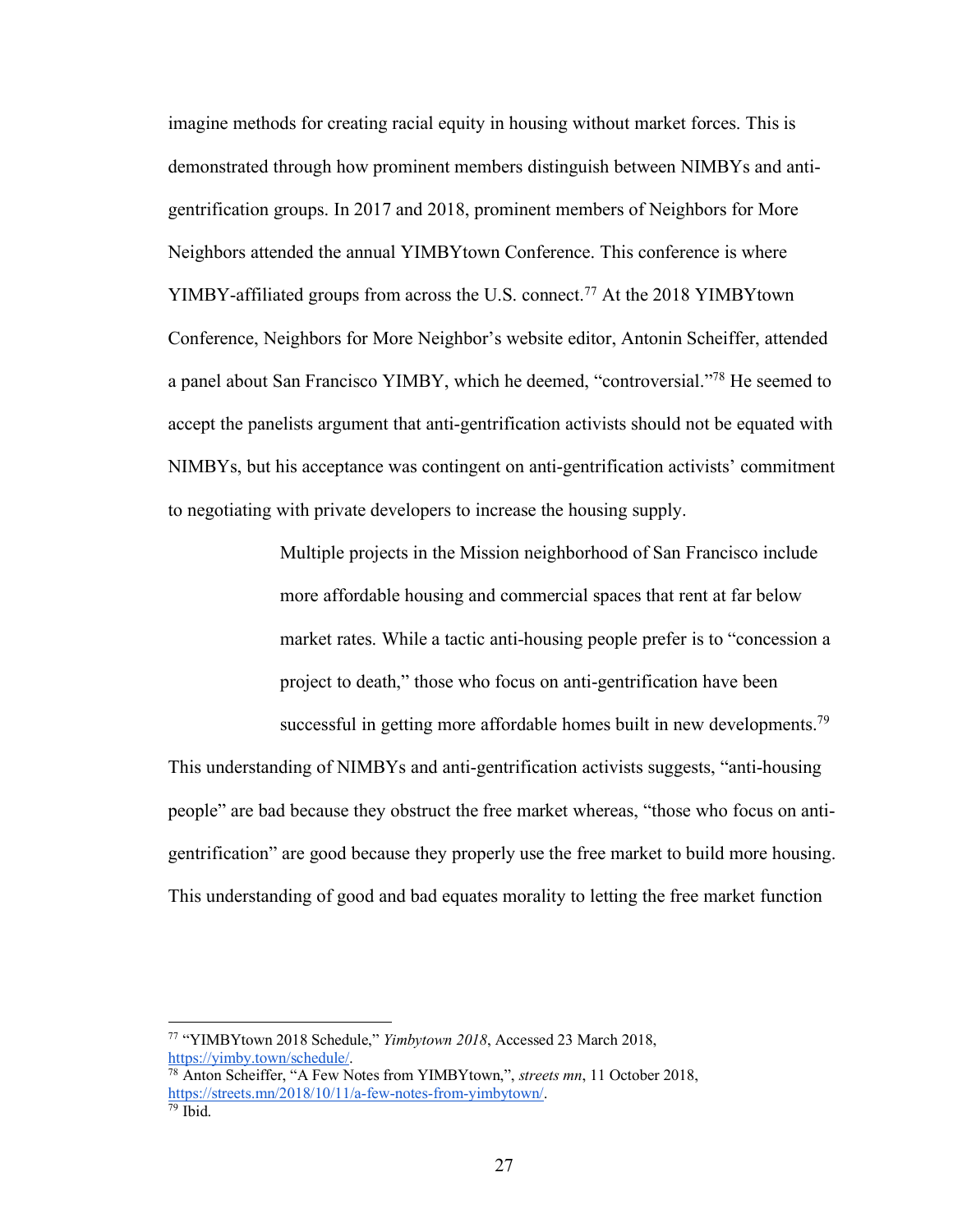naturally. If morality can only be exercised within the confines of the free market, then morals calls—such as calling for racial equity—must rely on market-based solutions.

Despite Neighbors for More Neighbor's self-proclaimed commitment to housing equity, it is unclear whether Scheiffer and other members would have accepted antigentrification activists if they had argued against the adoption of market-based housing solutions. If so, would Neighbors for More Neighbors primary constituency, Minneapolis Millennials, have been willing to switch their primary focus to what communities of color needed? If not, how could that reveal the racial dynamics behind exactly whose interests Neighbors for More Neighbors serves? Juxtaposing Neighbors for More Neighbors with United Renters, a Minneapolis housing group that coalesced to serve the interests of the city's tenants of color, could offer a potential answer to this question.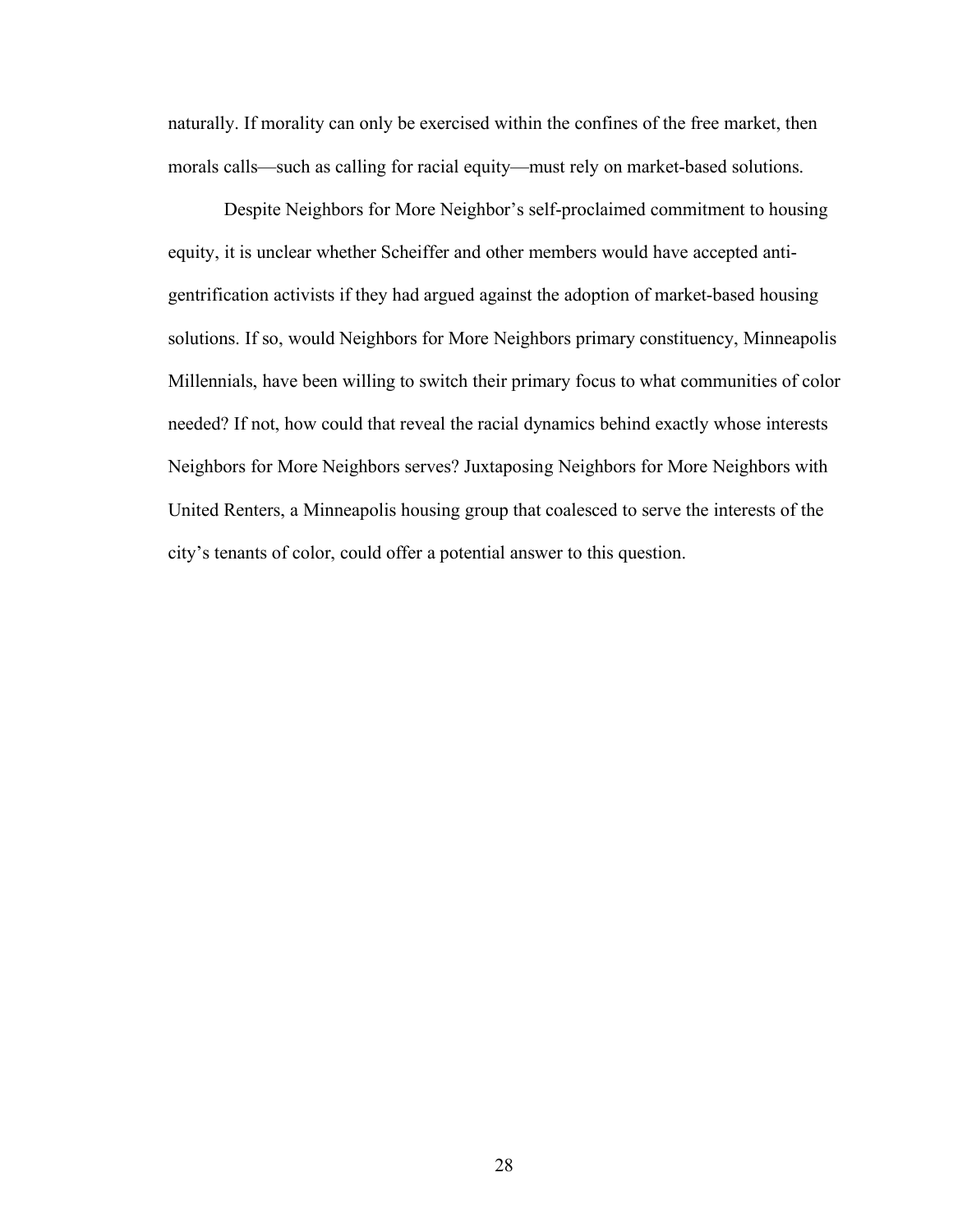## **Who is for Housing Justice?**

The main question that the predominantly Latinx tenants comprising Inquilinxs Unidxs Por Justicia (Renters United for Justice or United Renters, for short) membership are trying to answer is not the YIMBY/NIMBY question of whether to build more housing but rather how to give tenants greater control of the housing they possess. Unlike the YIMBY-affiliated Neighbors for More Neighbors, United Renters does not believe the free market can address housing problems because it makes false assumptions about all parties having equal power and access to information. United Renters believes that inherent inequalities exist between the wealthy private developers and landlords who supply housing and the tenants who rent that housing. Hence, a tenant's bill of and a tenants' union are the only ways to protect tenants' ability to discuss problems, avoid unjust eviction, and hold landlords more accountable for basic maintenance and repair in a free market situation; otherwise, the only other alternative is to establish housing co-ops and abolish the landlord-tenant relationship completely. Examining how the largely Latinx tenants in United Renters grapple with the questions of who controls housing reveals the narrowness of the NIMBY/YIMBY housing debate and speaks to the need to alter or altogether abolish the landlord-tenant relationship. This section will conduct this examination first by briefly reviewing data on race, renting, and eviction in Minneapolis and then lay United Renters ongoing work in greater detail.

Higher rates of renting among residents of color in Minneapolis make them more vulnerable to eviction. According to American Community Survey (ACS) data from 2010-2014, Minneapolis's residents of color were significantly less likely to own their homes than white residents. Only 40.7% of White Non-Hispanic residents rented their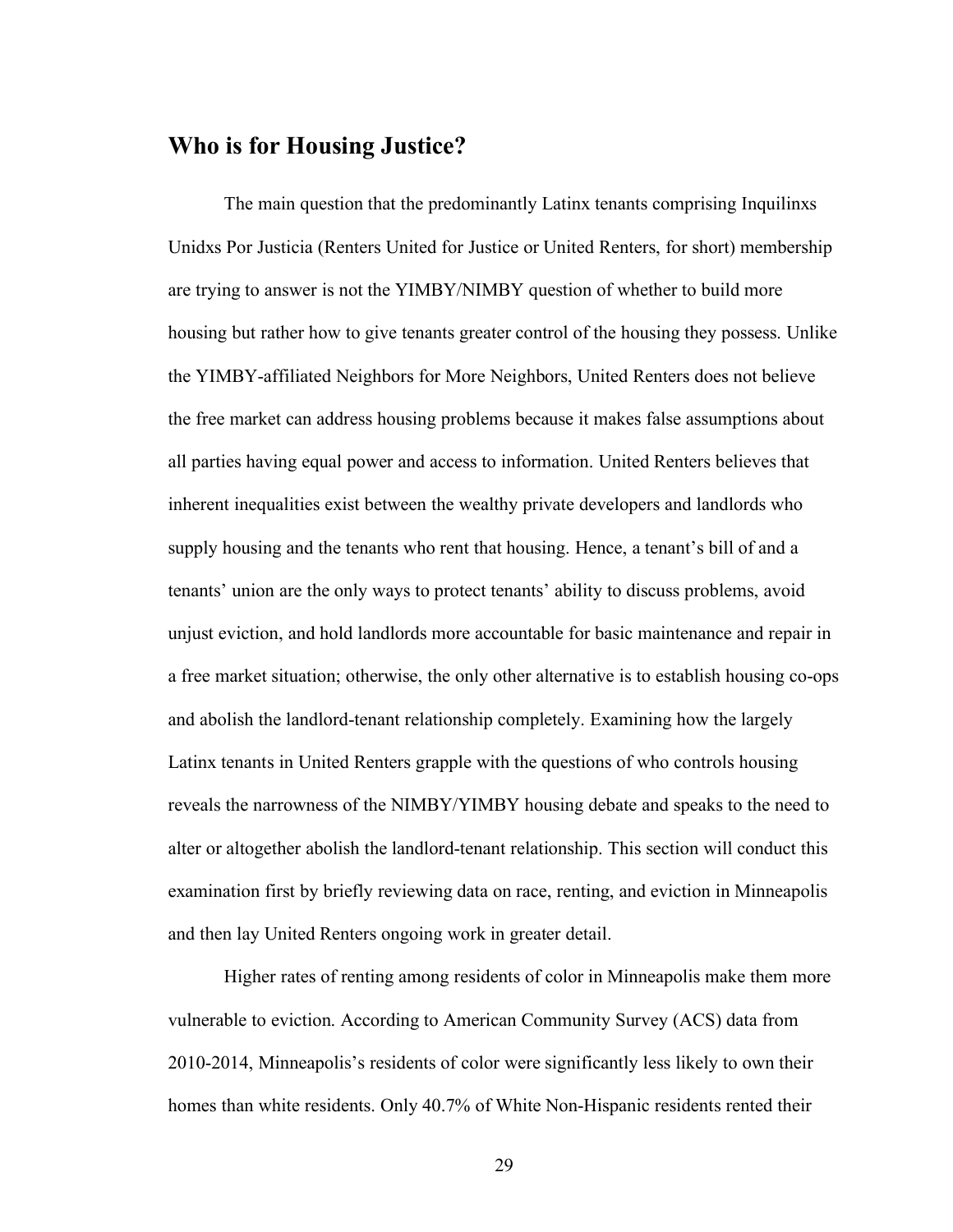homes. For the other racial groups in the ASC data, homeowners were the minority, and renters were the majority. For Minneapolis's residents of color, rates of renting varied between 68.9% (for Asians) and 79.5% (for American Indian & Alaska Natives).<sup>80</sup> The fact that Minneapolis's residents of color are disproportionately tenants makes their housing situations more precarious. The landlord that owns their home *could* and often *does* choose to evict tenants of color. Minneapolis's 2017 *City Council Study Session: Housing Stability* report found that, "Evictions disproportionately impact low-income and minority neighborhoods, nearly half of renter households in North Minneapolis had experienced a filing in the last three years<sup>"81</sup> and that two-thirds, "of cases end with tenant displacement."82 Eviction is a pressing housing issue for Minneapolis's residents of color in a manner that it is not for the city's white residents, so there is a need for housing groups representing residents of color to mobilize against the conditions that lead landlords to evict tenants.

This mobilization has come in the form of United Renters, which was founded in 2014 to mobilize Latinx tenants to collectively demand better housing conditions from their landlords. Organizers and volunteers from the Lyndale Neighborhood Association (LNA) helped convene the original meeting, but from there, United Renters quickly gained a life of its own.83 Originally, many tenants did not realize that others with the

 <sup>80</sup> "Owner/Renter Status by Racial Group for Minneapolis, *2010-2014, U.S. Census Bereau, American Community Survey*, 5-Year estimates, Accessed 9 April 2019, https://medium.com/neighbors-for-moreneighbors/minneapolis-2040-tenant-protections-6206723176ab. (The numbers come from the U.S. Census Bereau, but Neighbors for More Neighbors compiled them into a colorized bar chart, thus why I cite this group here.)

<sup>81</sup>Brennan, Andrea et al. City Council Study Session: *Housing Stability*: Minneapolis, City of Minneapolis, 9 April 2019.

http://www.minneapolismn.gov/www/groups/public/documents/agenda/wcmsp-202906.pdf. 82 Ibid. 83 "About Us," *Inquilinxs Unidxs Por Justicia*, Accessed 9 April 2019,

http://www.inquilinxsunidxs.org/en/about-us/.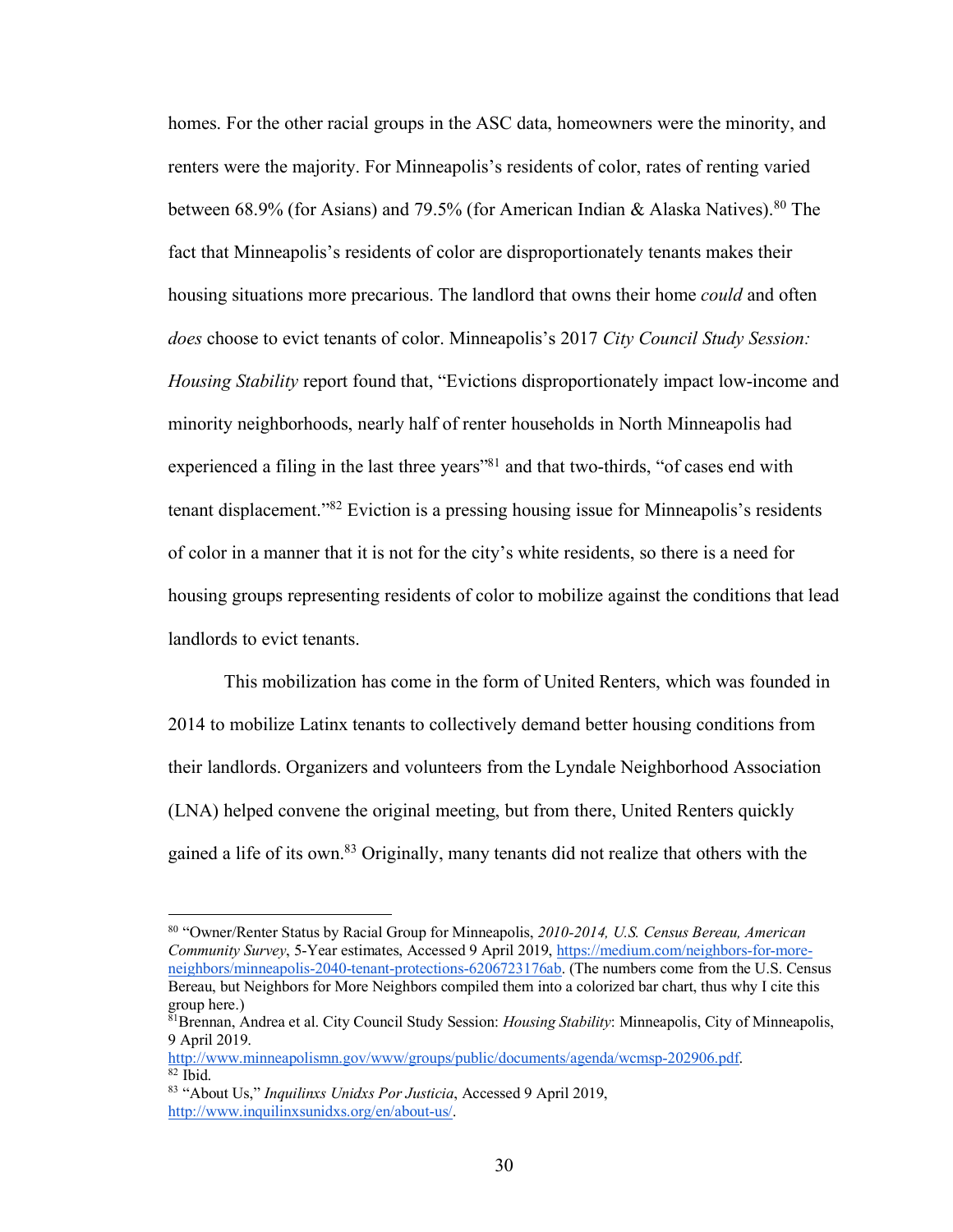same landlords also suffered from mold, insect and rodent infestations, stolen security deposits, or evictions with little notice, or thought that if they brought these issues to light, they would be evicted. $84$  Once they began meeting and talking to each other, they became aware that, "these problems [were] not individual, isolated cases but larger systemic issues that unite all Minneapolis renters."<sup>85</sup> This realization led United Renters to begin holding semi-regular protests outside of Minneapolis City Hall,<sup>86</sup> at the State Capitol in St. Paul, $87$  and outside the homes of Minneapolis landlords who are notorious for keeping their buildings in ill-repair and unjustly evicting tenants.<sup>88</sup> As such, United Renters moved beyond trying to protect tenants in the Lyndale neighborhood to protecting tenants more broadly by coming together as a collective body to represent their interests.

Recently, United Renters has been trying to refine its understanding of how free market solutions empower developers and landlords while disempowering tenants.<sup>89</sup> It has compiled and released the report, *Disparate Cities: The Creation and Exploitation of the Socioeconomic Underclass in the Twin Cities*. This report argues that community groups advocating for such measures as, "deregulation, financial incentives for landlords, subsidies for developers, [and] fourplexes in every neighborhood,"90 will not address the

 <sup>84</sup> Ryan Stopera, "Inquilinxs Unidxs Por Justicia," *Vimeo*, 14 February 2018, https://vimeo.com/169353385.<br><sup>85</sup> Ibid.

<sup>86</sup> "#IXRentStrike," *InquilinXs UnidXs por Justicia*, Accessed 9 April 2019, https://www.facebook.com/inquilinxsunidxs/videos/1606202122807121/.<br><sup>87</sup> Labor Supports Renters, *Inquilinxs Unidxs por Justicia Twitter*, 17 January 2019, https://twitter.com/IX Unidxs.

<sup>&</sup>lt;sup>88 "</sup>Take a Stand to Stop Evictions," *Inquilinxs Unidxs por Justicia*, 17 January 2019,

https://twitter.com/IX\_Unidxs.<br><sup>89</sup> "Inquilinxs Unidxs Por Justicia," *Vimeo*, Accessed 9 April 2019, https://vimeo.com/169353385.<br><sup>90</sup> Disparate Cities: *The Creation and Exploitation of a Socioeconomic Underclass in the* 

Inquilinxs Unidxs por Justicia, 2018, 9 April 2019. http://www.inquilinxsunidxs.org/wpcontent/uploads/2018/11/Housing-Report\_disparate-cities.pdf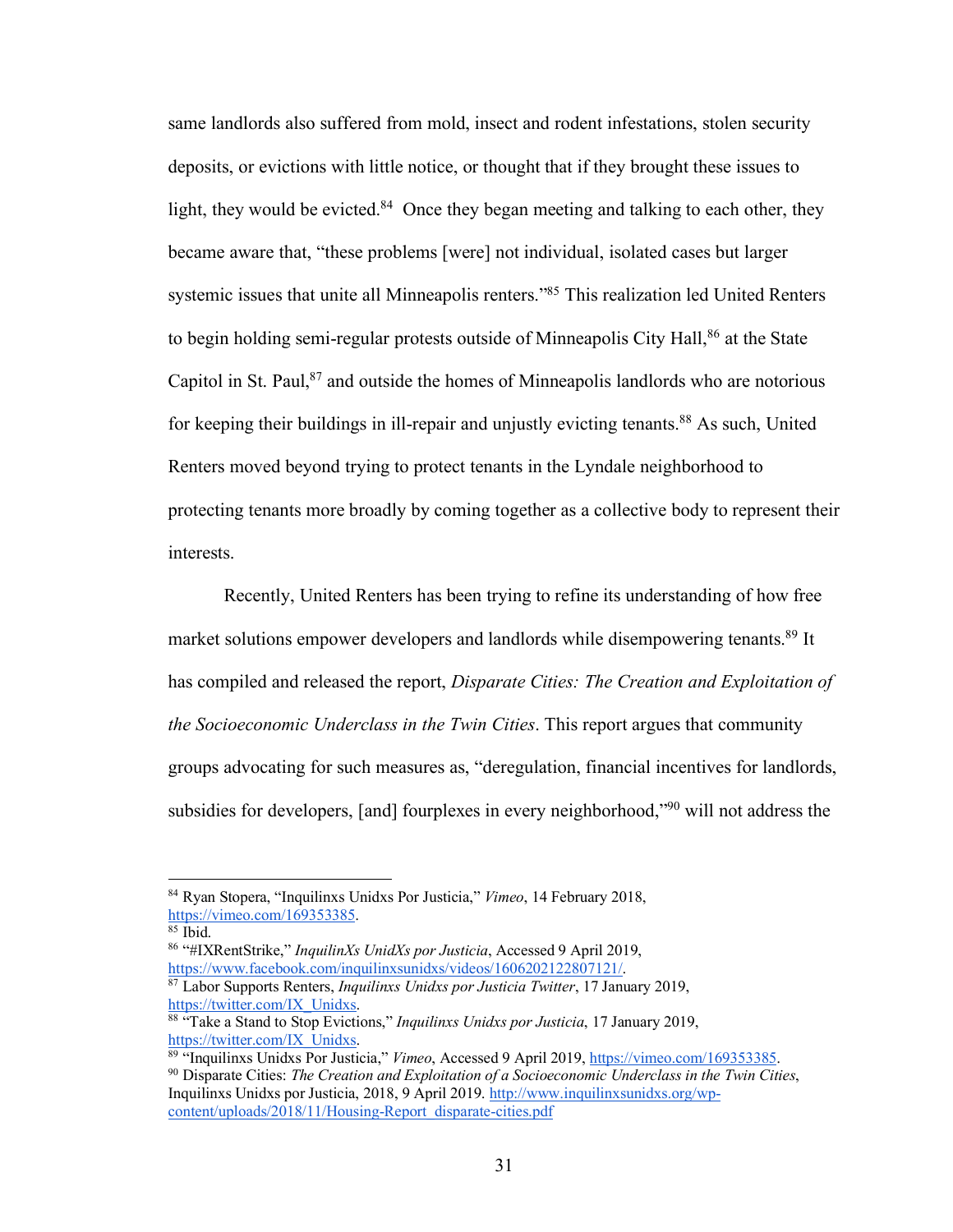affordable housing shortage for Minneapolis tenants. It claims that the assumptions necessary for the free market to work are false because there is a lack of, "perfect power balance between all parties, perfect information between all parties, and perfectly rational decision making by all parties."91 As such, free market solutions tend to give more power to those who are already wealthy and further disempower those who started with less power. As a result, wealthy individuals, firms, and corporations can exert greater power in both the market and the political realm by securing, "legislation and regulations that enable them to charge more to consumers."92 In short, consumers are left with less power than suppliers. In the specific case of the Minneapolis housing rental market, this means that when the city approves policies supporting landlords and developers who choose to develop higher density housing, it is leaving power in their hands and continuing tenants' disempowerment. Developers and landlords still control the housing supply, and as consumers, the tenants are subject to their whims.

Therefore, the *Disparate Cities* report identifies strengthening tenants' rights and tenants' unions as mechanisms for increasing tenants' power relative to landlords' and creating a housing market that functions closer to a true free market. Strengthening tenants' rights and unions would give tenants more bargaining power when they negotiated with their landlords. United Renters proposed bill of rights for Minneapolis tenants would cap security deposits and fees at 30-50% of one's monthly rent, allow tenants to administer repairs, deduct those repairs' costs from their monthly rent, and

 <sup>91</sup> Flynn, Andrea et al: Rewrite the Racial Rules: *Build an Inclusive American Economy.* New York: The Roosevelt Institute, 2016, 9 April 2019, http://rooseveltinstitute.org/wpcontent/uploads/2016/06/Structural-Discrimination-Final.pdf. 92Ibid.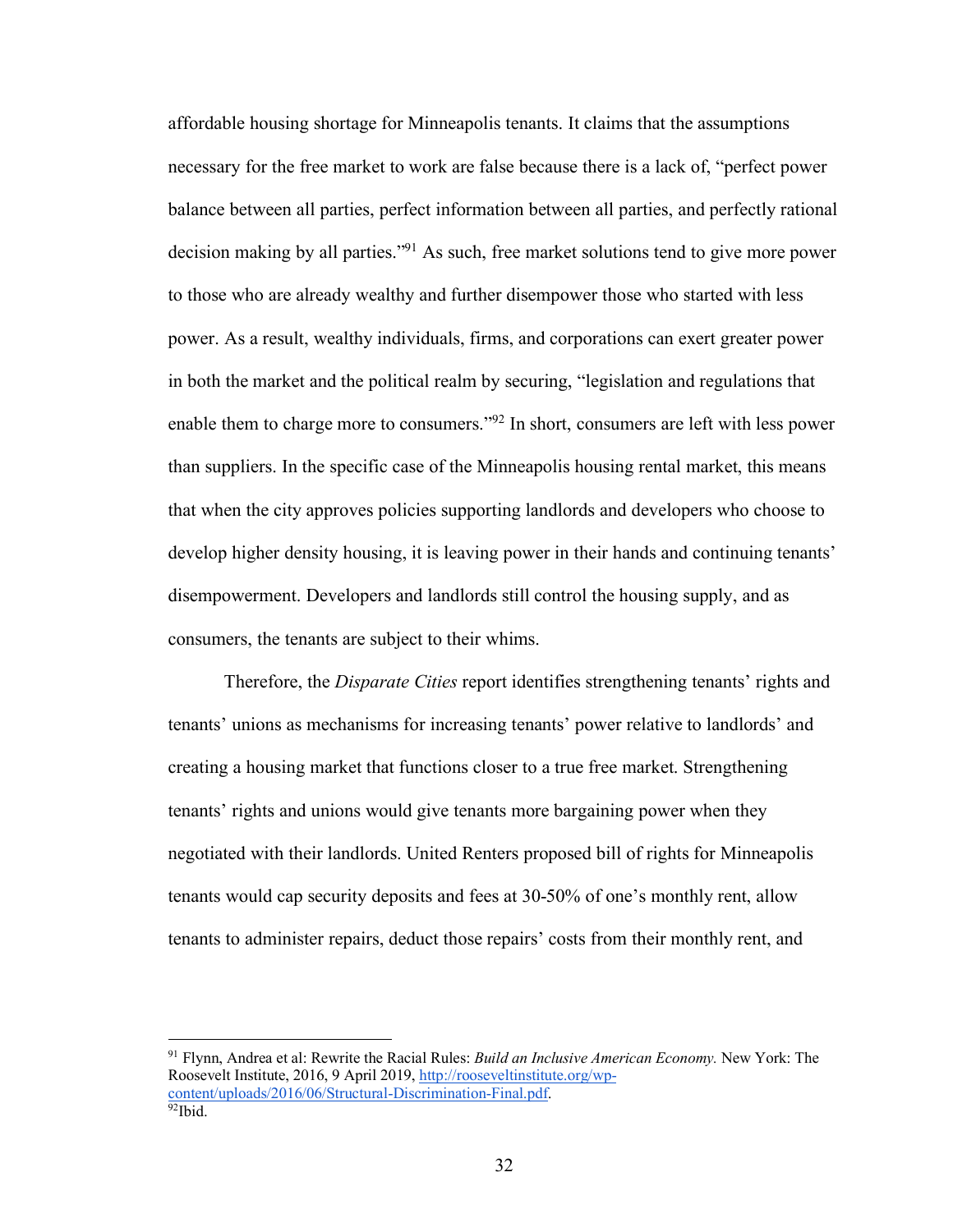forbid landlords from terminating a monthly lease without cause.<sup>93</sup> This bill of rights would give tenants better enforcement mechanisms when landlords violate the terms of leases.<sup>94</sup> A tenant's union would prevent landlords from using isolation to intimidate individual tenants into remaining silent about issues in the building. Instead, it would provide an association where tenants could discuss ongoing issues across multiple buildings that the same landlord owns. By supporting the right of tenants from multiple buildings to communicate and unite, a tenant's union would bring together a considerable percentage of the people who represent the landlord's monthly income, giving them nearly equal bargaining power to their landlord.<sup>95</sup> In brief, tenant's unions would start to address the power inequalities and information discrepancies between tenants and landlords, thus creating a housing market that would be closer to a free market.<sup>96</sup>

Furthermore, the *Disparate Cities* report advocates for housing co-operatives as a way to solve Minneapolis's affordable housing problem by attempting to eliminate the landlord-tenant relationship and the power inequalities it entails altogether. Each building in the housing co-op would create its own corporation, but only residents of that building could hold stock in that corporation. The residents of the building could then elect other residents to be the building's board members and give them the power to, "decide an application to join the co-op, handle maintenance, and help resolve disputes between residents."97 The co-op, which would also be structured as a corporation, would operate above each of the individual building's corporations. The individual buildings'

 <sup>93</sup> Disparate Cities: *The Creation and Exploitation of a Socioeconomic Underclass in the Twin Cities*, Inquilinxs Unidxs por Justicia, 9 April 2019.

 $\frac{94}{95}$  Ibid.

 $96$  Ibid.

 $97$  Ibid.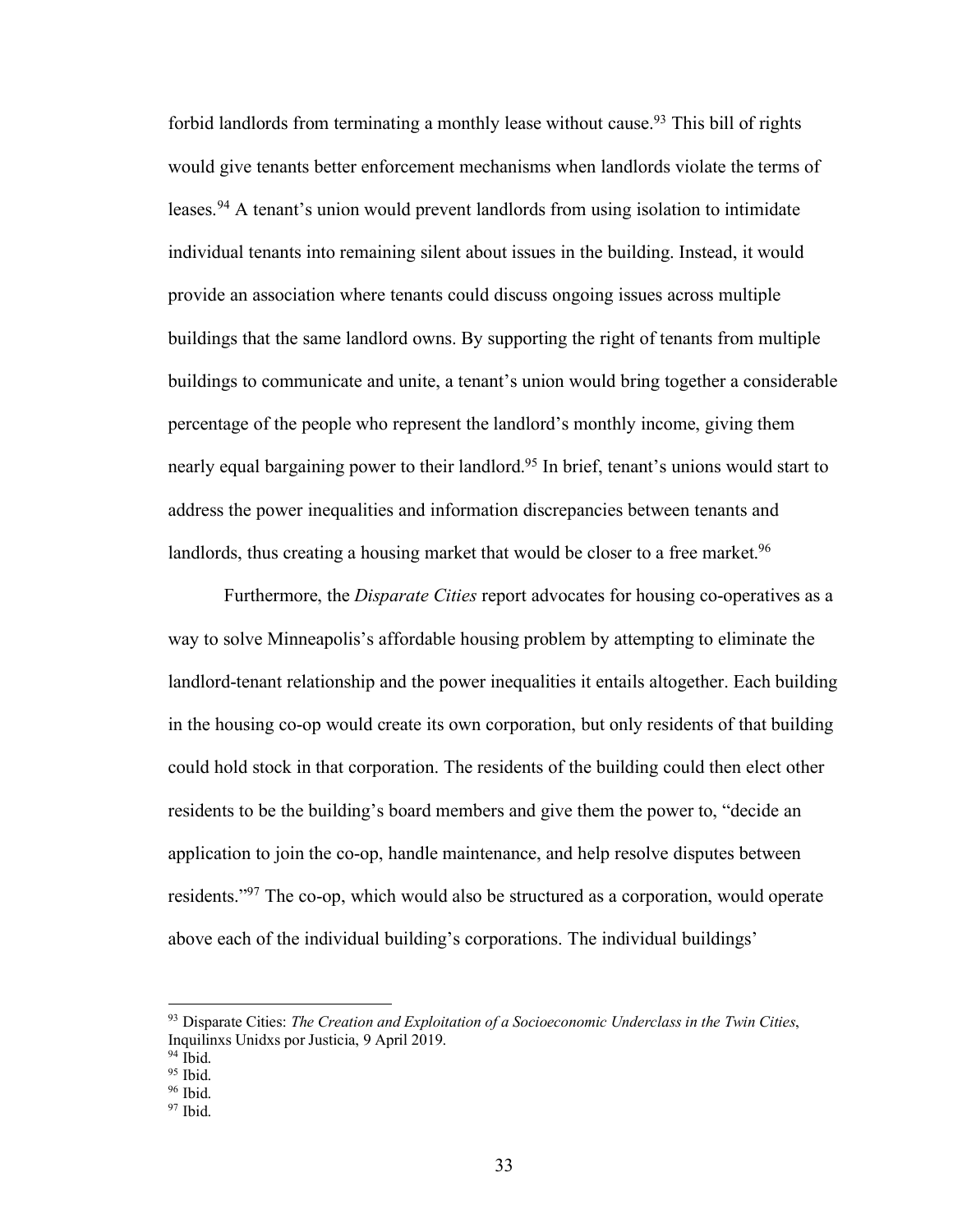corporations would compose its shareholders, and residents from all of these individual buildings could be board members. Like housing co-ops in Cedar-Riverside, United Renters' housing co-ops would secure affordable housing by executing decisions about holding properties, buying properties, "and, in the long-term, providing loans to those wishing to buy into a member corporation."<sup>98</sup> This would create a housing model where tenants would be their own landlords or else elect people from their same building or community to be their landlord. Rather than limiting the debate about housing development to a yes or no question, this model would account of for *who* controls that development and *how* they come to control it.

This need for control is prescient for many members of United Renters, who are currently attempting to form the group's first housing co-op to prevent a de-licensed landlord from evicting them. After Minneapolis landlord Steve Frenz failed to fix infestations, mold, and leaks,  $99$  housing advocates sued him in 2016.<sup>100</sup> Frenz lost the lawsuit for lying both about the number of tenants living in his buildings and the number of tenants who sued him.101 The lawsuit was settled in 2018. Frenz was forced to pay out \$18.5 million to his tenants, and the city revoked his license to rent out properties.<sup>102</sup> Frenz was able to sell most of his properties after that, but for the five he was not able to sell, he decided to evict his tenants. As of now, many are set to lose their homes unless

 <sup>98</sup> Ibid.

<sup>99</sup> Chloe Jackson, "United Renter's Housing Co-Operative," *GoFundMe*, Accessed 9 April 2019, https://www.crowdrise.com/o/en/campaign/united-renters-housing-cooperative, and Cinnamon Janzer, "How One Organization Is Standing Up for Tenants in Minneapolis," Rewire.News, 31 October 2017, https://rewire.news/article/2017/10/31/one-organization-standing-tenants-minneapolis/. 100 Mark Reilly, "Landlord Stephen Frenz charged with perjury over 2016 lawsuit," *Minneapolis/St. Paul* 

*Business Journal,* 3 January 2019, https://www.bizjournals.com/twincities/news/2019/01/03/landlordstephen-frenz-charged-with-perjury-over.html.<br><sup>101</sup> Ibid.

 $102$  Ibid.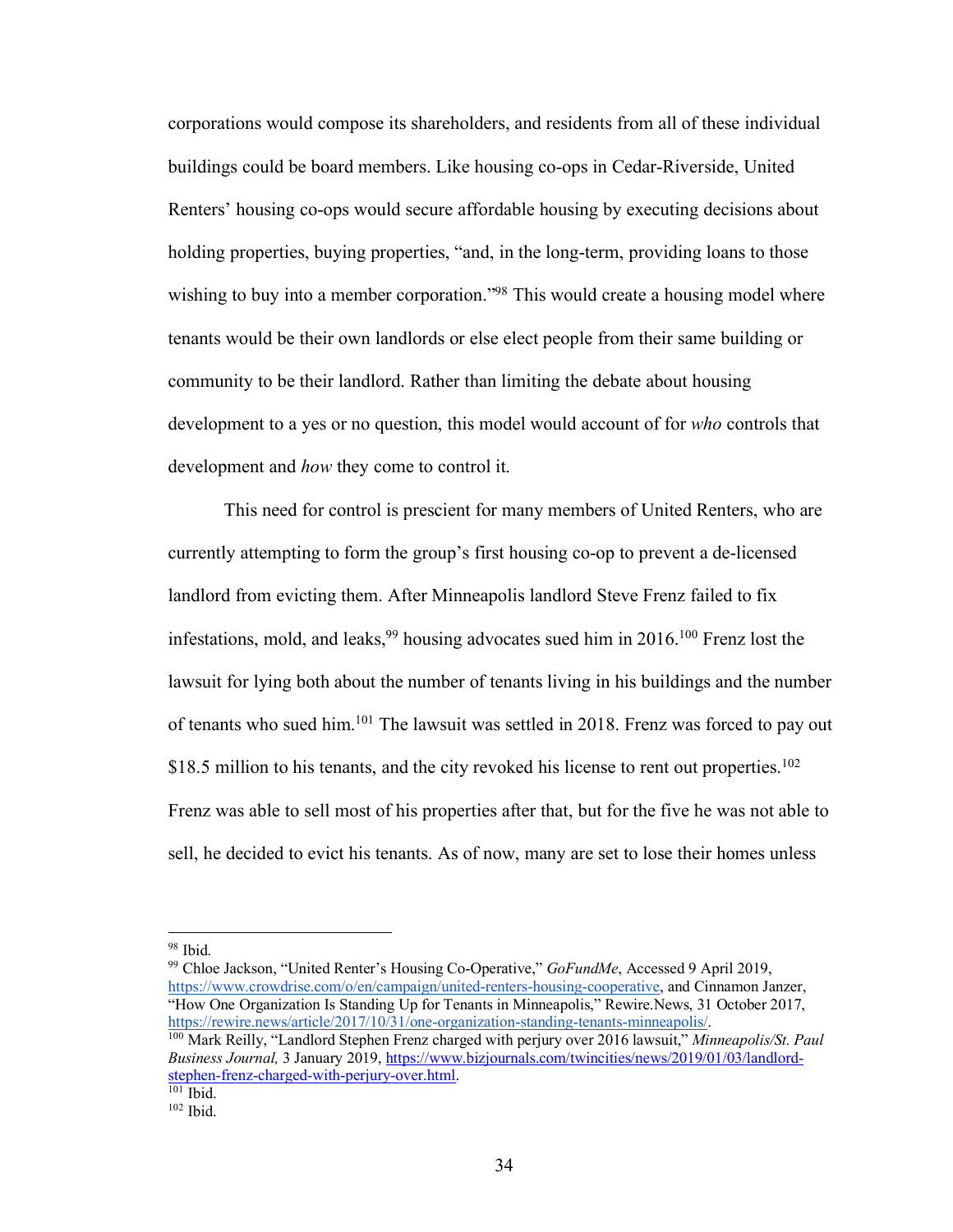they can take full control of them. The tenants of Frenz's buildings, who are also involved in United Renters are trying to raise money and educate themselves in the logistical tasks involved in running a housing co-op.<sup>103</sup> Thus, United Renters has been forced to rethink who controls housing because it is the difference between many of their members keeping or losing their homes.

United Renters' work demonstrates how the key housing development question is not whether to build but rather who controls what is built. A greater supply of housing will not make much difference if landlords can still decide whether Minneapolis's tenants have roofs over their heads. Because Minneapolis's tenants are disproportionately people of color, community groups that wanted to represent their interests would need to have one of their main goals be reducing the power inequality between landlords and tenants or abolishing the landlord-tenant relationship altogether. These community groups would need to secure the roofs over tenants' heads before they could even begin considering how housing development might influence tenants' backyards.

 <sup>103</sup> Chloe Jackson, "United Renter's Housing Co-Operative," *GoFundMe*, Accessed 9 April 2019, https://www.crowdrise.com/o/en/campaign/united-renters-housing-cooperative.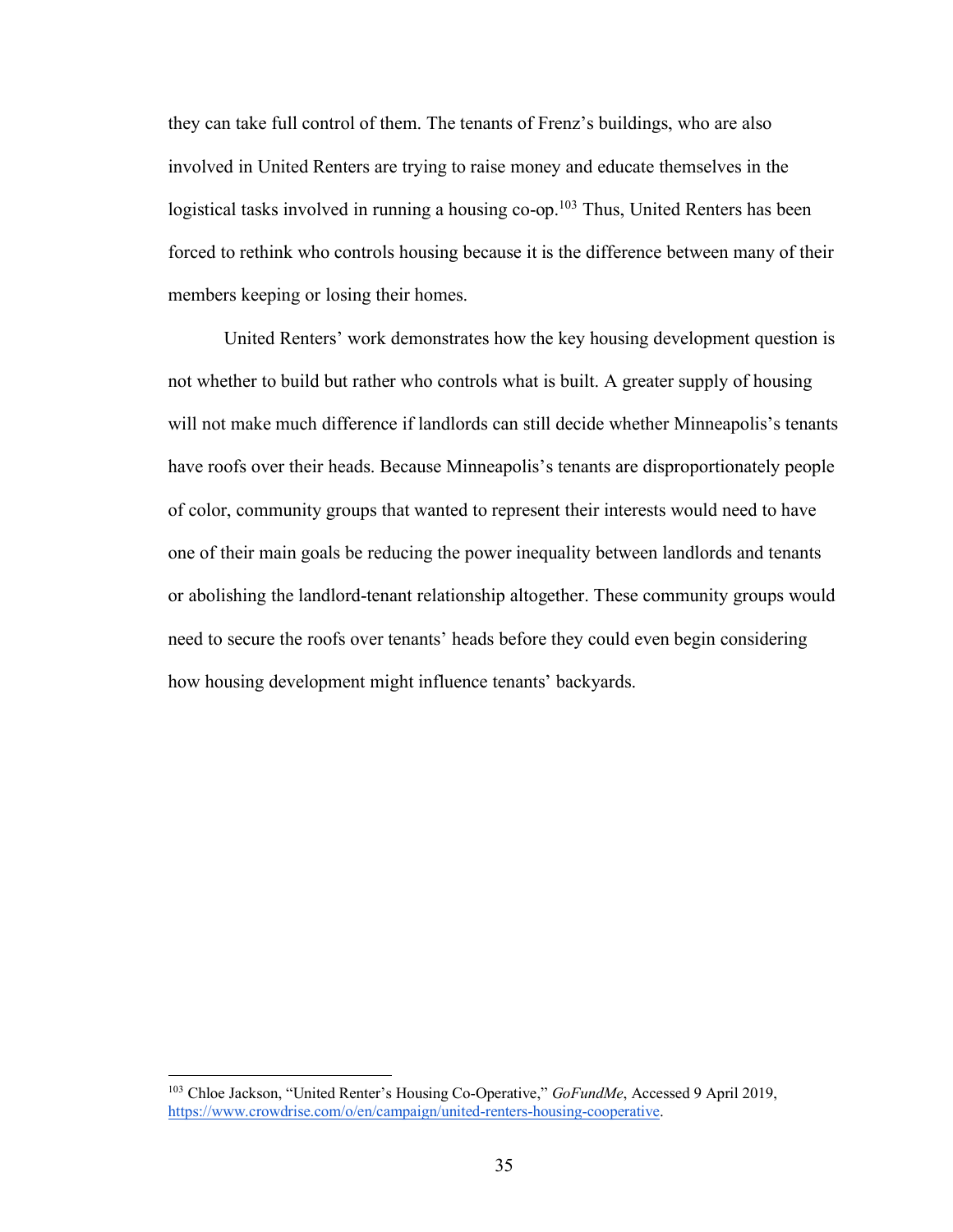## **Conclusion**

Since neither Minneapolis for Everyone nor Neighbors for More Neighbors put increasing tenants' power or abolishing the landlord-tenant relationships as a central part of their platforms, they cannot represent the interests of Minneapolis's residents of color. Instead, they each respectively represented the interests of predominantly white, affluent neighborhoods within the city and white Millennials who wanted to use the free market to create higher housing density and lower their own housing costs. Members of Neighbors for More Neighbors in particular upheld white Millennials interests by cultivating an understanding of racial justice that could not comprehend options outside of the free market. As a result, Minneapolis's discussion about housing density was flattened into a yes or no question that neglected the nuances of who controls housing and how. In particular, Minneapolis for Everyone and Neighbors for More Neighbors exemplified this discussion's lack of nuance in City of Minneapolis's discussion of Minneapolis 2040's proposal to eliminate single-family residential zoning.

Consequently, United Renters, and the predominantly Latinx tenants that it represented, were made invisible by this discussion's terms. Furthermore, in focusing on Minneapolis 2040's proposals regarding zoning and housing density, Minneapolis's residents avoided more difficult conversations about who currently controls housing and how the city could find ways for everyone to exercise collective control. This prevented the needs of Minneapolis's tenants of color from being front and center in Minneapolis's housing debate, leaving the responsibility on them to figure out how to keep roofs over their heads and understand how to move from an in-my-backyard-reality to a reality with a collective sense of home through the creation of housing co-operatives.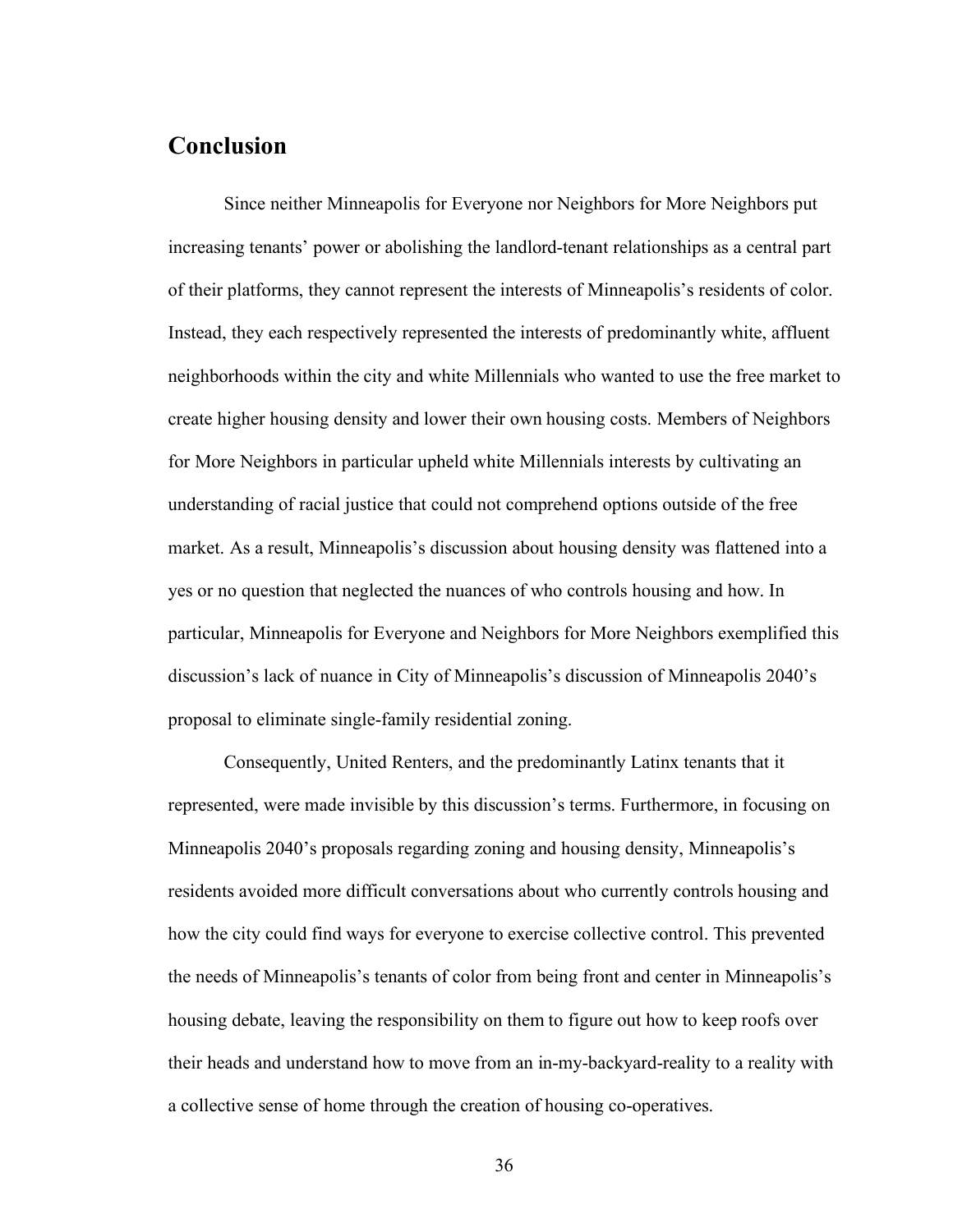As such, community groups and scholars intent on remedying the racist housing history of Minneapolis and other United States cities should hone their methods for reducing the inequality in the landlord-tenant relationship or abolishing this relationship entirely. United Renters' work demonstrates how protecting tenants' rights, strengthening tenants' unions, and establishing housing co-ops are measures that community groups in U.S. cities could pursue now to give tenants of color greater control over their homes. In addition, community groups with white constituencies could expand upon United Renters' work by advocating for tenants' rights, tenants' unions, and housing co-ops to local and state governments. This would improve the chances of these concerns being heard in traditional civic engagement settings and also take the burden of advocacy off tenants facing eviction. Meanwhile, scholars should continue to add to the emergent literature on the false NIMBY/YIMBY dichotomy. How does YIMBY allow white Millennials to counter historic forms of racial inequity such as redlining and racial covenants while re-entrenching new forms of racial inequity? They should tie this research to the marginalization of community groups that reject market-based solutions. One way for scholars to accomplish this could be to create a more robust literature on Cedar-Riverside neighborhood between 1970-1980 to learn about how United Renters and similar tenants' groups in other U.S. cities might replicate the neighborhood's success. Another could be to ask if Stoecker's idea of class-based community consciousness could be translatable to a kind of race-based community consciousness. These are some of many possibilities for how scholars might use what happened in Minneapolis to foster housing equity. Hopefully, Minneapolis will provide ideas for new ways to keep roofs over everyone's heads and begin creating a collective home.

37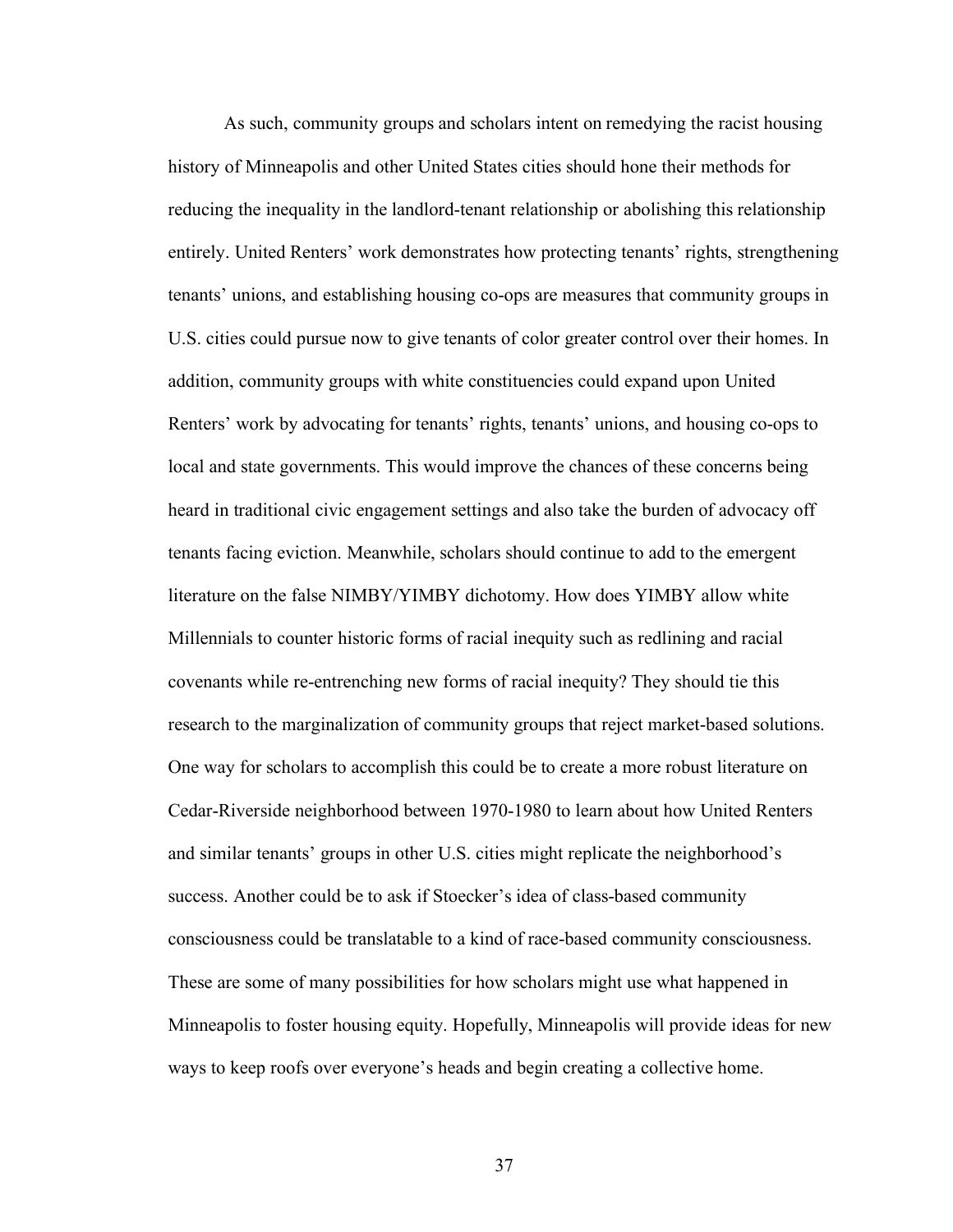## **Bibliography**

"About Minneapolis For Everyone." Minneapolis for Everyone. Minneapolis for

Everyone. Accessed March 23, 2019. https://minneapolisforeveryone.org/.

"About Us." Inquilinxs Unidxs Por Justicia. Inquilinxs Unidxs Por Justicia, September

21, 2015. http://www.inquilinxsunidxs.org/en/about-us.

Adelman, Robert M. "The Roles of Race, Class, and Residential Preferences in the Neighborhood Racial Composition of Middle-Class Blacks and Whites\*." Social Science Quarterly 86, no. 1 (2005): 209–28. https://doi.org/10.1111/j.0038-4941.2005.00299.x. Allen, Ryan, and Edward G. Goetz. "Nativity, Ethnicity, and Residential Relocation: The Experience of Hmong Refugees and African Americans Displaced from Public Housing." Journal of Urban Affairs 32, no. 3 (August 2010): 321–44. https://doi.org/10.1111/j.1467- 9906.2010.00509.x.

"At-a-Glance Information about East Harriet." Minnesota Compass. Wilder Research. Accessed March 23, 2019.

https://www.mncompass.org/profiles/neighborhoods/minneapolis/east-harriet.

Becker, Carol. "Post in Who's Funding Minneapolis Elections?" forums.e, October 28,

2017. http://forums.e-

democracy.org/groups/mpls/messages/post/5N69zQ0LRjoYqOtBhERzhO.

Belz, Adam. "Minneapolis Housing-Density Backers Come Together Ready for Action." Star Tribune. Star Tribune, March 15, 2018. http://www.startribune.com/the-pro-densitymovement-in-minneapolis-seeks-to-find-its-voice/476884973/.

Brennan, Andrea, Shelley Roe, Matt Bower, Noah Schuchman, Jason Wittenberg, Erik Nilsson, Brian Schaffer, Micheal Peterson, Danielle Shelton Walczak, and Zoe Thiel.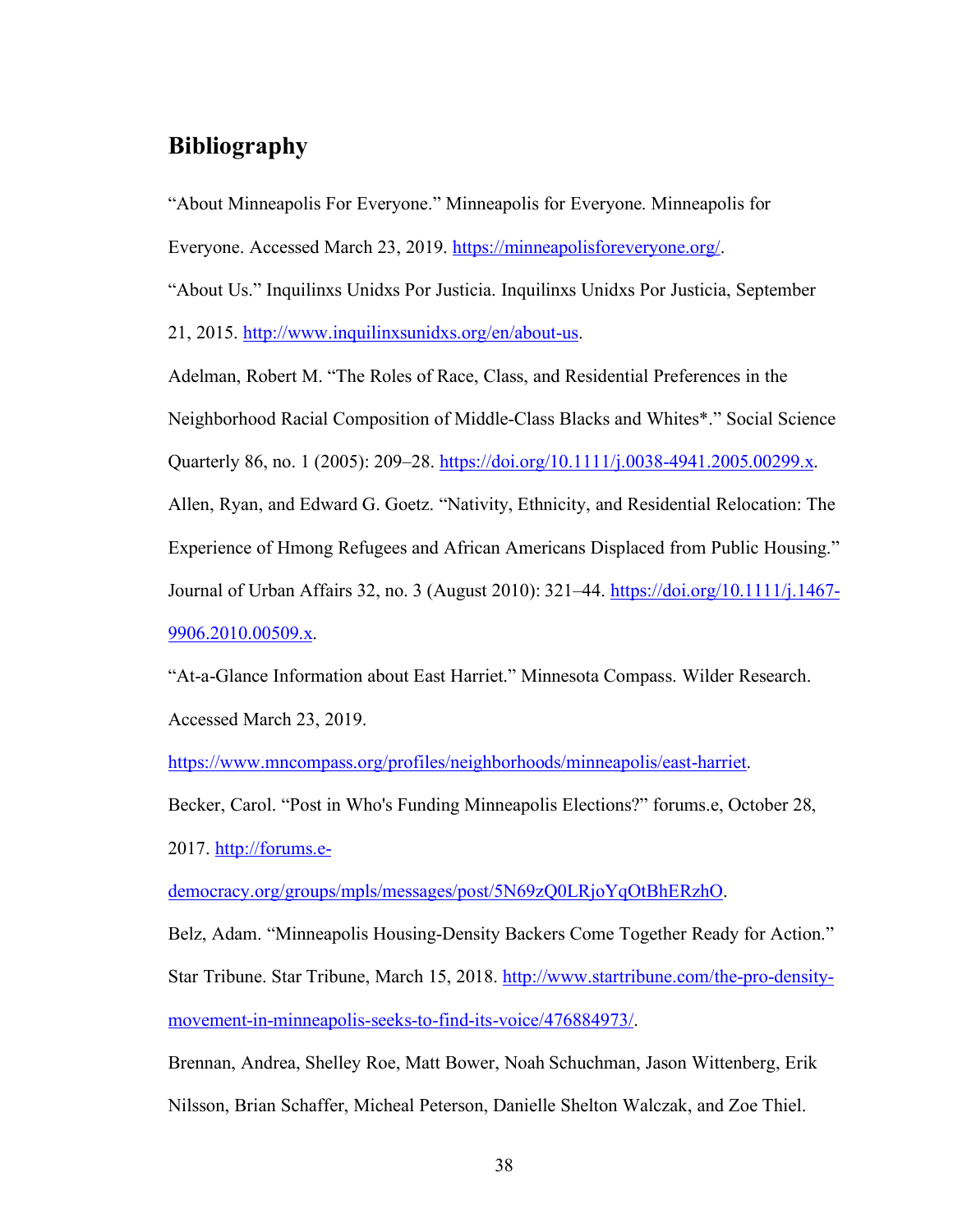"City Council Study Session: Housing Stability." Rep. City Council Study Session: Housing Stability. City of Minneapolis, August 3, 2017.

http://www.minneapolismn.gov/www/groups/public/documents/agenda/wcmsp-202906.pdf.

Buchta, Jim. "Median Home Sale Price Hits \$268,000 in the Twin Cities." Star Tribune.

Star Tribune, August 17, 2018. http://www.startribune.com/median-home-sale-price-hits-268-000-in-the-twin-cities/491032001/.

Burr, Jeffrey A., and Jan E. Mutchler. "Housing Characteristics of Older Asian

Americans." Journal of Cross-Cultural Gerontology 27, no. 3 (September 28, 2012): 217–

37. https://doi.org/10.1007/s10823-012-9173-2.

"Carol Becker for Board of Estimate & Taxation." Carol Becker for Board of Estimate & Taxation. Accessed March 23, 2019. http://carolbecker.net/.

"Civic Engagement." Planning Process. Minneapolis City of Lakes. Accessed March 23,

2019. https://minneapolis2040.com/planning-process/.

"Disparate Cities: The Creation and Exploitation of a Socioeconomic Underclass in the

Twin Cities." Rep. Disparate Cities: The Creation and Exploitation of a Socioeconomic

Underclass in the Twin Cities. Inquilinxs Unidxs Por Justicia. Accessed April 10, 2019.

http://www.inquilinxsunidxs.org/wp-content/uploads/2018/11/Housing-Report\_disparatecities.pdf.

Flisrand, Janne. "Yes to Homes, But I'm No 'YIMBY.'" streets.mn. streets.mn, October 1, 2018. https://streets.mn/2018/10/01/yes-to-homes-but-im-no-yimby/.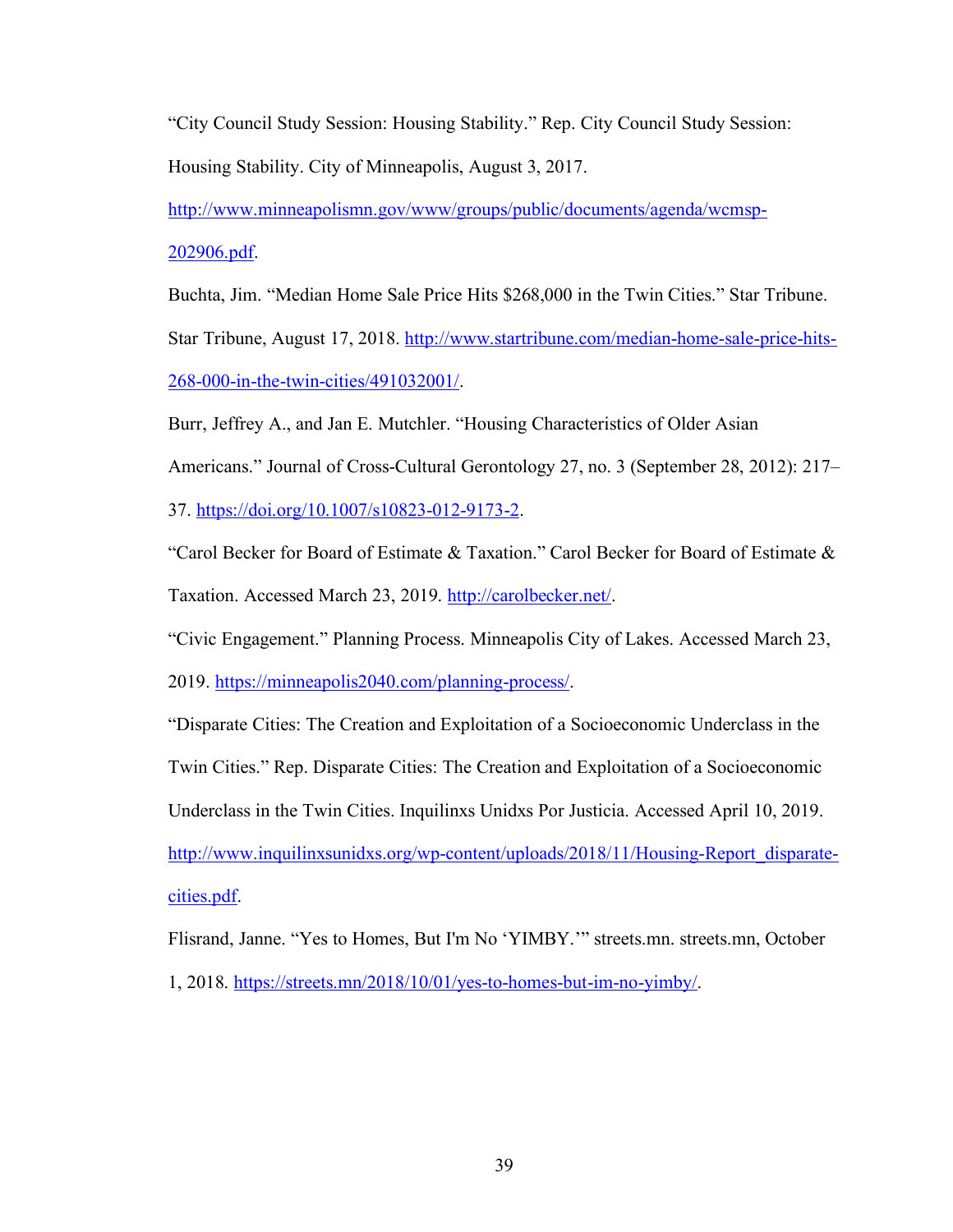Flynn, Andrea, Susan Holmberg, Dorian Warren, and Felicia Wong. "Rewrite the Racial Rules: Build an Inclusive American Economy." Rep. Rewrite the Racial Rules: Build an Inclusive American Economy. New York, New York: The Roosevelt Institute, 2016. "Fox 9." Fox 9 - Nonprofit ca; on city to restart Minneapolis 2040 planning process. Minneapolis for Everyone. Accessed March 23, 2019.

https://www.facebook.com/fox9kmsp/videos/2202567920019926/UzpfSTU3MTE0MjEy NjYwNTgxMzo2NjE5MTY1MjQxOTUwMzk/.

Goetz, Edward G, Brittany Lewis, Anthony Damiano, and Molly Calhoun. "The Diversity of Gentrification: Multiple Forms of Gentrification in Minneapolis and St. Paul. Minneapolis." Rep. The Diversity of Gentrification: Multiple Forms of Gentrification in Minneapolis and St. Paul. Minneapolis. Minneapolis, MN, n.d.

Gordon, Adam. "The Creation of Homeownership: How New Deal Changes in Banking Regulation Simultaneously Made Homeownership Accessible to Whites and Out of Reach for Blacks." The Yale Law Journal 115, no. 1 (October 2005): 186–226.

https://doi.org/10.1017/cbo9781139839280.002.

Hanson, Andrew, and Michael Santas. "Field Experiment Tests for Discrimination against Hispanics in the U.S. Rental Housing Market." Southern Economic Journal 81, no. 1 (2014): 135–67. https://doi.org/10.4284/0038-4038-2012.231.

Iceland, John, and Melissa. Scopilliti. "Immigrant Residential Segregation in U.S. Metropolitan Areas, 1990–2000." *Demography* 45, no. 1 (2008): 79–94.

https://doi.org/10.1353/dem.2008.0009.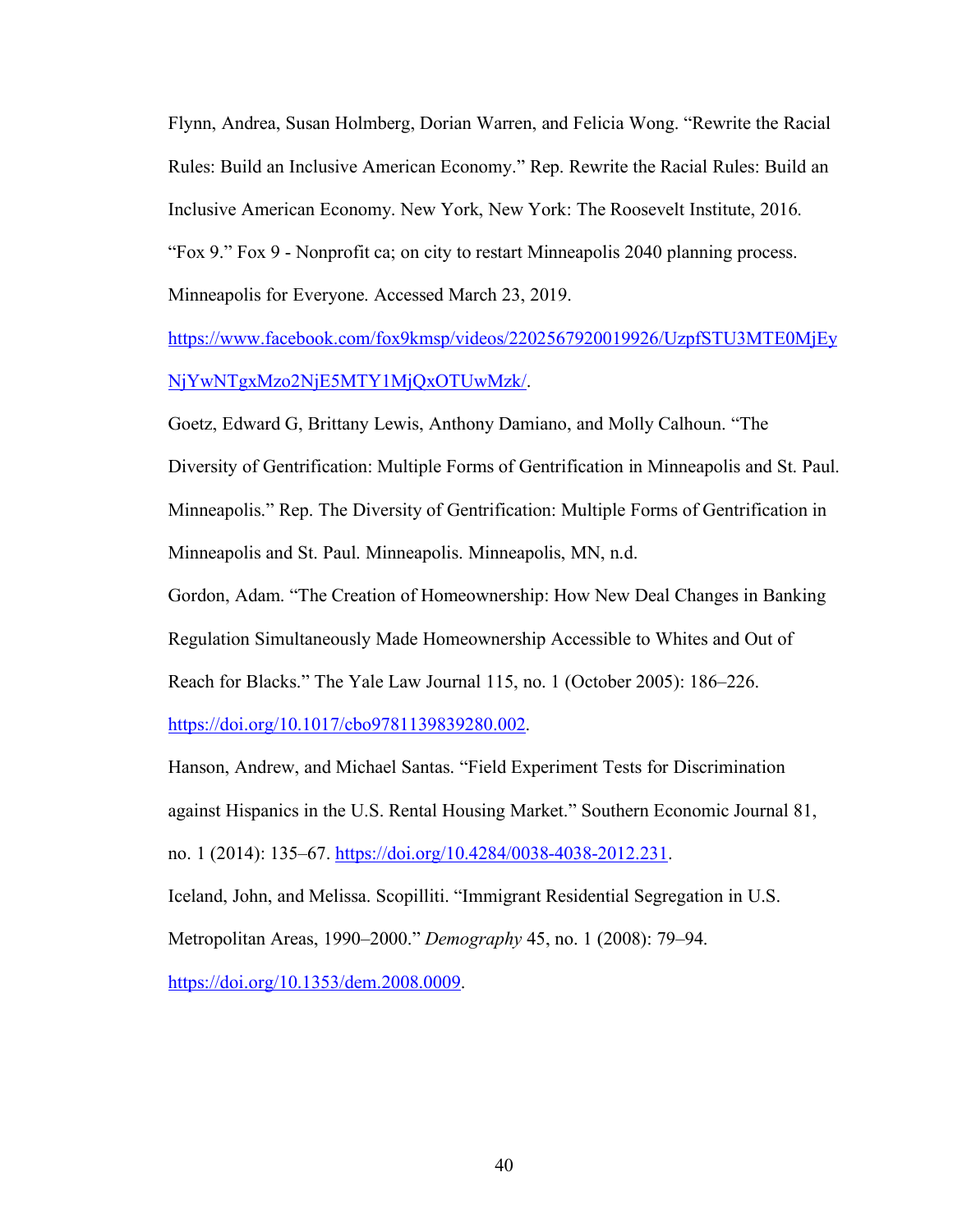"InquilinXs UnidXs Por Justicia." #IXRentStrike. InquilinXs UnidXs por Justicia, February 14, 2018.

https://www.facebook.com/inquilinxsunidxs/videos/1606202122807121/.

Jackson, Chloe. "United Renter's Housing Cooperative." www.crowdrise.com. Inquilinxs

Unidxs Por Justicia. Accessed April 10, 2019.

https://www.crowdrise.com/o/en/campaign/united-renters-housing-cooperative.

Janzer, Cinnamon. "How One Organization Is Standing Up for Tenants in Minneapolis."

Rewire.News. Rewire.News, October 31, 2017.

https://rewire.news/article/2017/10/31/one-organization-standing-tenants-minneapolis/.

Justicia, Inquilinxs Unidxs Por. "Inquilinxs Unidxs Por Justicia (@IX\_Unidxs)." Twitter. Twitter, January 17, 2019. https://twitter.com/IX\_Unidxs.

Krivo, Lauren J. "Immigrant Characteristics and Hispanic-Anglo Housing Inequality."

Demography 32, no. 4 (November 1995): 599–615. https://doi.org/10.2307/2061677.

Lake, Robert. "Rethinking NIMBY." Journal of the American Planning Association 59, no. 1 (1993): 87–93.

Lamb, Charles, and Adam Nye. "Do Presidents Control Bureaucracy? the Federal Housing Administration During the Truman-Eisenhower Era." Political Science Quarterly 127, no. 3 (September 2012): 445–67.

https://na01.alma.exlibrisgroup.com/view/action/uresolver.do?operation=resolveService  $\&$ package service id=4712454420001867 $\&$ institutionId=1867 $\&$ customerId=1840. Liberty, Robert. "Abolishing Exclusionary Zoning: A Natural Policy Alliance for

Environmentalists and Affordable Housing Advocates." Boston College Environmental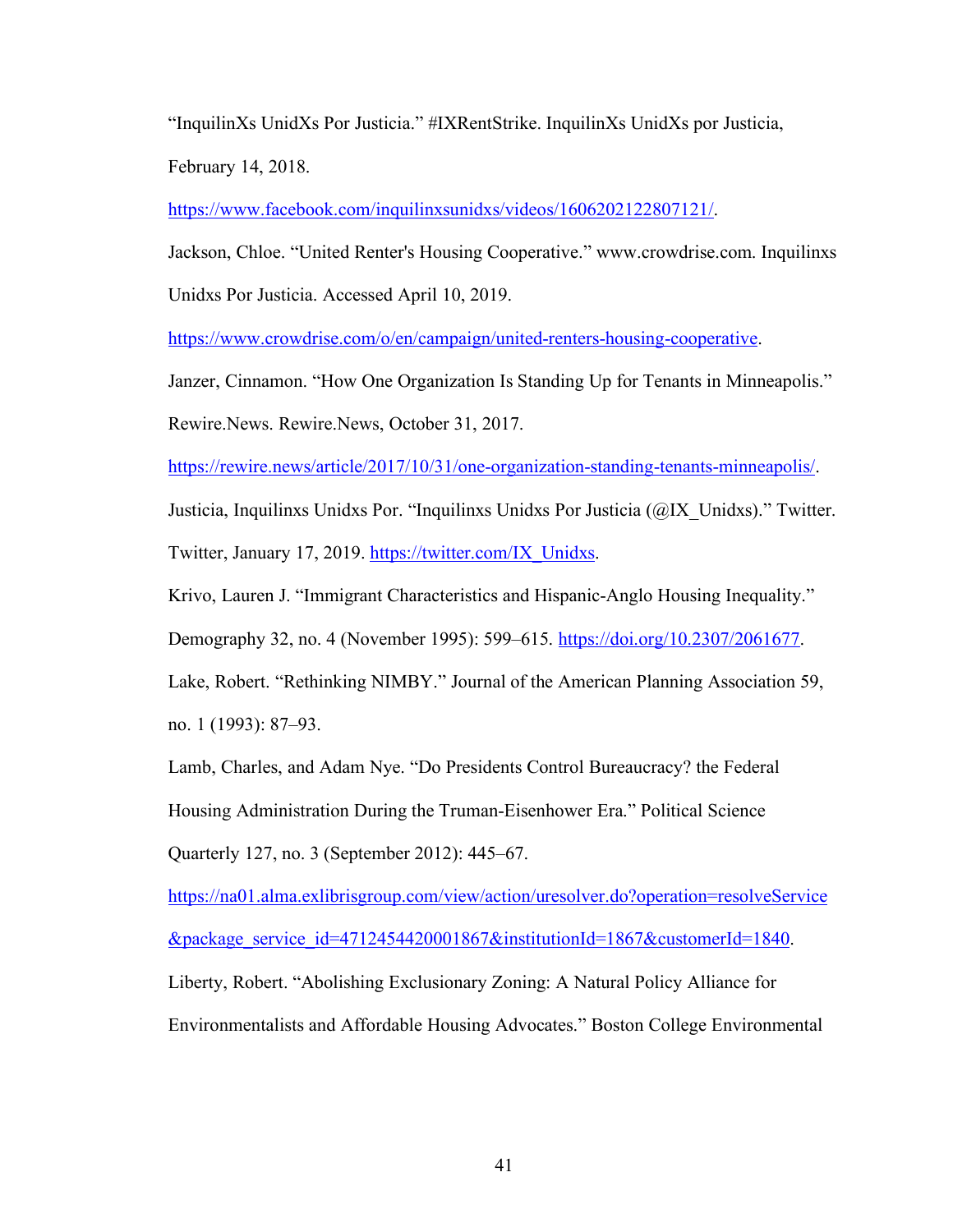Affairs Law Review 30, no. 3 (2003): 581–603.

https://doi.org/10.1080/00947598.2000.10396032.

MacDonald, Lisa. "13 Amendments That Would Actually Help Achieve the Plan's Goals." Minneapolis for Everyone. Minneapolis for Everyone, November 23, 2018. https://minneapolisforeveryone.org/2018/11/23/13-amendments-that-would-actuallyhelp-achieve-the-plans-goals/.

Massey, Douglas S. "Residential Segregation and Neighborhood Conditions in U.S. Metropolitan Areas." Essay. In America Becoming: Racial Trends and Their Consequences. Washington, D.C.: National Academy Press, 2001.

McElroy, Erin, and Andrew Szeto. "The Racial Contours of YIMBY/NIMBY Bay Area Gentrification." Berkeley Planning Journal 29 (2017): 7–45.

https://doi.org/10.15396/eres2012 183.

Meronek, Toshio. "YIMBYs Exposed: The Techies Hawking Free Market 'Solutions' to the Nation's Housing Crisis." In These Times. In These Times, May 21, 2018.

http://inthesetimes.com/features/yimbys\_activists\_san\_francisco\_housing\_crisis.html.

"Minneapolis 2040 - The City's Comprehensive Plan." Overview. Minneapolis City of

Lakes. Accessed March 23, 2019. https://minneapolis2040.com/overview/.

Myers, John. "How to End the Housing Crisis, Boost the Economy and Win More

Votes." Rep. How to End the Housing Crisis, Boost the Economy and Win More Votes.

The Adam Smith Institute, n.d. Accessed April 9, 2019.

"Neighbors for More Neighbors – Medium." Neighbors for More Neighbors. Medium.

Accessed March 23, 2019. https://medium.com/neighbors-for-more-neighbors.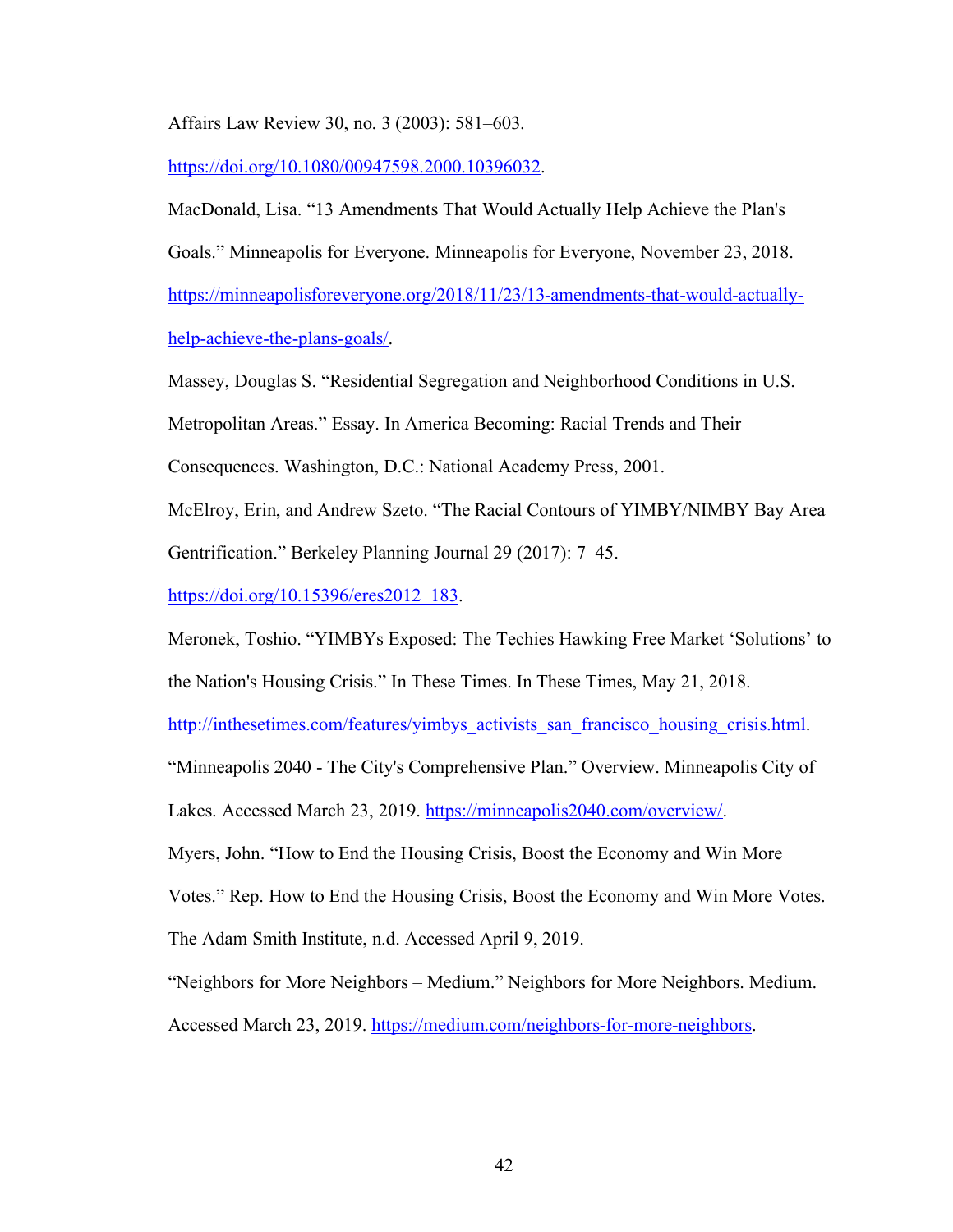Neighbors for More Neighbors. "Did You See 'Don't Coon Rapids Northeast'?"

Neighbors for More Neighbors. Medium, June 17, 2017. https://medium.com/neighborsfor-more-neighbors/did-you-see-dont-coon-rapids-northeast-5b14347d6c2f.

Neighbors for More Neighbors. "Minneapolis 2040: Tenant Protections." Neighbors for More Neighbors. Medium, June 13, 2018. https://medium.com/neighbors-for-moreneighbors/minneapolis-2040-tenant-protections-6206723176ab.

Neighbors for More Neighbors. "Minneapolis 2040: Tenant Protections." Neighbors for More Neighbors. Medium, June 13, 2018. https://medium.com/neighbors-for-moreneighbors/minneapolis-2040-tenant-protections-6206723176ab.

Neighbors for More Neighbors. "Reserve Your N4MN Signs Now!" Neighbors for More Neighbors. Medium, July 17, 2018. https://medium.com/neighbors-for-moreneighbors/n4mn-lawn-signs-omg-7b6dd9de6255.

Neighbors for More Neighbors. " Whow Can Minneapolis Improve Its Housing Policy?"

Neighbors for More Neighbors. Medium, August 2, 2017.

https://medium.com/neighbors-for-more-neighbors/how-can-minneapolis-improve-itshousing-policy-ee142eae962a.

"Neighbors for More Neighbors." Facebook. Neighbors for More Neighbors. Accessed March 23, 2019.

https://www.facebook.com/pg/NeighborsForMoreNeighbors/videos/?ref=page\_internal.

"Neighbors for More Neighbors." Neighbors for More Neighbors - Stewards of the

Future. Neighbors for More Neighbors. Accessed March 23, 2019.

https://www.facebook.com/NeighborsForMoreNeighbors/videos/267498757240742/.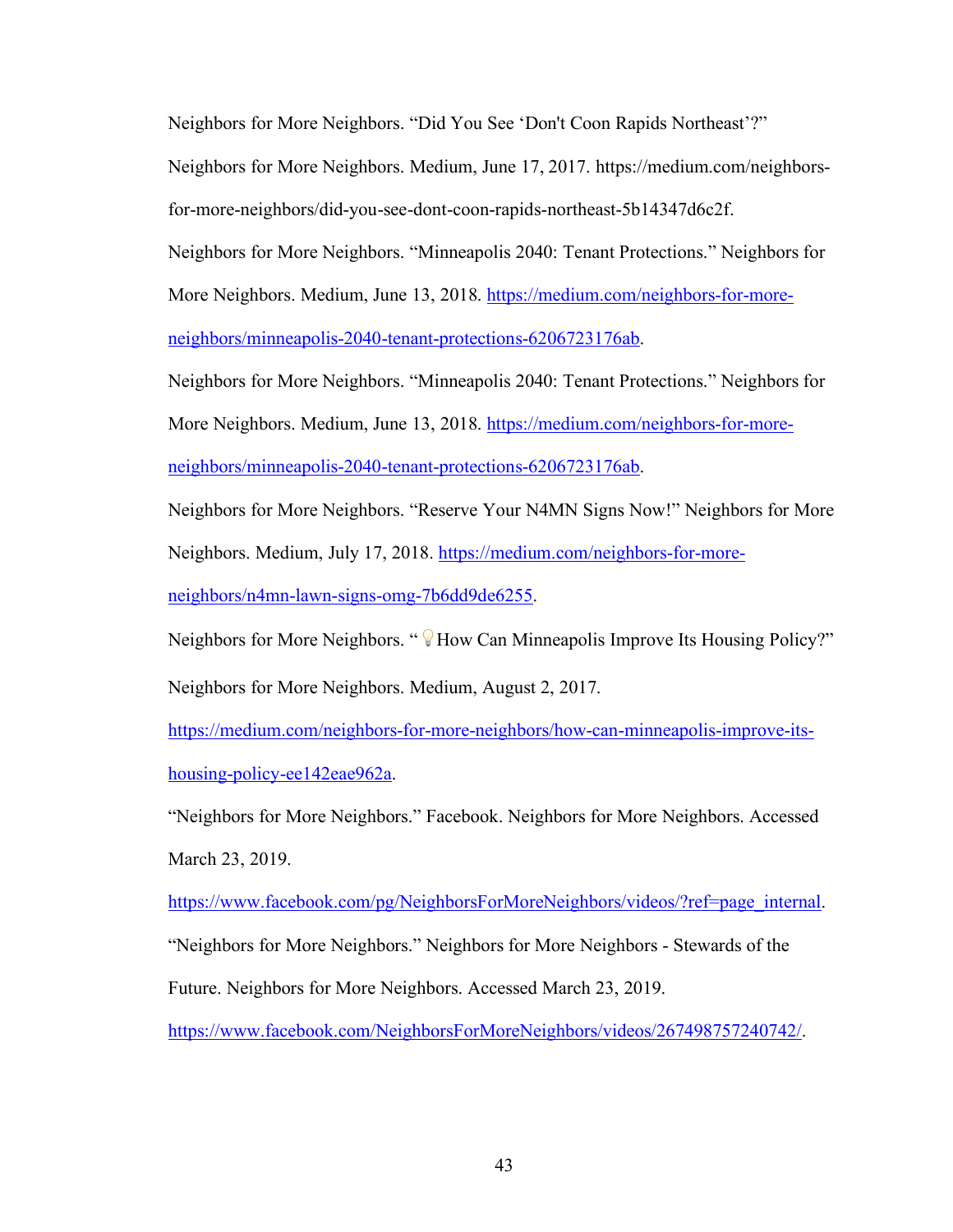"Neighbors for More Neighbors." Neighbors for More Neighbors - The Future. Accessed March 23, 2019.

https://www.facebook.com/NeighborsForMoreNeighbors/videos/712046242511409/.

Nesterak, Max. "In Planning for Its Future, Minneapolis Tries Not to Repeat the Past."

Minnesota Public Radio News. mprnews, July 27, 2018.

https://www.mprnews.org/story/2018/07/27/minneapolis-2040-debate-focus-on-housingfourplexes.

Nickrand, Jessica. "Minneapolis's White Lie." The Atlantic. Atlantic Media Company,

December 3, 2015. https://www.theatlantic.com/business/archive/2015/02/minneapolisswhite-lie/385702/.

Reilly, Mark. "Landlord Stephen Frenz Charged with Perjury over 2016 Lawsuit."

bizjournals.com. Minneapolis/St. Paul Business Journal, January 3, 2019.

https://www.bizjournals.com/twincities/news/2019/01/03/landlord-stephen-frenz-

charged-with-perjury-over.html.

"Request a Lawn Sign!" Minneapolis for Everyone. Minneapolis for Everyone. Accessed

March 23, 2019. https://minneapolisforeveryone.org/request-a-minneapolis-for-everyonelawn-sign/.

"Schedule." YIMBYtown Conference 2018. YIMBYtown 2018. Accessed March 23,

2019. https://yimby.town/schedule/.

Scheiffer, Anton. "A Few Notes from YIMBYtown." streets.mn. streets.mn, October 11,

2018. https://streets.mn/2018/10/11/a-few-notes-from-yimbytown/.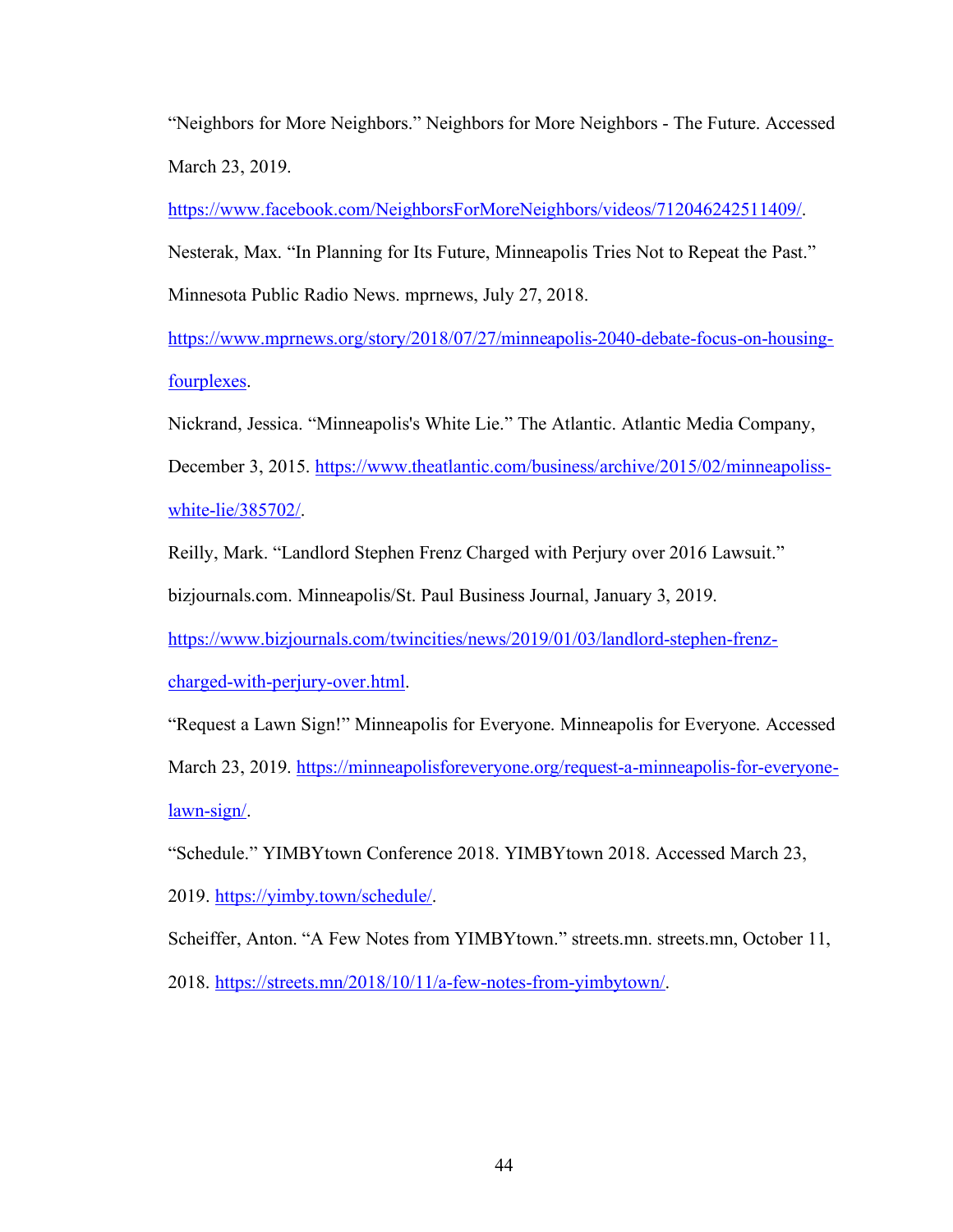Schively, Carissa. "Understanding the NIMBY and LULU Phenomena: Reassessing Our Knowledge Base and Informing Future Research." Journal of Planning Literature 21, no. 3 (2007): 255–66. https://doi.org/10.1177/0885412206295845.

Stoecker, Randy. Defending Community: The Struggle for Alternative Redevelopment in Cedar-Riverside. Philadelphia: Temple University Press, 1994.

Stopera, Ryan. "Inquilinxs Unidxs Por Justicia." Vimeo. Inquilinxs Unidxs Por Justicia,

April 8, 2019. https://vimeo.com/169353385.

Tesfai, Rebecca. "The Interaction between Race and Nativity on the Housing Market:

Homeownership and House Value of Black Immigrants in the United

States." International Migration Review 50, no. 4 (2016): 1005–45.

https://doi.org/10.1111/imre.12190.

Tighe, Jenna Lee. "Public Perceptions of Affordable Housing: How Race and Class Stereotyping Influence Views," 2009.

"U.S. Census Bureau QuickFacts: Minneapolis City, Minnesota." Census Bureau

QuickFacts. United States Census Bereau. Accessed March 23, 2019.

https://www.census.gov/quickfacts/fact/table/minneapoliscityminnesota/RHI125217.

Webster, Tony. "Minneapolis Elected Official Carol Becker Registers Trademark for

Name of Critic's Blog – Tony Webster." Tony Webster, August 25, 2018.

https://tonywebster.com/2018/08/carol-becker-wedge-live/.

Zillow, Inc. "East Harriet Minneapolis MN Home Prices & Home Values." Zillow.

Zillow. Accessed March 23, 2019. https://www.zillow.com/east-harriet-minneapolismn/home-values.